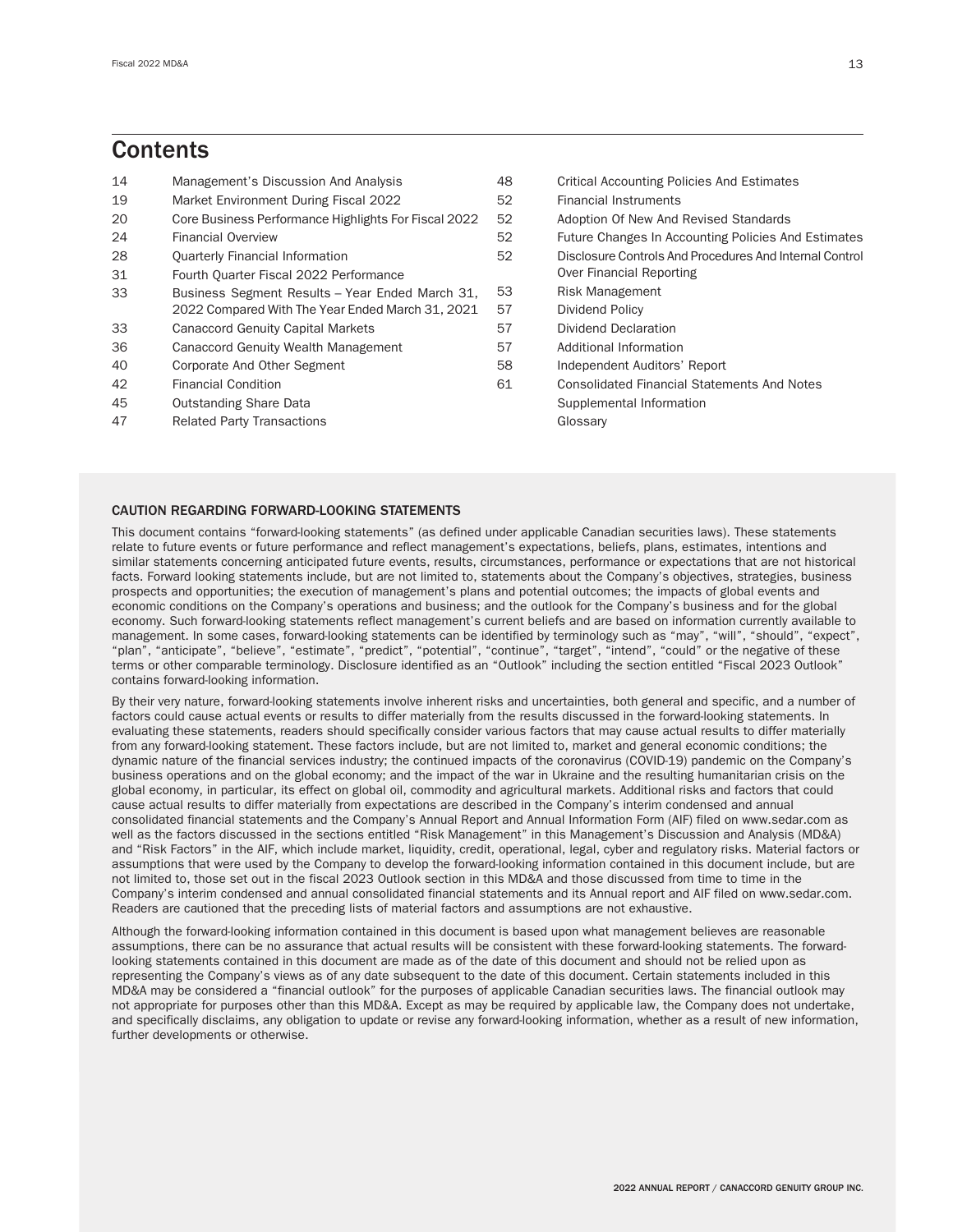# Management's Discussion and Analysis

Fiscal year 2022 ended March 31, 2022 – this document is dated June 2, 2022

The following discussion of Canaccord Genuity Group Inc.'s financial condition, financial performance and cash flows is provided to enable a reader to assess material changes in the financial condition, financial performance and cash flows for the fiscal year ended March 31, 2022 compared to the preceding fiscal year, with an emphasis on the most recent year. Unless otherwise indicated or the context otherwise requires, the "Company" or "Canaccord Genuity Group" refers to Canaccord Genuity Group Inc. and its direct and indirect subsidiaries. The Management's Discussion and Analysis (MD&A) should be read in conjunction with the audited consolidated financial statements for the years ended March 31, 2022 and March 31, 2021 beginning on page 61 of this report. The Company's financial information is expressed in Canadian dollars unless otherwise specified. The Company's consolidated financial statements for the years ended March 31, 2022 and March 31, 2021 are prepared in accordance with International Financial Reporting Standards (IFRS).

# Non-IFRS Measures

Certain non-IFRS measures, non-IFRS ratios and supplementary financial measures are utilized by the Company as measures of financial performance. Non-IFRS measures, non-IFRS ratios and supplementary financial measures do not have any standardized meaning prescribed by IFRS and are therefore unlikely to be comparable to similar measures presented by other companies.

Management believes that these non-IFRS measures, non-IFRS ratios and supplementary financial measures allow for a better evaluation of the operating performance of the Company's business and facilitate meaningful comparison of results in the current period to those in prior periods and future periods. Non-IFRS measures presented in this MD&A include certain figures from our Statement of Operations that are adjusted to exclude significant items. Although figures that exclude significant items provide useful information by excluding certain items that may not be indicative of the Company's core operating results, a limitation of utilizing these figures that exclude significant items is that the IFRS accounting effects of these items do in fact reflect the underlying financial results of the Company's business. Accordingly, these effects should not be ignored in evaluating and analyzing the Company's financial results. Therefore, management believes that the Company's IFRS measures of financial performance and the respective non-IFRS measures should be considered together.

# Non-IFRS Measures (Adjusted Figures)

Figures that exclude significant items provide useful information by excluding certain items that may not be indicative of the Company's core operating results. Financial statement items that exclude significant items are non-IFRS measures. To calculate these non-IFRS financial statement items we exclude certain items from our financial results prepared in accordance with IFRS. The items which have been excluded are referred to herein as significant items. The following is a description of the composition of the non-IFRS measures used in this MD&A (note that some significant items excluded may not be applicable to the calculation of the non-IFRS measure for each comparative period): (i) revenue excluding significant items, which is composed of revenue per IFRS less any applicable fair value adjustments on certain illiquid or restricted marketable securities as recorded for IFRS reporting purposes but which are excluded for management reporting purposes and are not used by management to assess operating performance; (ii) expenses excluding significant items, which are composed of expenses per IFRS less any applicable amortization of intangible assets acquired in connection with a business combination, acquisition-related expense items, which includes costs recognized in relation to both prospective and completed acquisitions, certain incentive-based costs related to the acquisitions and growth initiatives of CGWM UK and US Capital Markets, costs associated with the redemption of convertible debentures, costs associated with the reorganization of CGWM UK, and fair value adjustments to the derivative liability component of non-controlling interests in CGWM UK; (iii) overhead expenses excluding significant items which are calculated as expenses excluding significant items less compensation expense; (iv) net income before taxes and after intersegment allocations and excluding significant items, which is composed of revenue excluding significant items less expenses excluding significant items; (v) income taxes (adjusted), which is composed of income taxes per IFRS adjusted to reflect the associated tax effect of the excluded significant items; (vi) net income excluding significant items, which is composed of net income before income taxes excluding significant items less income taxes (adjusted); (vii) non-controlling interests (adjusted), which is composed of the non-controlling interests per IFRS less the amortization of the equity component of the non-controlling interests in CGWM UK; and (viii) net income attributable to common shareholders excluding significant items, which is composed of net income excluding significant items less

non-controlling interests (adjusted) and preferred share dividends paid on the Series A and Series C Preferred Shares. Other items which have been excluded as significant items in prior periods for purposes of determining expenses, net income before taxes and net income attributable to common shareholders all excluding significant items include impairment of goodwill and other assets, gains or losses related to business disposals including recognition of realized translation gains on the disposal of foreign operations, certain accounting charges related to the change in the Company's long-term incentive plan (LTIP) as recorded with effect on March 31, 2018, and loss related to the extinguishment of convertible debentures as recorded for accounting purposes.

A reconciliation of non-IFRS measures that exclude significant items to the applicable IFRS measures from the audited consolidated financial statements for fiscal 2022 can be found in the table entitled "Selected Financial Information Excluding Significant Items" on page 25.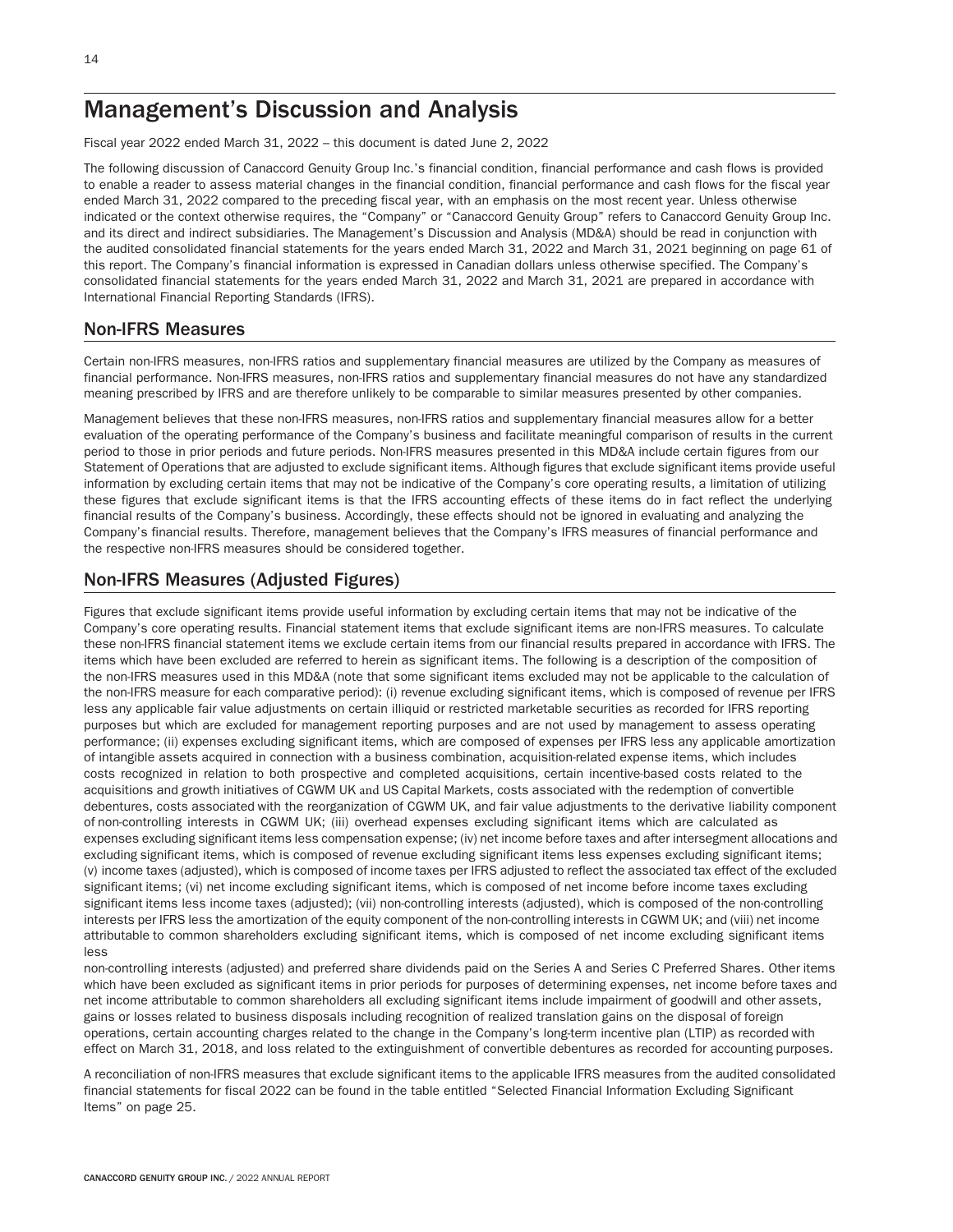# Non-IFRS Ratios

Non-IFRS ratios are calculated using the non-IFRS measures defined above. For the periods presented herein, we have used the following non-IFRS ratios: (i) total expenses excluding significant items as a percentage of revenue excluding significant items which is calculated by dividing expenses excluding significant items by revenue excluding significant items; (ii) earnings per common share excluding significant items which is calculated by dividing net income attributable to common shareholders excluding significant items by the weighted average number of common shares outstanding (basic); (iii) diluted earnings per common share excluding significant items which is calculated by dividing net income attributable to common shareholders excluding significant items by the weighted average number of common shares outstanding (diluted), and (iv) pre-tax profit margin which is calculated by dividing net income before taxes excluding significant items by revenue excluding significant items.

# Supplementary Financial Measures

Client assets is a supplementary financial measure that does not have any definition prescribed under IFRS and does not meet the definition of a non-IFRS measure or non-IFRS ratio. Client assets, which include both assets under management (AUM) and assets under administration (AUA), is a measure that is common to the wealth management business. Client assets is the market value of client assets managed and administered by the Company from which the Company earns commissions and fees. This measure includes funds held in client accounts as well as the aggregate market value of long and short security positions. The Company's method of calculating client assets may differ from the methods used by other companies and therefore these measures may not be comparable to other companies. Management uses these measures to assess the operational performance of the Canaccord Genuity Wealth Management business segment.

# Business Overview

Through its principal subsidiaries, Canaccord Genuity Group Inc. is a leading independent, full-service financial services firm, with operations in two principal segments of the securities industry: wealth management and capital markets. Since its establishment in 1950, the Company has been driven by an unwavering commitment to building lasting client relationships. We achieve this by generating value for our individual, institutional and corporate clients through comprehensive investment solutions, brokerage services and investment banking services. Canaccord Genuity Group has wealth management offices located in Canada, the UK, Guernsey, Jersey, the Isle of Man and Australia. Canaccord Genuity Capital Markets, the Company's international capital markets division, operates in North America, the UK & Europe, Asia, Australia, the Bahamas and the Middle East.

Canaccord Genuity Group Inc. is publicly traded under the symbol CF on the TSX. Canaccord Genuity Series A Preferred Shares are listed on the TSX under the symbol CF.PR.A. Canaccord Genuity Series C Preferred Shares are listed on the TSX under the symbol CF.PR.C.

# ABOUT CANACCORD GENUITY GROUP INC.'S OPERATIONS

Canaccord Genuity Group Inc.'s operations are divided into two business segments: Canaccord Genuity Capital Markets and Canaccord Genuity Wealth Management. Together, these operations offer a wide range of complementary investment banking services, investment products and brokerage services to the Company's institutional, corporate and private clients. The Company's administrative segment is referred to as Corporate and Other.

# Canaccord Genuity Capital Markets

Canaccord Genuity Capital Markets is the global capital markets division of Canaccord Genuity Group Inc. (TSX: CF), offering institutional and corporate clients idea-driven investment banking, merger and acquisition, research, sales and trading services with capabilities in North America, the UK & Europe, Asia, Australia, and the Middle East. We are committed to providing valued services to our clients throughout the entire lifecycle of their business and operating as a gold standard independent investment bank – expansive in resources and reach, but targeted in industry expertise, market focus and individual client attention.

## Canaccord Genuity Wealth Management

Canaccord Genuity Wealth Management operations provide comprehensive wealth management solutions, brokerage and financial planning services to individual investors, private clients, charities and intermediaries through a full suite of services tailored to the needs of clients in each of its markets. The Company's wealth management division has Investment Advisors (IAs) and professionals in Canada, the UK, Jersey, Guernsey, the Isle of Man and Australia.

# Corporate and Other

Canaccord Genuity Group's administrative segment, described as Corporate and Other, includes revenues and expenses associated with providing correspondent brokerage services, bank and other interest, and activities not specifically allocable to either the Canaccord Genuity Capital Markets or Canaccord Genuity Wealth Management divisions. Also included in this segment are the Company's operations and support services, which are responsible for front- and back-office information technology systems, compliance and risk management, operations, legal, finance, and other administrative functions of Canaccord Genuity Group Inc.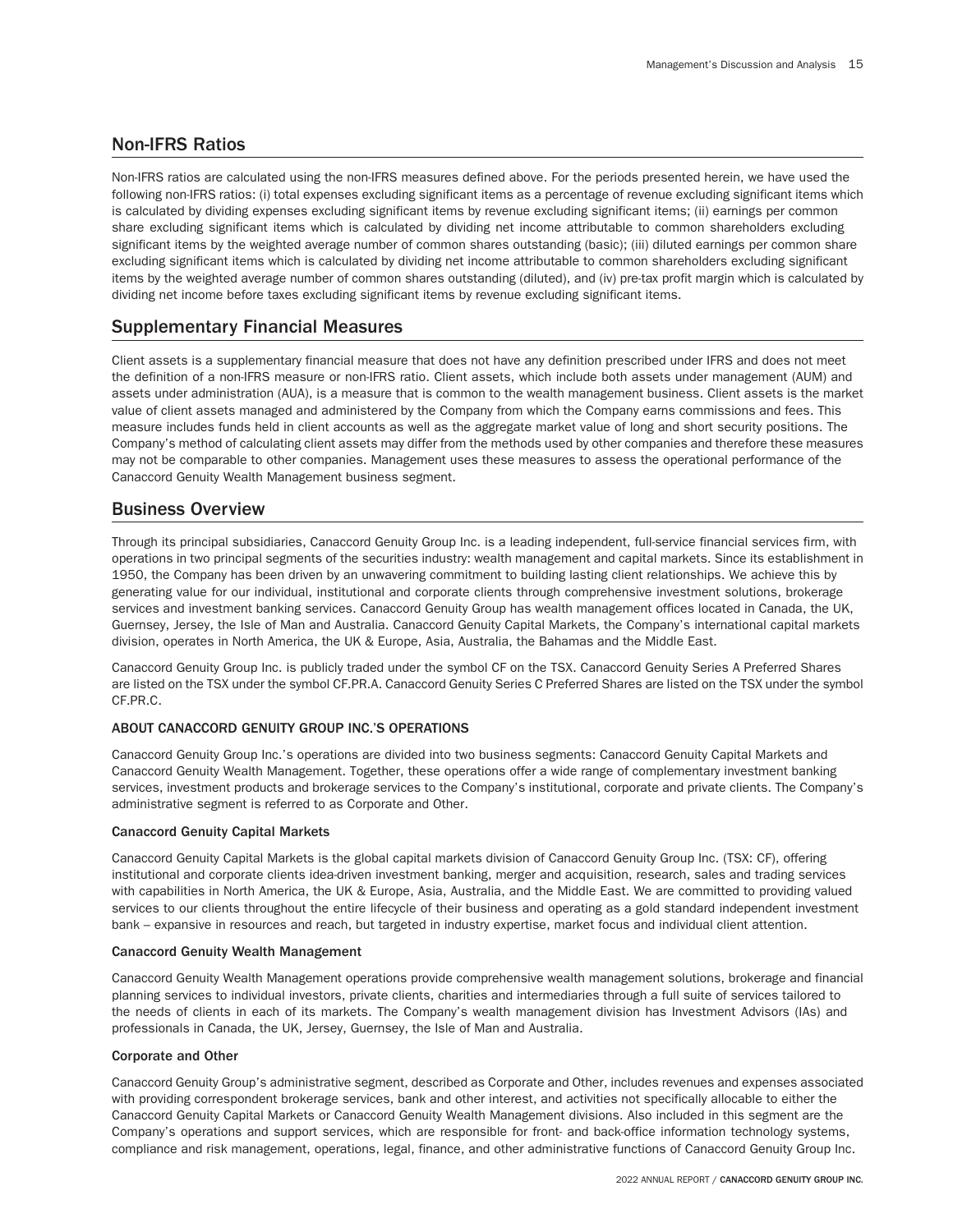## BUSINESS ACTIVITY

Our business is affected by the overall condition of the worldwide debt and equity markets.

The timing of revenue recognition can also materially affect the Company's quarterly results. The majority of revenue from underwriting and advisory transactions is recorded when the transaction has closed and, as a result, quarterly results can also be affected by the timing for the recognition of such transactions in our capital markets business.

The Company has taken steps to reduce its exposure to variances in the equity markets and local economies by diversifying its industry sector coverage and its international scope. To improve recurring revenue streams and offset the inherent volatility of the capital markets business, the Company has taken steps to increase the scale of its global wealth management operations. Historically, the Company's diversification across major financial centres has allowed us to benefit from strong equity markets in certain regions and improve our capability for identifying and servicing opportunities in regional centres and across our core focus sectors.

The following chart depicts firmwide revenue contributions by geography for the fiscal year ended March 31, 2022:



## IMPACT OF CHANGES IN CAPITAL MARKETS ACTIVITY

As a brokerage firm, the Company derives its revenue primarily from sales commissions, underwriting and advisory fees, and trading activity. As a result, the Company's business is materially affected by conditions in the financial marketplace and the economic environment, primarily in North America and Europe, and to some degree Asia and Australia. Canaccord Genuity Group's long- term international business development initiatives over the past several years have laid a solid foundation for revenue diversification. A disciplined capital strategy allows the Company to remain competitive in today's changing financial landscape.

During fiscal 2022, the Company's capital markets activities were focused on the following sectors: Healthcare & Life Sciences (which include cannabis-related companies), Technology, Transportation & Industrials, Financials, Metals & Mining, Energy, Diversified, Consumer & Retail, Real Estate and Sustainability. Coverage of these sectors included investment banking, mergers and acquisitions (M&A) and advisory services, and institutional equity activities, such as sales, trading and research.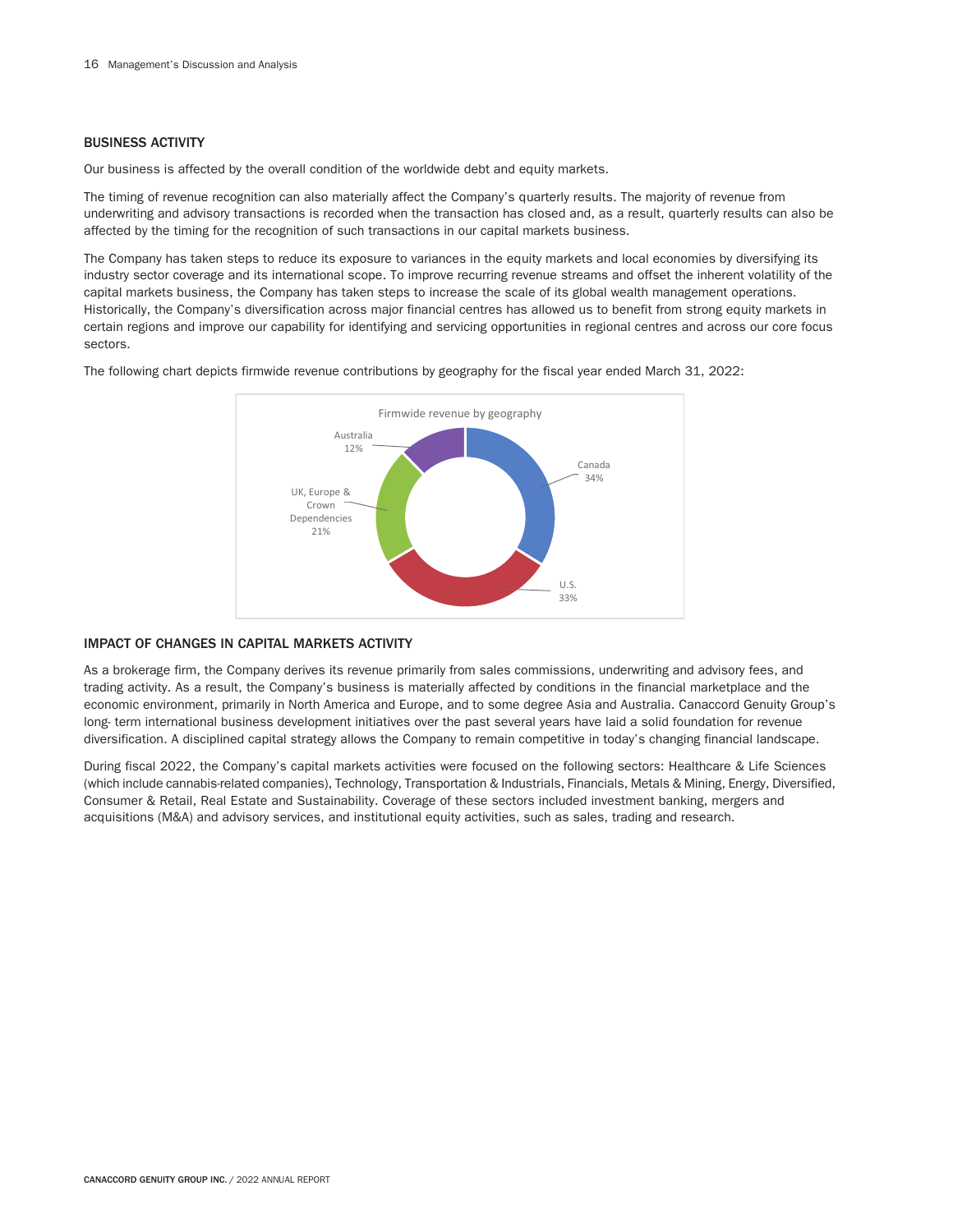## BUSINESS SEGMENT



Operating entities included in the business units described above are:

### Canaccord Genuity Capital Markets (Canada)

Canaccord Genuity Corp. (capital markets division)

JitneyTrade Inc.

Canaccord Genuity Asia (Beijing) Limited

Canaccord Genuity Emerging Markets Ltd.

Canaccord Genuity Wealth Management (North America)

Canaccord Genuity Corp. (wealth management division)

Canaccord Genuity Wealth Management (USA) Inc.

Canaccord Genuity Wealth & Estate Planning Services Ltd.

## Corporate and Other

Canaccord Genuity Corp. (corporate & other division)

Canaccord Genuity Group Inc.

Finlogik Inc.

## Canaccord Genuity Capital Markets (US)

Canaccord Genuity LLC.

Canaccord Genuity Petsky Prunier LLC

CG Sawaya, LLC

## Canaccord Genuity Capital Markets (UK & Europe)

Canaccord Genuity Limited

Canaccord Genuity Dubai Ltd.

Canaccord Genuity SAS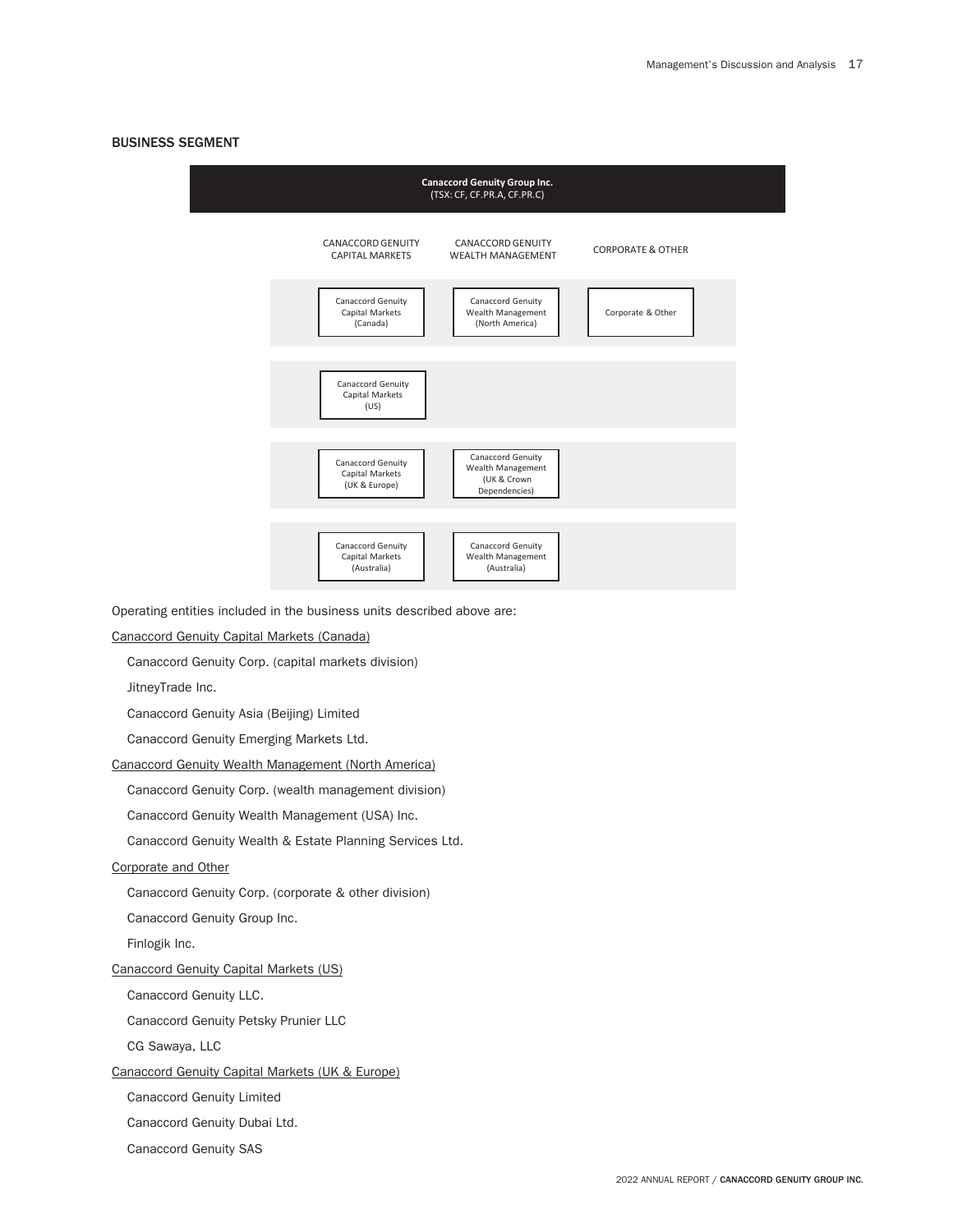### Canaccord Genuity Wealth Management (UK & Crown Dependencies)

Canaccord Genuity Wealth Limited

CG Wealth Planning Ltd.

Canaccord Genuity Financial Planning Limited

Adam & Company Investment Management Limited

Hargreave Hale Limited

Canaccord Genuity Wealth (International) Limited

Canaccord Genuity Wealth Group Holdings (Jersey) Limited

Canaccord Genuity Capital Markets (Australia)

Canaccord Genuity (Australia) Limited

Canaccord Genuity (Hong Kong) Limited

Canaccord Genuity Wealth Management (Australia)

#### Canaccord Genuity Financial Limited

On July 29, 2021, HPS Investment Partners, LLC, on behalf of certain investment accounts and funds it manages (collectively, "HPS"), completed its investment in the Company's UK wealth management UK & Crown Dependencies division. HPS acquired convertible preferred shares (the "Convertible Preferred Shares") in the amount of £125.0 million (C\$218.0 million) issued by the Company's subsidiary, Canaccord Genuity Wealth Group Holdings (Jersey) Limited (CGWM UK). A portion of the proceeds was used to repay the senior secured first lien term loan facility of £69.0 million obtained on April 9, 2021 which was used to partially fund the redemption of the Company's 6.25% convertible unsecured senior subordinated debentures at that time.

On an as converted basis the Convertible Preferred Shares represented 21.93% of the outstanding equity interest in CGWM UK as of March 31, 2022. Cumulative dividends, when, as and if declared by the board of directors of CGWM UK, are payable by CGWM UK on the Convertible Preferred Shares at the greater of an annual 7.5% coupon and the proportionate share that such shares would receive, on an as converted basis, in respect of any dividends declared and paid in respect of ordinary shares of CGWM UK. No dividends may be paid on any other class of shares of CGWM UK unless and until the cumulative dividends on the Convertible Preferred Shares are declared and paid. If a liquidity event occurs before the end of five years the Convertible Preferred Shares will carry a liquidation preference equal to the greatest of (i) the amount of principal plus accrued but unpaid dividends attributable to the Convertible Preferred Shares had they been issued five years prior, (ii) an amount equal to 1.5 multiplied by the issue price of the Convertible Preferred Shares (less any previously paid dividends), or (iii) the amount which the holders of the Convertible Preferred Shares would receive on an as converted basis. If a liquidity event occurs on or after the fifth anniversary then the Convertible Preferred Shares will carry a liquidation preference equal to the greater of (i) the amount of principal plus accrued but unpaid dividends attributable to the Convertible Preferred Shares or (ii) the amount which the holders of the Convertible Preferred Shares would receive on an as converted basis. If a liquidity event has not occurred after five years, then CGWM UK has an option to acquire the Convertible Preferred Shares at the greater of the applicable liquidation preference amount and the amount which would provide the holders of the Convertible Preferred Shares with an internal rate of return of 11.5% (including all previously paid dividends). After the fifth anniversary the holders of the Convertible Preferred Shares have certain rights in respect of initiating a liquidity event. The Convertible Preferred Shares carry customary minority rights in respect of CGWM UK governance and financial matters, including representation on the CGWM UK board of directors.

In connection with the issuance of the Convertible Preferred Shares, CGWM UK provided for the purchase of certain equity instruments in CGWM UK by management and employees of CGWM UK which reflect an approximate 4.6% equity-equivalent interest in CGWM UK. As of March 31, 2022, £24.6 million (CAD\$42.7 million) of such equity instruments in CGWM UK were purchased in connection with this equity program. Included in these equity instruments of CGWM UK were preferred shares with the same economic attributes as the Convertible Preferred Shares (the "Preference Shares"). Preference Shares in the amount of £7.5 million (C\$13.0 million) were issued to management as of March 31, 2022. The other equity interests purchased by management and employees of CGWM UK are ordinary shares of CGWM UK with certain restrictions on transfer and limited governance rights. In connection with the purchase of the ordinary shares, a limited recourse loan of £4.0 million (C\$6.9 million) as well as certain full recourse employee loans were made. Subject to certain minimum thresholds a management incentive plan has been implemented which will provide for certain payments if a liquidity event occurs within six years or after six years if a liquidity event has not occurred and the Convertible Preferred Shares are no longer outstanding.

On January 3, 2022, the Australia operations through the issuance of partly paid shares reorganized its share structure and as a result the Company's ownership in Canaccord Financial Group (Australia) Pty Ltd. ("CFGA") decreased from 80% to 65%. For accounting purposes, the Company's ownership interest changed from 85% to 67% commencing in the fourth quarter of fiscal 2022 because of shares held in an employee trust controlled by CFGA.

Operating results of Jitneytrade Inc. and Finlogik Inc. (collectively referred to as "Jitneytrade") since the closing date of June 6, 2018 are included as part of Canaccord Genuity Capital Markets Canada. In addition, operating results of Petsky Prunier LLC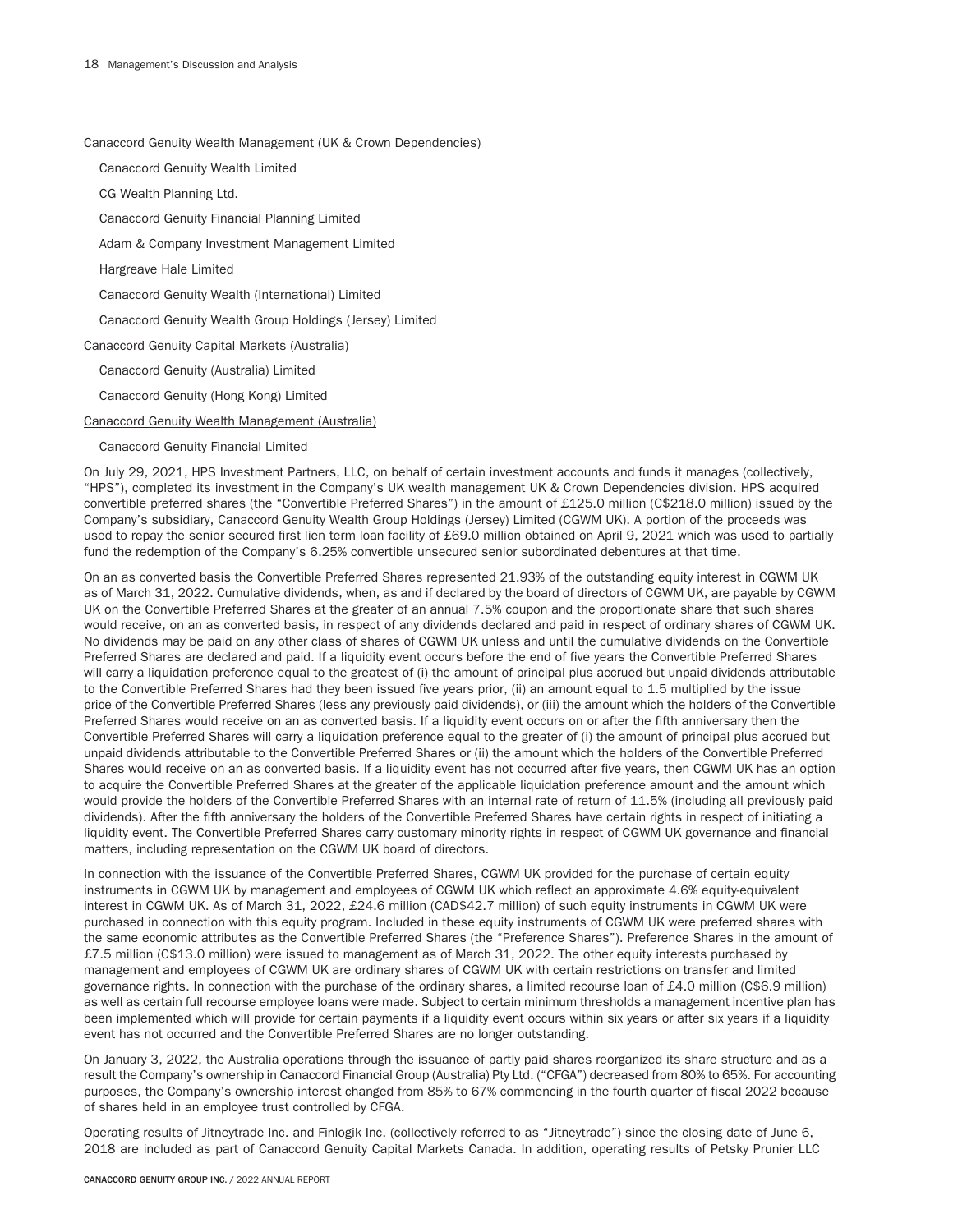("Petsky Prunier") since the closing date of February 13, 2019 and operating results of Sawaya Partners ("Sawaya") since the closing date of December 31, 2021 are included as part of Canaccord Genuity Capital Markets US. Included as part of CGWM UK are the operating results of McCarthy Taylor Limited (renamed as CG McCarthy Taylor Limited) ("McCarthy Taylor") since the closing date of January 29, 2019, the operating results of Thomas Miller Wealth Management Limited (renamed as CG Wealth Planning Limited) ("Thomas Miller") since the closing date of May 1, 2019, and the private client investment management business of Adam & Company (including the acquisition of the entire issued capital of Adam & Company Investment Management Limited) since the closing date of October 1, 2021.

# Market Environment During Fiscal 2022

# Economic backdrop

During our 2022 fiscal year, government transfers and continued improvements in employment and wages supported economic activity despite successive waves of COVID-19 infections. Meanwhile, commodity supply was restrained owing to muted capex growth from commodity producers, production and transportation bottlenecks, depleted inventories, and the war in Ukraine. The ensuing disconnect between supply and demand for manufactured goods and commodities led to a swift increase in producer and consumer prices. Against this backdrop several central banks, including the Federal Reserve, began hiking policy rates while also ending bond buying programs. As a result, bond yields rebounded from pandemic lows and the US dollar appreciated versus major currencies, most notably the Euro and the Yen, with central banks remaining highly accommodative despite inflation fears.

Over the fiscal 2022 12-month period, the S&P 500, the S&P/TSX, and the MSCI World Index returned 15.6%, 20.2%, and 7.7% respectively. Commodity prices surged 64.6% over the same period while US Treasury bonds declined by 2.8% as investors discounted interest rate increases against a backdrop of rapidly rising inflation.

# Investment banking and advisory

Despite increased macro and geopolitical uncertainties over the course of fiscal 2022, it was another active year for investment banking and advisory activities. A key driver of these activities was the ongoing M&A cycle which was driven by high levels of cash on corporate balance sheets and at private equity firms. More recently, M&A volumes will face challenges compared to last year's strong levels as rising corporate bond yields have increased the cost of debt for levered transactions.

| Index Value at End of     |            | 04/21       |            | 01/22       |            | 02/22       |            | 03/22       |              | 04/22   |         |
|---------------------------|------------|-------------|------------|-------------|------------|-------------|------------|-------------|--------------|---------|---------|
| <b>Fiscal Quarter</b>     | 2021-03-31 | (Y/Y)       | 2021-06-30 | (Y/Y)       | 2021-09-30 | (YYY)       | 2021-12-31 | (Y/Y)       | 2022-03-31   | (Y/Y)   | (Q/Q)   |
| S&P IFCI Global Small Cap |            | 320.7 67.1% |            | 355.0 50.4% |            | 340.0 31.6% |            | 339.8 11.7% | 311.7        | $-2.8%$ | $-8.3%$ |
| S&P IFCI Global Large Cap |            | 296.7 52.9% |            | 307.5 36.2% |            | 279.2 14.8% | 274.8      | -5.8%       | 254.9 -14.1% |         | -7.3%   |

Our capital-raising and advisory activities are primarily focused on small- and mid-capitalization companies in specific growth sectors of the global economy. These sectors may experience growth or downturns independent of broader economic and market conditions. As well, government regulation can also have an impact on capital formation for smaller companies. Volatility in the business environment for these industries, or in the market for securities of companies within these industries in the regions where we operate could adversely affect our financial results and ultimately, the market value of our shares. Advisory revenues are primarily dependent on the successful completion of merger, acquisition and restructuring mandates.

# Trading

Over the course of fiscal 2022, trading volumes in our core focus segments decreased modestly when compared to the previous fiscal year. A key driver of relatively sustained trading volumes has been the marked increase in bond yields and commodity prices, which has prompted many investors to rebalance portfolios.

| Average Value During |           | 04/21   |           | 01/22 |           | 02/22 |           | 03/22 |           | 04/22   |          | FY22      |       |
|----------------------|-----------|---------|-----------|-------|-----------|-------|-----------|-------|-----------|---------|----------|-----------|-------|
| Fiscal Quarter/Year  | 31-Mar-21 | (Y/Y)   | 30-Jun-21 | (Y/Y) | 30-Sep-21 | (Y/Y) | 31-Dec-21 | (Y/Y) | 31-Mar-22 | (Y/Y)   | (0/0)    | 31-Mar-22 | (Y/Y) |
| Russell 2000         | 2195.5    | 45.6%   | 2263.9    | 71.6% | 2232.6    | 47.8% | 2276.9    | 28.9% | 2056.8    | $-6.3%$ | $-9.7%$  | 2208.5    | 30.3% |
| S&P 400 Mid Cap      | 2498.9    | 33.5%   | 2705.3    | 62.6% | 2695.9    | 44.1% | 2792.7    | 31.9% | 2670.8    | 6.9%    | $-4.4\%$ | 2716.6    | 33.5% |
| <b>FTSE 100</b>      | 6664.3    | $-3.0%$ | 7008.1    | 17.2% | 7083.9    | 16.9% | 7240.6    | 16.8% | 7443.0    | 11.7%   | 2.8%     | 7192.7    | 15.6% |
| MSCI EU Mid Cap      | 1257.7    | 14.8%   | 1342.8    | 37.1% | 1405.4    | 30.3% | 1398.1    | 21.6% | 1314.8    | 4.5%    | $-6.0%$  | L365.7    | 22.4% |
| S&P/TSX              | 18256.2   | 12.7%   | 19574.5   | 32.1% | 20381.7   | 25.6% | 21050.8   | 24.9% | 21308.0   | 16.7%   | 1.2%     | 20577.0   | 24.5% |

*Source: Refinitiv Datastream, Canaccord Genuity estimates*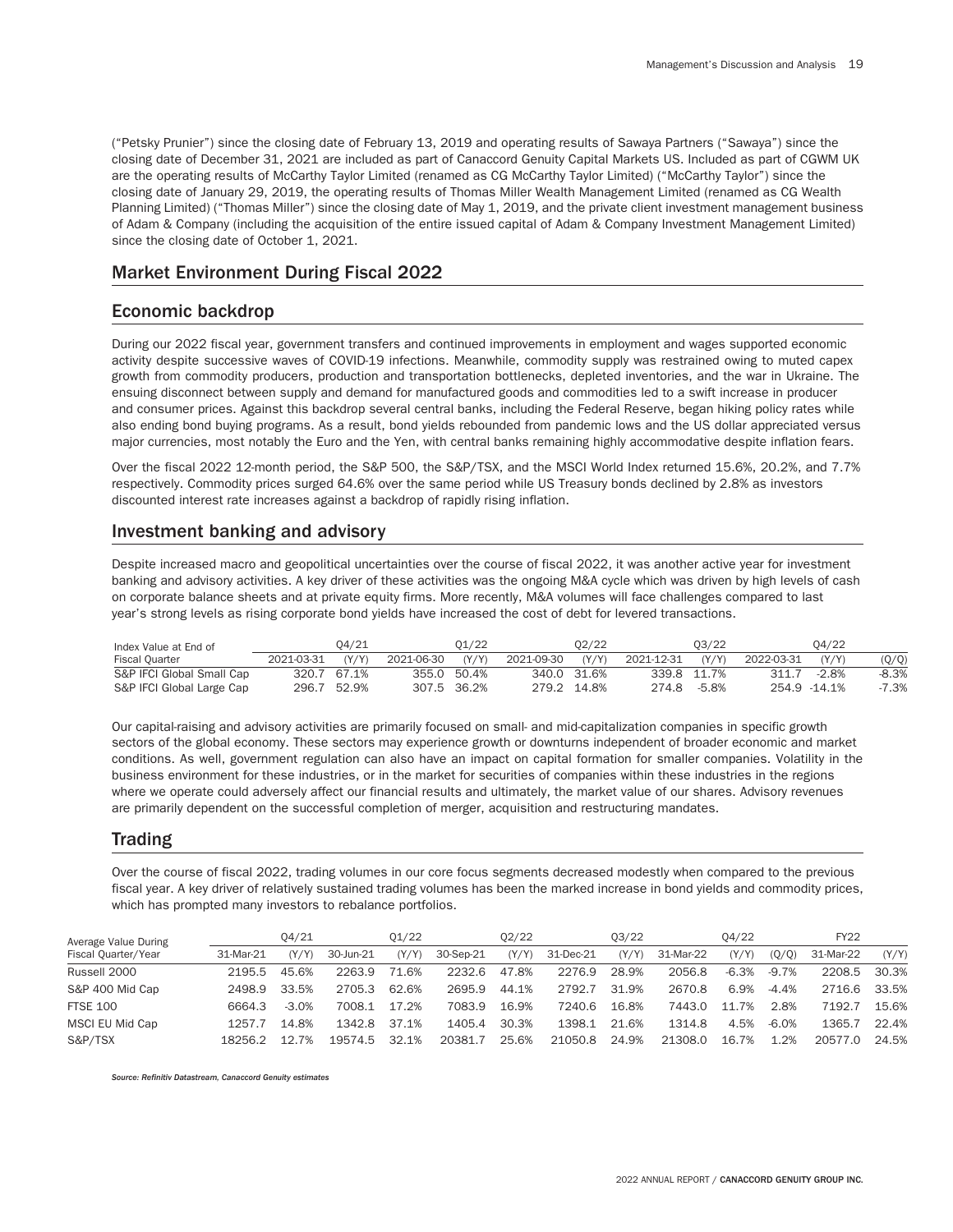# Global wealth management

Despite a marked decline in initial public offerings and the heightened market volatility in the second half of fiscal 2022, broad equity market gains and the outperformance of Canadian equities supported the value of client assets in our wealth management businesses.

| Total Return (excl. currencies) | 04/21<br>Change<br>(Q/Q) | 01/22<br>Change<br>(Q/Q) | 02/22<br>Change<br>(Q/Q) | 03/22<br>Change<br>(Q/Q) | 04/22<br>Change<br>(Q/Q) | Fiscal 2022<br>Change<br>(Y/Y) |
|---------------------------------|--------------------------|--------------------------|--------------------------|--------------------------|--------------------------|--------------------------------|
| S&P 500                         | 6.2%                     | 8.5%                     | 0.6%                     | 11.0%                    | $-4.6%$                  | 15.6%                          |
| S&P/TSX                         | 8.1%                     | 8.5%                     | 0.2%                     | 6.5%                     | 3.8%                     | 20.2%                          |
| <b>MSCI EMERGING MARKETS</b>    | 4.0%                     | 3.9%                     | $-6.6%$                  | $-0.8%$                  | $-6.1%$                  | $-9.6%$                        |
| <b>MSCI WORLD</b>               | 4.7%                     | 7.5%                     | $-1.0%$                  | 6.8%                     | $-5.3%$                  | 7.7%                           |
| S&P GS COMMODITY INDEX          | 13.5%                    | 15.7%                    | 5.2%                     | 1.5%                     | 33.1%                    | 64.6%                          |
| US 10-YEAR T-BONDS              | $-6.7%$                  | 3.8%                     | $-0.1%$                  | 0.9%                     | $-7.0%$                  | $-2.8%$                        |
| CAD/USD                         | 1.4%                     | 1.3%                     | $-2.2%$                  | 0.3%                     | 1.1%                     | 0.5%                           |
| CAD/EUR                         | 5.6%                     | 0.2%                     | 0.1%                     | 2.2%                     | 3.8%                     | 6.5%                           |

*Source: Refinitiv Datastream, Canaccord Genuity estimates*

# Fiscal 2023 Outlook

The run-up in inflation during the second half of fiscal 2022 led several central banks to end their bond-buying programs and initiate a monetary tightening cycle. Though markets appear to have discounted several interest rate increases by central banks, uncertainties remain as to whether the rate hikes will translate into a soft or hard economic landing. Our outlook for fiscal 2023 calls for a downshift in global economic activity and earnings growth. As well, factors such as tight labor markets, pent-up demand for services, and excess savings built by consumers through the pandemic will impact 2023 activity levels.

Against this backdrop, we expect that equities, bonds, and commodities could remain volatile during the first half of fiscal 2023. Heightened market volatility and a more uncertain economic outlook have the potential to reduce capital raising activity levels in our capital markets and wealth management operations. Activity levels in our trading operations will increase as we help clients navigate periods of market volatility. We continue to enjoy strong levels of activity in our M&A practice, and we expect that with tightening labour markets and narrowing profit margins current activity levels should continue.

# Core Business Performance Highlights for Fiscal 2022

The following charts depict revenue, pre-tax net income and earnings per share contributions from our primary business segments for the fiscal year ended March 31, 2022:

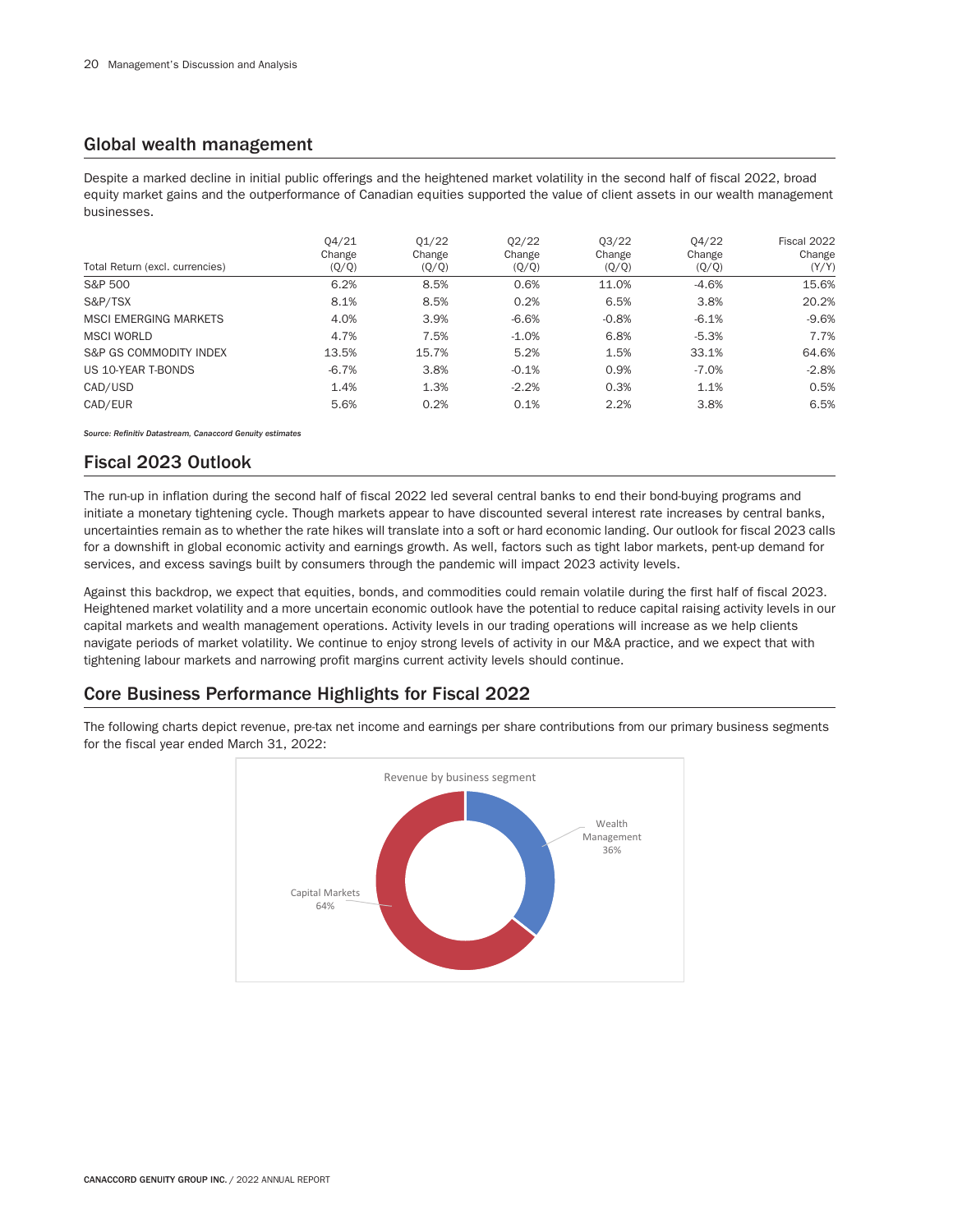

# CANACCORD GENUITY WEALTH MANAGEMENT

Globally, Canaccord Genuity Wealth Management generated revenue of \$720.4 million during fiscal 2022 and, excluding significant items, recorded net income before taxes of  $$148.5$  million<sup>(1)</sup>.

- Canaccord Genuity Wealth Management (North America) generated \$335.3 million in revenue and, after intersegment allocations, recorded net income before taxes of \$56.3 million.
- Wealth management operations in the UK & Crown Dependencies generated \$310.5 million in revenue and, after intersegment allocations and excluding significant items, recorded net income before taxes of \$84.8 million in fiscal  $2022^{(1)}$ .
- Wealth management operations in Australia generated revenue of \$74.6 million and, after intersegment allocations and excluding significant items, recorded net income before taxes of \$7.3 million in fiscal  $2022^{(1)}$ .

Firmwide client assets were \$96.1 billion at March 31, 2022 representing an increase of \$7.3 billion or 8.2% from \$88.8 billion at March 31,  $2021^{(1)}$  client assets across the individual business units as at March 31,  $2022$  were as follows:

- $\cdot$  \$37.9 billion in North America, an increase of \$5.6 billion or 17.5% from March 31, 2021<sup>(1)</sup>
- \$52.8 billion (£32.1 billion) in the UK & Crown Dependencies, an increase of \$0.5 billion (£1.9 billion) or 1.0% from \$52.3 billion (£30.2 billion) at the end of the previous fiscal year<sup>(1)</sup>
- \$5.4 billion in Australia held in our investment management platform, an increase of \$1.1 billion or 26.6% from March 31,  $2021^{(1)}$

# CANACCORD GENUITY CAPITAL MARKETS

Globally, Canaccord Genuity Capital Markets generated revenue of \$1.3 billion during fiscal 2022, and, excluding significant items, recorded net income before taxes of \$324.6 million $(1)$ 

- Canaccord Genuity Capital Markets led 329 transactions globally, each over \$1.5 million, to raise total proceeds of \$13.5 billion for mid-market companies in our key focus sectors.
- Canaccord Genuity Capital Markets participated in a total of 596 investment banking transactions globally, raising total proceeds of \$61.2 billion.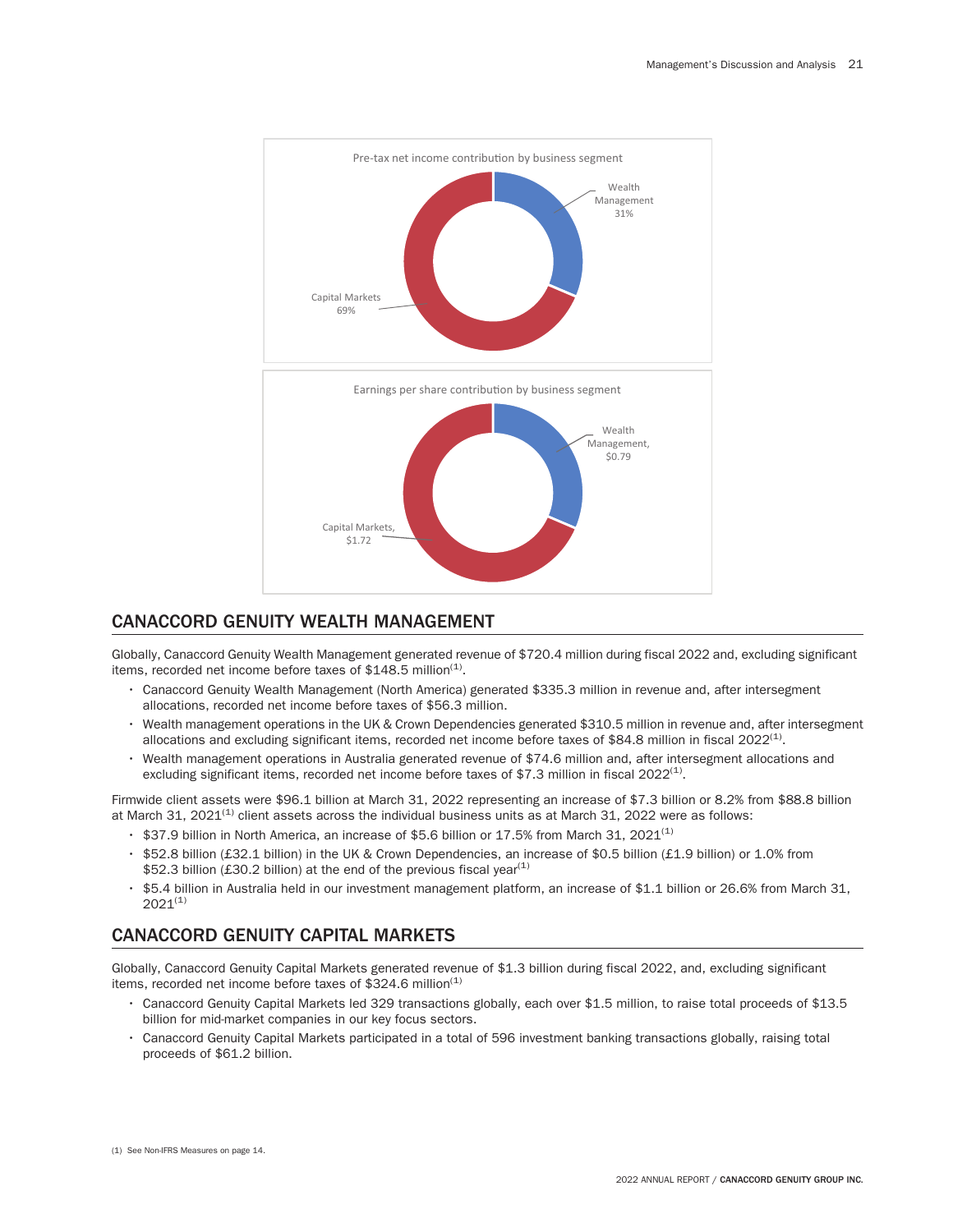The following table depicts revenue contributions from our capital markets business activities as a percentage of total capital markets revenue for the year ended March 31, 2022:

Revenue by activity as a percentage of Canaccord Genuity Capital Markets total revenue

|                                           |       |       | For the years ended March 31 |
|-------------------------------------------|-------|-------|------------------------------|
|                                           | 2022  | 2021  | 2022/2021<br>change          |
| Commissions and fees                      | 13.4% | 16.2% | $(2.8)$ p.p.                 |
| Investment banking                        | 35.5% | 49.1% | $(13.6)$ p.p.                |
| Advisory fees                             | 37.5% | 14.7% | 22.8 p.p.                    |
| Principal trading                         | 12.1% | 18.7% | $(6.6)$ p.p.                 |
| Interest                                  | 0.8%  | 0.5%  | $0.3$ p.p.                   |
| Other                                     | 0.7%  | 0.8%  | $(0.1)$ p.p.                 |
| Canaccord Genuity Capital Markets (total) | 100%  | 100%  |                              |

Further detail is provided in the Business Segment results beginning on page 33.

# SUMMARY OF CORPORATE DEVELOPMENTS DURING FISCAL 2022

On July 29, 2021, HPS Investment Partners, LLC, on behalf of certain investment accounts and funds it manages (collectively, "HPS"), completed its investment in the Company's UK wealth management division. HPS acquired convertible preferred shares (the "Convertible Preferred Shares") in the amount of £125.0 million (C\$218.0 million) issued by the Company's subsidiary, Canaccord Genuity Wealth Group Holdings (Jersey) Limited (CGWM UK). On an as converted basis the Convertible Preferred Shares represented 21.93% of the outstanding equity interest in CGWM UK as of March 31, 2022. A portion of the proceeds was used to repay the senior secured first lien term loan facility of £69.0 million which was used to partially fund the redemption of the Company's 6.25% convertible unsecured senior subordinated debentures on April 9, 2021.

In connection with the transaction, CGWM UK has provided for the purchase by management of certain equity instruments in CGWM UK within the context of the transaction value and which will reflect an approximate 4.6% equity-equivalent interest in CGWM UK. A management incentive arrangement has also been implemented which will provide for certain incentives with performance thresholds related to the future growth of CGWM UK.

In connection with the reset of the dividend rate applicable to the Cumulative 5-Year Rate Reset First Preferred Shares, Series A of the Company (the "Series A Preferred Shares") for the five-year period commencing on October 1, 2021, and ending on and including September 30, 2026, the Company did not exercise its right to redeem all or any part of the outstanding Series A Preferred Shares on September 30, 2021.

On August 18, 2021, the Company filed a notice to renew the normal course issuer bid (NCIB) to provide the Company with the choice to purchase up to a maximum of 5,342,990 of its common shares during the period from August 21, 2021 to August 20, 2022 through the facilities of the TSX and on alternative trading systems in accordance with the requirements of the TSX. The purpose of the purchase of common shares under the NCIB is to enable the Company to acquire shares for cancellation. The maximum number of shares that may be purchased under the current NCIB represents 5.0% of the Company's outstanding common shares at the time of the notice. During the year ended March 31, 2022, there were 3,401,116 shares purchased under the NCIB, of which 83,300 shares have not been cancelled as of March 31, 2022. There were also 70,000 shares purchased under the NCIB during the year ended March 31, 2021 and cancelled during the year ended March 31, 2022.

On October 1, 2021, the Company announced that CGWM UK had completed the acquisition of the private client investment management business of Adam & Company (including the acquisition of the entire issued capital of Adam & Company Investment Management Limited). This acquisition marks the Company's entry into Scotland with a leading and well-established franchise and a strong brand.

On December 31, 2021, the Company completed its acquisition of Sawaya Partners, a leading M&A advisory firm to the consumer sector based in New York. Sawaya Partners now operates with Canaccord Genuity branding as CG Sawaya LLC recognizing the significant goodwill and awareness of the Sawaya name in the consumer sector. All existing employees of Sawaya Partners will continue with the Company's US capital markets business.

In a substantial issuer bid that commenced on December 22, 2021 and expired on January 27, 2022, the Company made an offer (the "Offer") to purchase for cancellation up to \$100.0 million of its common shares. The Offer was made by way of a "modified Dutch auction", which allowed shareholders who chose to participate in the offer to individually select the price, within a price range of not less than \$15.50 per common share and not more than \$16.50 per common share (in increments of \$0.10 per common share), at which they were willing to sell their common shares. Upon expiry of the offer, the Company determined that \$15.50 was the lowest purchase price that allowed it to purchase the maximum number of common shares properly tendered to the offer, and not properly withdrawn, having an aggregate purchase price of approximately \$100.0 million. The Company purchased for cancellation 6,451,612 of its common shares at a purchase price of \$15.50 per share.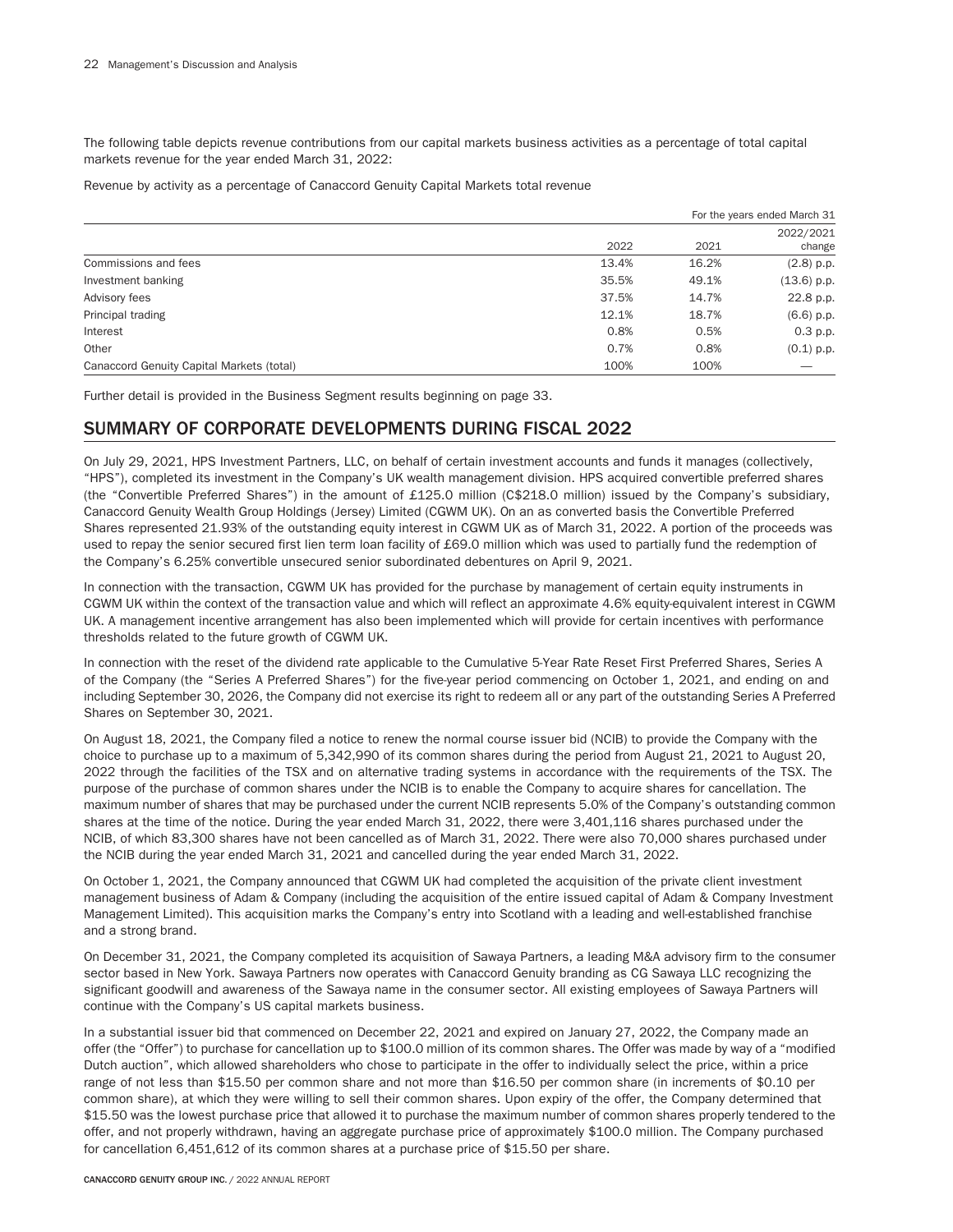On January 3, 2022, the share structure for our Australia operations was reorganized through the sale of partly paid shares to selected employees of Canaccord Financial Group (Australia) Pty Ltd. (CFGA) and as a result the Company's ownership in CFGA decreased from 80% to 65%. For accounting purposes, the Company's ownership interest changed from 85% to 67% commencing in the fourth quarter of fiscal 2022 because of shares held in an employee trust controlled by CFGA. The purpose of the change in the ownership structure was to provide further alignment with our employee base in the Australian region and to provide the business with capital and access to capital for growth.

On May 24, 2022, the Company announced that it does not intend to exercise its option to redeem the Series C Preferred Shares on June 30, 2022. The Company has the option to redeem on June 30 every five years, in whole or in part, at \$25.00 per share together with all declared and unpaid dividends. On June 1, 2022, the Company announced the reset of the dividend rate on its Series C Preferred Shares. Quarterly cumulative cash dividends, as declared, are paid at an annual rate of 4.993% for the five years ending on and including June 30, 2022. Commencing July 1, 2022 and ending on and including June 30, 2027, quarterly cumulative dividends, if declared, will be paid at an annual rate of 6.837% on the Series C Preferred Shares. The dividend rate will be reset every five years at a rate equal to the five-year Government of Canada yield plus 4.03%. Up until June 15, 2022, holders of the Series C Preferred Shares have the option to convert these shares into Series D Preferred Shares which will carry a quarterly floating rate equal to the three-month Government of Canada treasury bill rate plus 4.03%. The issuance of the Series D Preferred Shares is subject to a certain minimum.

On May 31, 2022, the Company announced that through its wealth management business in the UK ("CGWM UK"), it has completed its previously announced acquisition of Punter Southall Wealth ("PSW"), including the intermediary-facing brand Psigma from Punter Southall Wealth Group. In connection with completion of the acquisition, CGWM UK added £100 million (C\$169.2 million) to its existing bank facility. In addition, HPS Investment Partners, LLC on behalf of investment accounts and funds it manages made an additional investment in CGWM UK through the purchase of a new series of convertible preferred shares of CGWM UK in the amount of £65.3 million (C\$110.5 million). Cumulative dividends will be payable by CGWM UK on the additional convertible preferred shares at the greater of an annual 7.5% coupon and the proportionate share that such shares would receive on an as converted basis. The additional convertible preferred shares will also carry customary minority rights in respect of CGWM UK governance and financial matters, a liquidation preference, and call protections.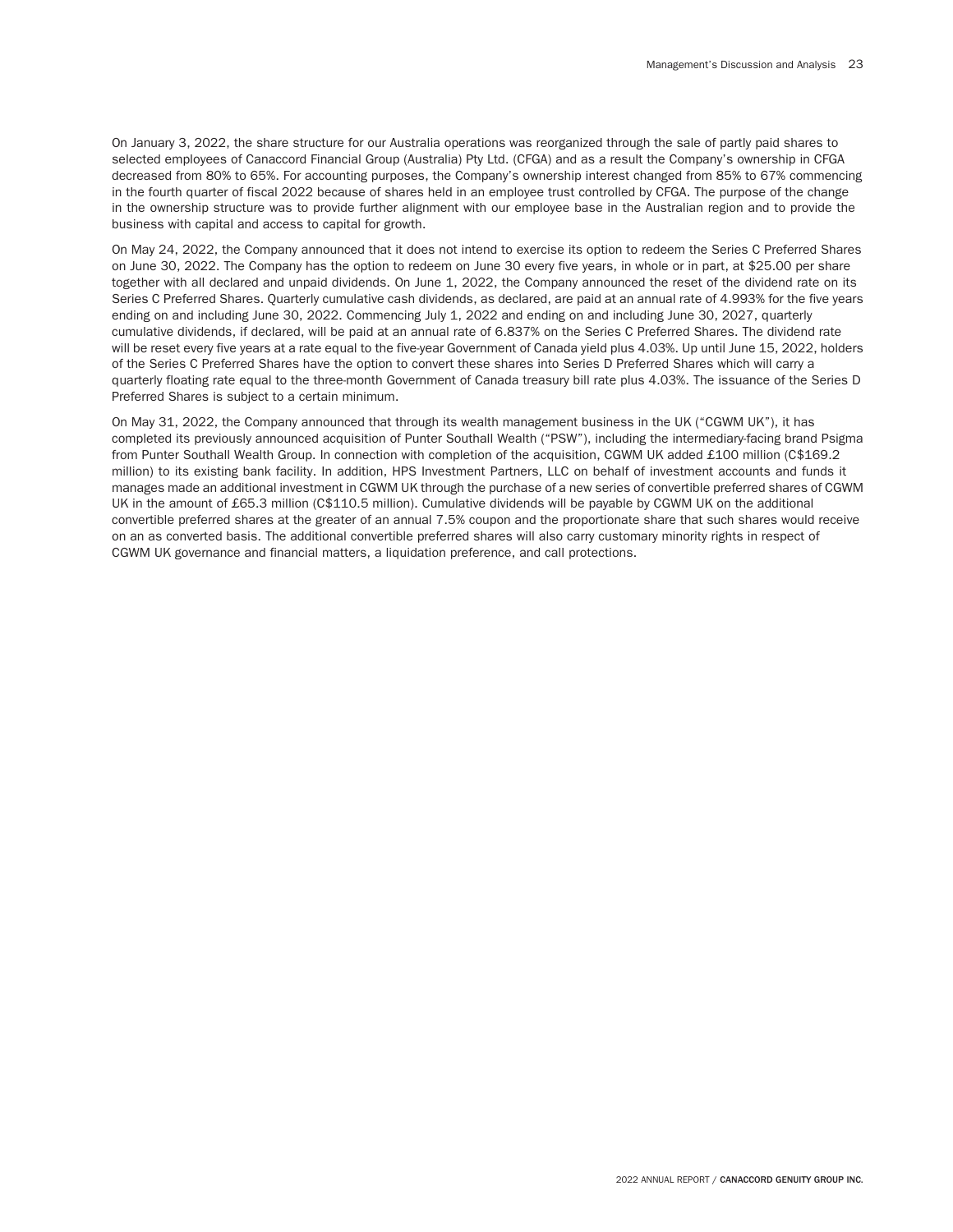# FINANCIAL OVERVIEW

# SELECTED FINANCIAL INFORMATION(1)(2)(7)

|                                                                             | For the years ended March 31 |           |    |           |    |           |    |                     |            |  |  |
|-----------------------------------------------------------------------------|------------------------------|-----------|----|-----------|----|-----------|----|---------------------|------------|--|--|
| (C\$ thousands, except per share and % amounts, and number<br>of employees) |                              | 2022      |    | 2021      |    | 2020      |    | 2022/2021<br>change |            |  |  |
| Canaccord Genuity Group Inc. (CGGI)                                         |                              |           |    |           |    |           |    |                     |            |  |  |
| Revenue                                                                     |                              |           |    |           |    |           |    |                     |            |  |  |
| Commissions and fees                                                        | \$                           | 761,843   | \$ | 735,239   | \$ | 586,884   | \$ | 26,604              | 3.6%       |  |  |
| Investment banking                                                          |                              | 561,725   |    | 761,551   |    | 236,962   |    | (199, 826)          | $(26.2)\%$ |  |  |
| Advisory fees                                                               |                              | 493,057   |    | 197,092   |    | 206,507   |    | 295,965             | 150.2%     |  |  |
| Principal trading                                                           |                              | 158,978   |    | 246,801   |    | 108,834   |    | (87, 823)           | $(35.6)\%$ |  |  |
| Interest                                                                    |                              | 36,028    |    | 26,288    |    | 63,690    |    | 9,740               | 37.1%      |  |  |
| Other                                                                       |                              | 34,371    |    | 40,717    |    | 20,990    |    | (6, 346)            | $(15.6)\%$ |  |  |
| <b>Total revenue</b>                                                        |                              | 2,046,002 |    | 2,007,688 |    | 1,223,867 |    | 38,314              | 1.9%       |  |  |
| Expenses                                                                    |                              |           |    |           |    |           |    |                     |            |  |  |
| Compensation expense                                                        |                              | 1,248,184 |    | 1,227,895 |    | 738,313   |    | 20,289              | 1.7%       |  |  |
| Other overhead expenses <sup>(3)</sup>                                      |                              | 395,709   |    | 398,693   |    | 383,527   |    | (2,984)             | (0.7)%     |  |  |
| Acquisition-related costs                                                   |                              | 9,197     |    | 5,922     |    | (124)     |    | 3,275               | 55.3%      |  |  |
| Restructuring costs $(4)$                                                   |                              |           |    |           |    | 1,921     |    |                     |            |  |  |
| Change in derivative liability fair value                                   |                              | 8,519     |    |           |    |           |    | 8,519               | n.m.       |  |  |
| Costs associated with redemption of convertible                             |                              |           |    |           |    |           |    |                     |            |  |  |
| debentures <sup>(5)</sup>                                                   |                              | 5,932     |    | 4,354     |    |           |    | 1,578               | 36.2%      |  |  |
| Share of loss (gain) of an associate                                        |                              | 192       |    | 922       |    | 207       |    | (730)               | $(79.2)\%$ |  |  |
| <b>Total expenses</b>                                                       |                              | 1,667,733 |    | 1,637,786 |    | 1,123,844 |    | 29,947              | 1.8%       |  |  |
| Income before income taxes                                                  |                              | 378,269   |    | 369,902   |    | 100,023   |    | 8,367               | 2.3%       |  |  |
| Net income                                                                  | \$                           | 270,565   | \$ | 269,802   | \$ | 86,554    | \$ | 763                 | 0.3%       |  |  |
| Net income attributable to CGGI shareholders                                | \$                           | 246,314   | \$ | 263,786   | \$ | 86,490    | \$ | (17, 472)           | (6.6)%     |  |  |
| Non-controlling interests                                                   | \$                           | 24,251    | \$ | 6,016     | \$ | 64        | \$ | 18,235              | n.m.       |  |  |
| Earnings per common share - basic                                           | \$                           | 2.50      | \$ | 2.30      | \$ | 0.78      | \$ | 0.20                | 8.7%       |  |  |
| Earnings per common share - diluted                                         | \$                           | 2.16      | \$ | 2.04      | \$ | 0.65      | \$ | 0.12                | 5.9%       |  |  |
| Dividends per common share                                                  | \$                           | 0.32      | \$ | 0.25      | \$ | 0.20      | \$ | 0.07                | 28.0%      |  |  |
| Dividends per Series A Preferred Share                                      | \$                           | 0.9981    | \$ | 0.9712    | \$ | 0.9712    |    | 0.03                | 2.8%       |  |  |
| Dividends per Series C Preferred Share                                      | \$                           | 1.2482    | \$ | 1.2482    | \$ | 1.2482    |    |                     |            |  |  |
| Excluding significant items <sup>(6)</sup>                                  |                              |           |    |           |    |           |    |                     |            |  |  |
| Total revenue                                                               | \$                           | 2,040,602 | \$ | 1,993,488 | \$ | 1,223,867 | \$ | 47,114              | 2.4%       |  |  |
| Total expenses                                                              | \$                           | 1,623,036 | \$ | 1,607,398 | \$ | 1,100,810 | \$ | 15,638              | 1.0%       |  |  |
| Income before income taxes                                                  | \$                           | 417,566   | \$ | 386,090   | \$ | 123,057   | \$ | 31,476              | 8.2%       |  |  |
| Net income                                                                  | \$                           | 305,827   | \$ | 285,887   | \$ | 106,323   | \$ | 19,940              | 7.0%       |  |  |
| Net income attributable to CGGI shareholders                                | \$                           | 284,069   | \$ | 279,871   | \$ | 105,895   | \$ | 4,198               | 1.5%       |  |  |
| Net income attributable to non-controlling interests                        | \$                           | 21,758    | \$ | 6,016     | \$ | 428       | \$ | 15,742              | 261.7%     |  |  |
| Diluted earnings per common share                                           | \$                           | 2.51      | \$ | 2.48      | \$ | 0.81      | \$ | 0.03                | 1.2%       |  |  |
| <b>Balance sheet data</b>                                                   |                              |           |    |           |    |           |    |                     |            |  |  |
| <b>Total assets</b>                                                         | \$                           | 7,250,245 | \$ | 7,631,801 | \$ | 5,956,195 | \$ | (381, 556)          | (5.0)%     |  |  |
| <b>Total liabilities</b>                                                    | \$                           | 5,833,476 | \$ | 6,516,517 | \$ | 5,027,421 | \$ | (683, 041)          | $(10.5)\%$ |  |  |
| Non-controlling interests                                                   | \$                           | 238,700   | \$ | 8,190     | \$ | 156       | \$ | 230,510             | n.m.       |  |  |
| Total shareholders' equity                                                  | \$                           | 1,178,069 | \$ | 1,107,094 | \$ | 928,618   | \$ | 70,975              | 6.4%       |  |  |
| Number of employees                                                         |                              | 2.587     |    | 2.356     |    | 2.308     |    | 231                 | 9.8%       |  |  |

(1) Financial measures are in accordance with IFRS except for figures excluding significant items. See Non-IFRS Measures on page 14.

(2) The operating results of the Australian operations have been fully consolidated, and a 15% non-controlling interest has been recognized for the first nine months of fiscal 2022 and 32.7% for the<br>6. fourth quarter of fi non-controlling has been recognized for the period from August 1, 2021 to December 31, 2021 and 4.3% for the fourth quarter of fiscal 2022 [March 31, 2021 – \$nil].

(3) Consists of trading costs, premises and equipment, communication and technology, interest, general and administrative, amortization of tangible, intangible and right of use assets, and development costs.

(4) Restructuring costs for the year ended March 31, 2020 were incurred in connection with CGWM UK, as well as real estate and other integration costs related to the acquisition of Patersons. (5) During the year ended March 31, 2022, the Company entered into a credit agreement for a senior secured first lien term loan facility ("loan facility") to partially fund the redemption of the convertible debentures. Transaction costs incurred in connection with the loan facility are recognized on an amortized cost basis and included in the effective interest rate of the facility. Interest associated<br>with this loan facility

(6) Net income and earnings per common share excluding significant items reflect taxeffected adjustments related to such items. See the Selected Financial Information Excluding Significant Items table below.

(7) Data includes the operating results of Thomas Miller since May 1, 2019, Patersons since October 21, 2019, Adam & Company since October 1, 2021 and Sawaya Partners since December 31, 2021.

n.m.: not meaningful (percentages over 300% are indicated as n.m.)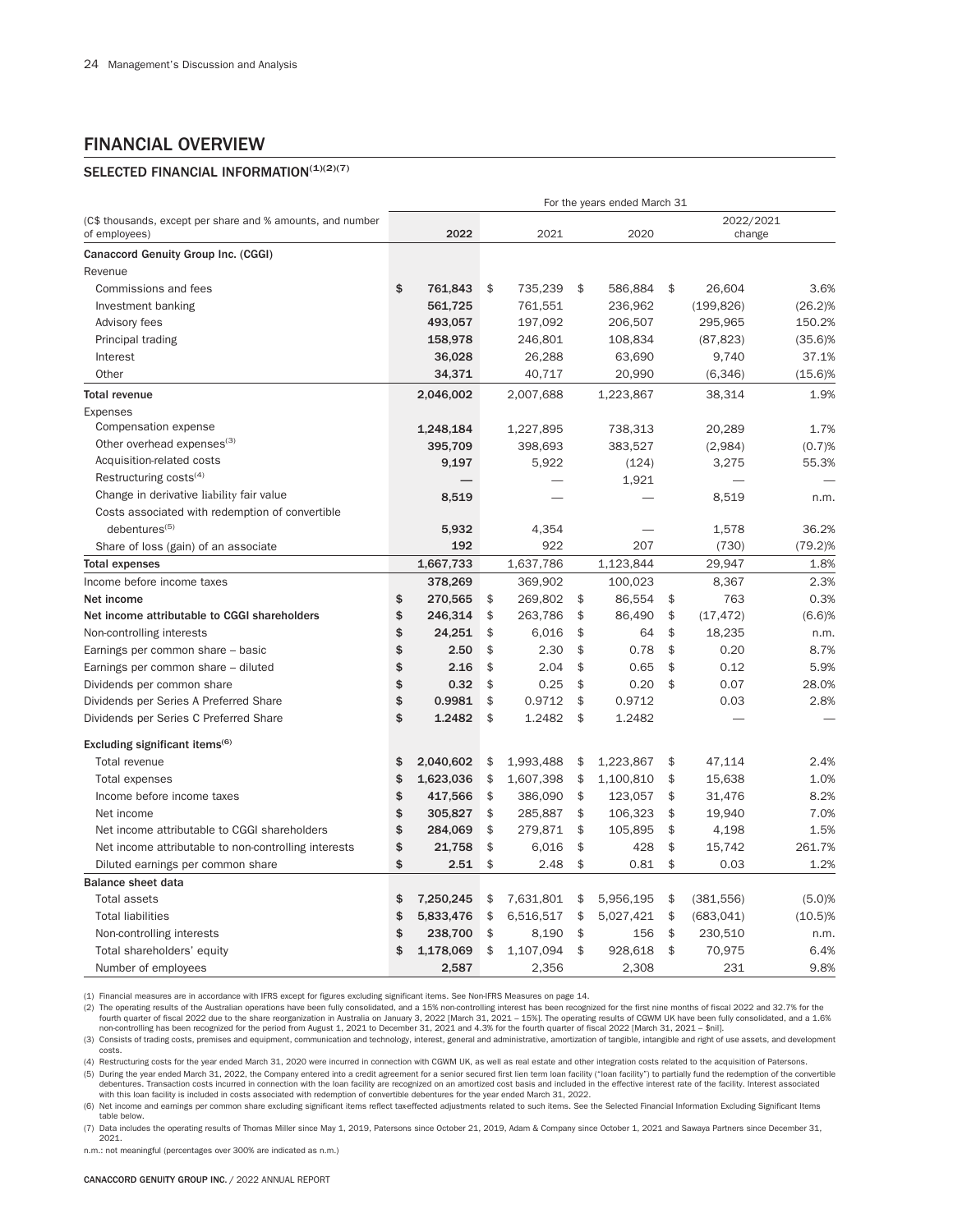#### Selected financial information excluding significant items $(1)$

|                                                                                  | For the years ended March 31 |             |    |             |    |             |    |           |            |  |  |  |  |
|----------------------------------------------------------------------------------|------------------------------|-------------|----|-------------|----|-------------|----|-----------|------------|--|--|--|--|
|                                                                                  |                              |             |    |             |    |             |    | 2022/2021 |            |  |  |  |  |
| (C\$ thousands, except per share and % amounts)                                  |                              | 2022        |    | 2021        |    | 2020        |    | change    |            |  |  |  |  |
| Revenue                                                                          |                              |             |    |             |    |             |    |           |            |  |  |  |  |
| Revenue per IFRS                                                                 |                              | \$2,046,002 |    | \$2,007,688 |    | \$1,223,867 | \$ | 38,314    | 1.9%       |  |  |  |  |
| Significant items recorded in Corporate and Other                                |                              |             |    |             |    |             |    |           |            |  |  |  |  |
| Fair value adjustments on certain illiquid and restricted marketable             |                              |             |    |             |    |             |    |           |            |  |  |  |  |
| securities                                                                       | \$                           | 5,400       | \$ | 14,200      |    |             | \$ | (8,800)   | $(62.0)\%$ |  |  |  |  |
| Total revenue excluding significant items                                        |                              | \$2,040,602 |    | \$1,993,488 |    | \$1,223,867 | \$ | 47,114    | 2.4%       |  |  |  |  |
| <b>Expenses</b>                                                                  |                              |             |    |             |    |             |    |           |            |  |  |  |  |
| Expenses per IFRS                                                                |                              | \$1,667,733 |    | \$1,637,786 |    | \$1,123,844 | \$ | 29,947    | 1.8%       |  |  |  |  |
| Significant items recorded in Canaccord Genuity Capital Markets                  |                              |             |    |             |    |             |    |           |            |  |  |  |  |
| Amortization of intangible assets                                                | \$                           | 1.843       | \$ | 2.970       | \$ | 9,167       | \$ | (1, 127)  | (37.9)%    |  |  |  |  |
| Incentive based costs related to acquisitions <sup>(2)</sup>                     | \$                           | 364         |    |             |    |             | \$ | 364       | n.m.       |  |  |  |  |
| Acquisition-related costs                                                        | \$                           | 537         | \$ | 4.644       | \$ | 1,806       | \$ | (4, 107)  | (88.4)%    |  |  |  |  |
| Significant items recorded in Canaccord Genuity Wealth<br>Management             |                              |             |    |             |    |             |    |           |            |  |  |  |  |
| Amortization of intangible assets                                                | \$                           | 14,629      | \$ | 13,087      | \$ | 13,940      | \$ | 1,542     | 11.8%      |  |  |  |  |
| Acquisition-related costs                                                        | \$                           | 8,660       | \$ | 1,278       | \$ | (1,930)     | \$ | 7,382     | n.m.       |  |  |  |  |
| Incentive based costs related to acquisitions <sup>(2)</sup>                     | \$                           | 3,419       | \$ | 4,055       | \$ | (1,870)     | \$ | (636)     | $(15.7)\%$ |  |  |  |  |
| Restructuring costs                                                              |                              |             |    |             | \$ | 1,921       |    |           |            |  |  |  |  |
| Costs associated with reorganization of CGWM UK                                  | \$                           | 794         |    |             |    |             | \$ | 794       | n.m.       |  |  |  |  |
| Significant items recorded in Corporate and Other                                |                              |             |    |             |    |             |    |           |            |  |  |  |  |
| Costs associated with redemption of convertible debentures <sup>(3)</sup>        | \$                           | 5,932       | \$ | 4,354       |    |             | \$ | 1,578     | 36.2%      |  |  |  |  |
| Change in derivative liability fair value <sup>(4)</sup>                         | \$                           | 8,519       |    |             |    |             | \$ | 8,519     | n.m.       |  |  |  |  |
| Total significant items                                                          | \$                           | 44,697      | \$ | 30,388      | \$ | 23,034      | \$ | 14,309    | 47.1%      |  |  |  |  |
| Total expenses excluding significant items                                       |                              | \$1,623,036 |    | \$1,607,398 |    | \$1,100,810 | \$ | 15,638    | 1.0%       |  |  |  |  |
| Net income before taxes - adjusted                                               | \$                           | 417,566     | \$ | 386,090     | \$ | 123,057     | \$ | 31,476    | 8.2%       |  |  |  |  |
| Income taxes - adjusted                                                          | \$                           | 111,739     | \$ | 100,203     | \$ | 16,734      | \$ | 11,536    | 11.5%      |  |  |  |  |
| Net income - adjusted                                                            | \$                           | 305,827     | \$ | 285,887     | \$ | 106,323     | \$ | 19,940    | 7.0%       |  |  |  |  |
| Significant items impacting net income attributable to common<br>shareholders    |                              |             |    |             |    |             |    |           |            |  |  |  |  |
| Non-controlling interests - IFRS                                                 | \$                           | 24,251      | \$ | 6,016       | \$ | 64          | \$ | 18,235    | n.m.       |  |  |  |  |
| Amortization of equity component of the non-controlling interests in             |                              |             |    |             |    |             |    |           |            |  |  |  |  |
| CGWM UK and other adjustment                                                     | \$                           | 2,493       |    |             |    |             | \$ | 2,493     | n.m.       |  |  |  |  |
| Non-controlling interests (adjusted)                                             | \$                           | 21,758      | \$ | 6,016       | \$ | 428         | \$ | 15,742    | 261.7%     |  |  |  |  |
| Net income attributable to common shareholders excluding                         |                              |             |    |             |    |             |    |           |            |  |  |  |  |
| significant items                                                                | \$                           | 274,585     | \$ | 270,467     | \$ | 96,491      | \$ | 4,118     | 1.5%       |  |  |  |  |
| Earnings per common share excluding significant items $(1)$ – basic              | \$                           | 2.92        | \$ | 2.80        | \$ | 0.98        | \$ | 0.12      | 4.3%       |  |  |  |  |
| Diluted earnings per common share excluding significant<br>items $(1)$ – diluted | \$                           | 2.51        | \$ | 2.48        | \$ | 0.81        | \$ | 0.03      | 1.2%       |  |  |  |  |

(1) Figures excluding significant items are non-IFRS measures. See Non-IFRS Measures on page 14.

(2) Incentive-based costs related to the acquisitions and growth initiatives in the US capital markets and UK & Europe wealth management business.

(3) During the year ended March 31, 2022, the Company entered into a credit agreement for a senior secured first lien term loan facility ("loan facility") to partially fund the redemption of the convertible debentures. Transaction costs incurred in connection with the loan facility are recognized on an amortized cost basis and included in the effective interest rate of the facility. Interest associated with this loan facility is included in costs associated with redemption of convertible debentures for the year ended March 31, 2022.

(4) Fair value adjustment related to the derivative liability component of the non-controlling interests related to the Convertible Preferred Shares issued by CGWM UK.

n.m.: not meaningful (percentages over 300% are indicated as n.m.)

### IMPACT OF CONVERTIBLE PREFERRED SHARES ON EPS

Diluted earnings per common share ("diluted EPS") is computed using the treasury stock method, giving effect to the exercise of all dilutive elements. The Convertible Preferred Shares issued by CGWM UK are factored into the diluted EPS by adjusting net income attributable to common shareholders of the Company to reflect our proportionate share of CGWM UK's earnings on an as converted basis if the calculation is dilutive. For the year ended March 31, 2022, the effect of reflecting our proportionate share of CGWM UK's earnings is anti-dilutive under IFRS for diluted EPS purposes but dilutive for the purpose of determining diluted EPS excluding significant items<sup>(1)</sup>. As such, the diluted EPS under IFRS is computed based on net income attributable to common shareholders less accrued dividends on the Convertible Preferred Shares issued by CGWM UK. Net income attributable to common shareholders excluding significant items<sup>(1)</sup>reflects the Company's proportionate share of CGWM UK's net income excluding significant items<sup>(1)</sup> on an as converted basis.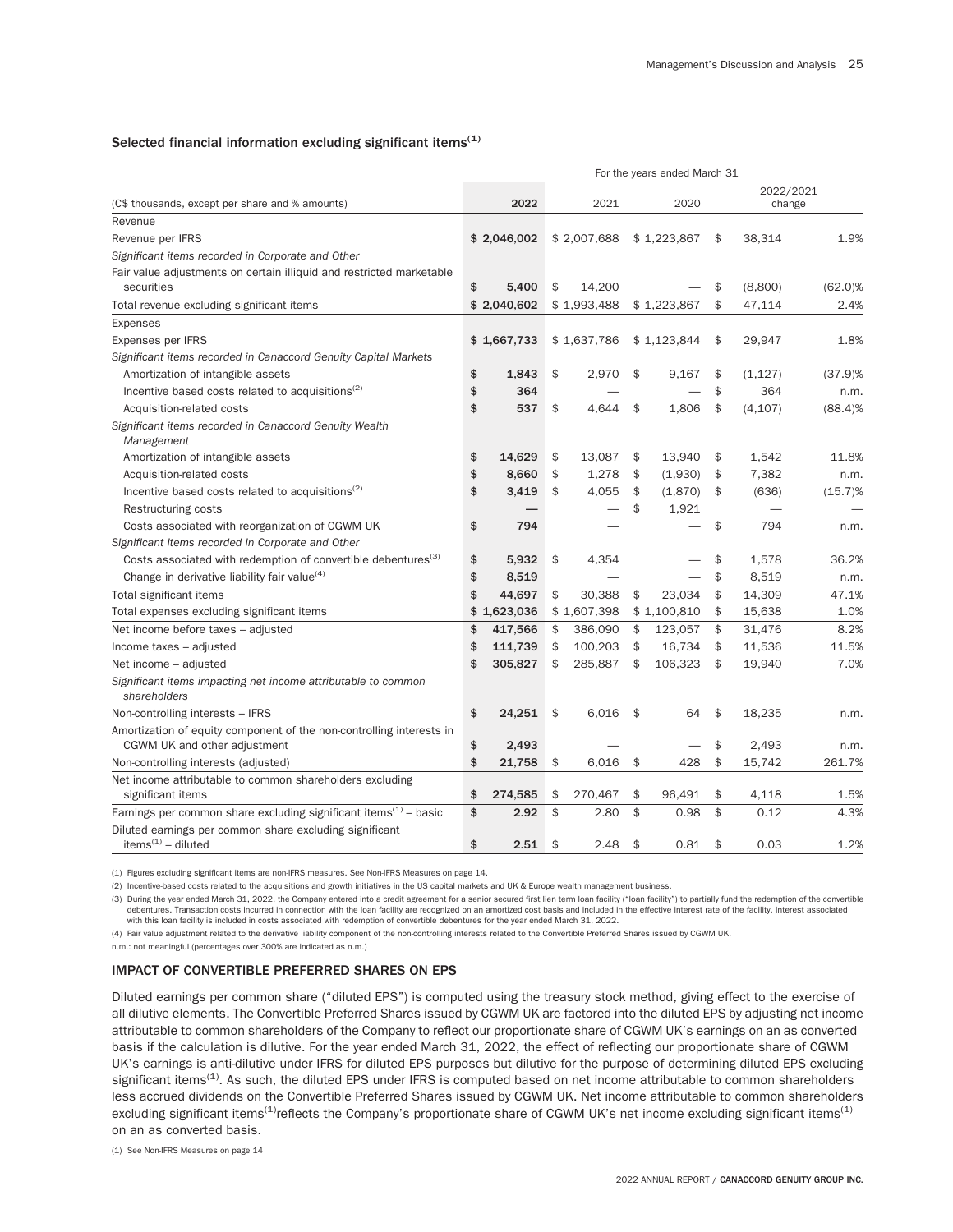## FOREIGN EXCHANGE

Revenues and expenses from our foreign operations are initially recorded in their respective functional currencies and translated into Canadian dollars at exchange rates prevailing during the period. Fluctuations in foreign exchange contributed to certain changes in revenue and expense items in Canadian dollars when compared to the applicable prior periods and should be considered when reviewing the following discussion in respect of our consolidated results as well as the discussion in respect of Canaccord Genuity Capital Markets and Canaccord Genuity Wealth Management.

## **GEOGRAPHIES**

Our Dubai operation is included as part of Canaccord Genuity Capital Markets UK & Europe. For purposes of the discussion provided herein the Canaccord Genuity Capital Markets operations in the UK, Europe and Dubai are referred to as "UK & Europe". Starting in Q1/20, our Asian based operations, comprising China and Hong Kong, have been combined with our Canadian and Australian capital markets operations to reflect management of these operating units. Also, commencing in Q3/20, our Australian wealth management business, comprising the operating results of Patersons since October 21, 2019 and the wealth management business of Australia previously included as part of Canaccord Genuity Capital Markets Australia, is disclosed as a separate operating business in the discussions below. Comparatives have not been restated.

# GOODWILL

Utilizing management's estimates for revenue and operating performance, growth rates and other assumptions typically required in connection with discounted cash flow models, the Company determined that there was no impairment in the goodwill associated with any of its wealth management business units in the UK & Crown Dependencies and Australia or its goodwill and indefinite life intangible assets recorded in Canaccord Genuity Capital Markets Canada and US.

Notwithstanding this determination as of March 31, 2022, changes or uncertainty in the economic environment may cause this determination to change. If the business climate changes and the Company is unable to achieve its internal forecasts the Company may determine that there has been impairment and the Company may be required to record a goodwill impairment charge in future periods in respect of CGWM UK, Canaccord Genuity Wealth Management Australia, Canaccord Genuity Capital Markets Canada or Canaccord Genuity Capital Markets US. Adverse changes in the key assumptions utilized for purposes of impairment testing for goodwill and indefinite life intangible assets may result in the estimated recoverable amount of some or all of the applicable business units declining below the carrying value with the result that impairment charges may be required. The amount of any impairment charge would affect some or all of the amounts recorded for goodwill and indefinite life intangible assets. Any such impairment charges would be determined after incorporating the effect of any changes in key assumptions including any consequential effects of such changes on estimated operating income and on other factors. In addition, notwithstanding that there may be no change in the performance estimates used by the Company for purposes of determining whether there has been any impairment in its indefinite life intangible asset related to the Genuity brand name, in the event that the Company changes the way in which it uses that asset the Company may be required to record an impairment charge.

## REVENUE

On a consolidated basis, revenue in our capital markets and wealth management businesses is generated through six activities: commissions and fees associated with agency trading and private client wealth management activity, investment banking, advisory fees, principal trading, interest and other.

Revenue for fiscal 2022 was \$2.0 billion, an increase of 1.9% or \$38.3 million from fiscal 2021, with a reduction in capital markets revenue of \$9.2 million, which was more than offset by an increase in wealth management revenue of \$56.8 million.

Revenue in our Canaccord Genuity Capital Markets segment decreased by \$9.2 million or 0.7% compared to fiscal 2021. In the US, revenue increased by \$76.6 million or 13.0% year over year primarily due to increased advisory revenue which was up by \$217.5 million or 218.8%. In Canada, a reduction in investment banking revenue was the main driver for the \$102.0 million or 23.0% decrease in overall revenue compared to the prior year. Our Australian operations generated \$174.1 million in revenue compared to \$182.7 million in fiscal 2021 with the shortfall due to a modest decline in investment banking revenue compared to the exceptionally strong prior year performance. In the UK, total revenue amounted to \$120.4 million, \$24.8 million or 26.0% higher than the prior year due to a 117.8% growth in advisory revenue to \$66.6 million.

Revenue from our global wealth management operations increased by \$56.8 million or 8.6% compared to fiscal 2021. Our Canadian wealth management operations generated \$335.3 million of revenue in fiscal 2022, representing an increase of \$11.2 million or 3.5% over the prior year. Revenue in our wealth management operations in the UK & Crown Dependencies increased by \$33.2 million or 12.0% compared to the year ended March 31, 2021, due to higher commission and fees revenue during the fiscal year. In addition, \$74.6 million of revenue was generated by our Australian wealth management operations, an increase of \$12.4 million compared to fiscal 2021, reflecting the continued expansion of these operations through ongoing recruitment.

Commissions and fees revenue is primarily generated from private client investment management trading activity and institutional sales and trading. Firmwide revenue generated from commissions and fees increased by \$26.6 million or 3.6% from fiscal 2021 to \$761.8 million in fiscal 2022. The increase was mainly driven by higher commissions and fees revenue generated in our global wealth management operations. Partially offsetting the increase was a decline of \$37.6 million or 17.7% in commissions and fees revenue generated in our capital markets operations compared to fiscal 2021.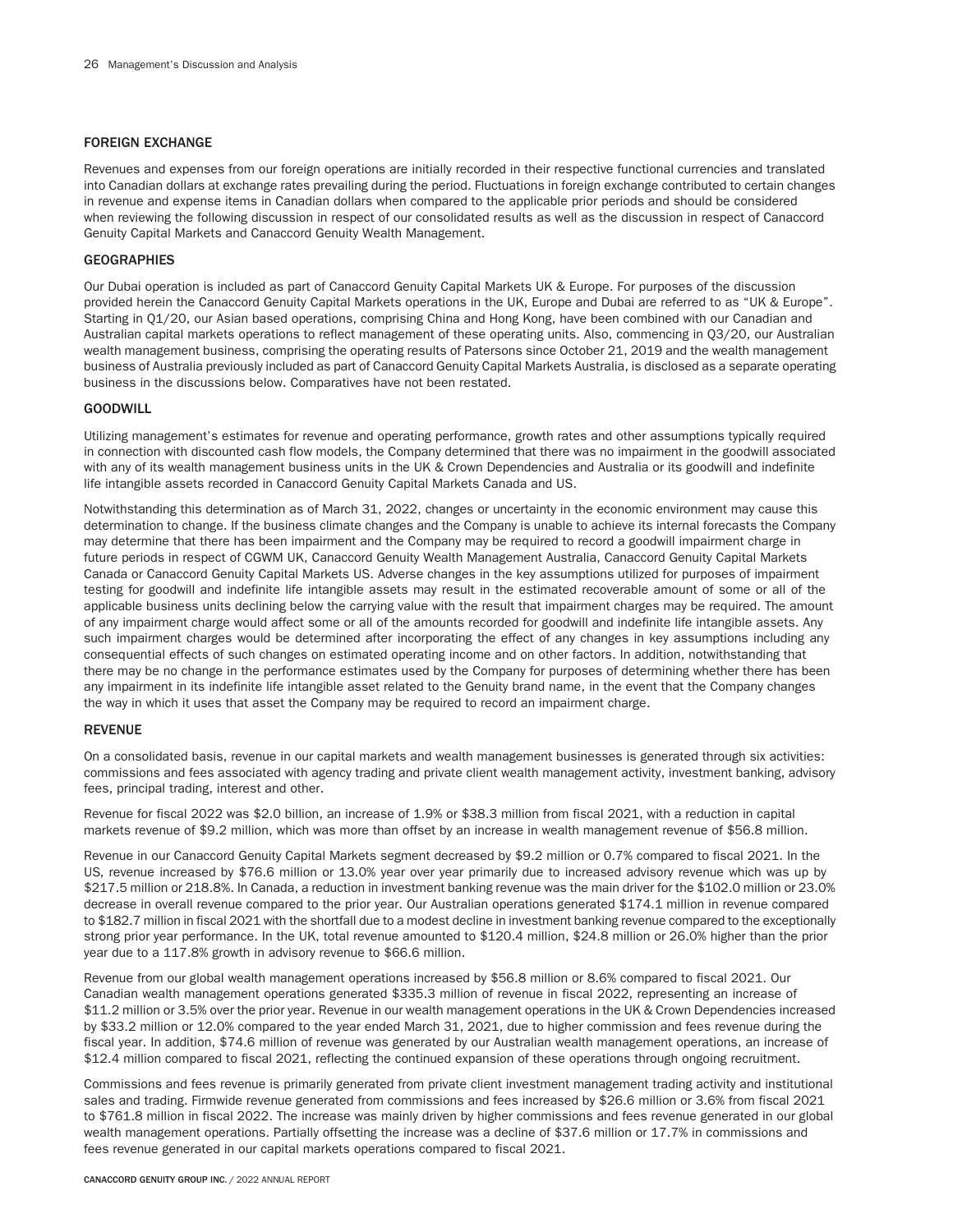Revenue generated from firmwide investment banking activities decreased by \$199.8 million or 26.2% to \$561.7 million in fiscal 2022, compared to the record \$761.6 million in fiscal 2021. All of our core operating regions experienced decreases in investment banking revenue, with the most significant decreases recorded in our Canadian and US capital markets operations. In Canada, our wealth management operations also recorded a decrease in investment banking revenue, declining by \$25.6 million or 23.8% to \$81.6 million in fiscal 2022 due to lower new issue activity.

Advisory fees revenue increased by \$296.0 million or 150.2% compared to the prior year to \$493.1 million for fiscal 2022. While our US operations recorded the most significant year over year increase of \$217.5 million or 218.8%, our Canadian and UK operations also generated increases of \$41.5 million or 65.5% and \$36.0 million or 117.8%, respectively.

Revenue derived from principal trading activities decreased by \$87.8 million or 35.6% to \$159.0 million for the year ended March 31, 2022, mainly as a result of decreased market volatility and trading activity in our US and Canadian capital markets operations compared to the same period in the prior year reducing opportunities for trading profits.

Interest revenue was \$36.0 million in fiscal 2022, representing an increase of \$9.7 million or 37.1% from the prior year, mostly attributable to our Canadian wealth management operations.

Other revenue was \$34.4 million, a decrease of \$6.3 million or 15.6% from the prior year. Included in other revenue in our Corporate & Other segment was \$5.4 million of fair value adjustments on certain illiquid or restricted securities recorded for IFRS reporting purposes. This adjustment is excluded for management reporting purposes as it is not used by management to assess operating performance and is excluded for purposes of determining net income excluding significant items<sup>(1)</sup>. Future changes in the unrealized fair value of the marketable securities as determined under applicable accounting standards may be significant and will be recorded through the consolidated statements of operations.

## EXPENSES

#### Expenses as a percentage of revenue

|                                                            |       | For the years ended March 31 |              |
|------------------------------------------------------------|-------|------------------------------|--------------|
|                                                            |       |                              | 2022/2021    |
|                                                            | 2022  | 2021                         | change       |
| Compensation expense                                       | 61.0% | 61.2%                        | $(0.2)$ p.p. |
| Other overhead expenses $(1)$                              | 19.4% | 19.9%                        | $(0.5)$ p.p. |
| Acquisition-related costs                                  | 0.4%  | 0.3%                         | 0.2 p.p.     |
| Change in derivative fair value                            | 0.4%  | 0.0%                         | $0.4$ p.p.   |
| Costs associated with redemption of convertible debentures | 0.3%  | 0.2%                         | $0.1$ p.p.   |
| Share of loss (gain) of an associate                       | 0.0%  | 0.0%                         | $(0.0)$ p.p. |
| Total                                                      | 81.5% | 81.6%                        | $(0.1)$ p.p. |

(1) Consists of trading costs, premises and equipment, communication and technology, interest, general and administrative, amortization and development costs.

#### p.p.: percentage points

Total firmwide expenses for fiscal 2022 were \$1.7 billion, an increase of \$29.9 million or 1.8% compared to fiscal 2021. Excluding significant items<sup>(1)</sup>, total expenses were \$1.6 billion, up \$15.6 million or 1.0% from fiscal 2021. Total expenses excluding significant items<sup>(1)</sup> as a percentage of revenue decreased by 1.1 percentage points compared to the year ended March 31, 2021.

## Compensation expense

Compensation expense was \$1.2 billion, an increase of \$20.3 million or 1.7% from the prior year, which was in line with the increase in incentive-based revenue. Total compensation expense was 61.0% in fiscal 2022, a decrease of 0.2 percentage points from the prior year.

### Other overhead expenses

|                                     |               |      | For the years ended March 31 |            |
|-------------------------------------|---------------|------|------------------------------|------------|
|                                     |               |      |                              | 2022/2021  |
| (C\$ thousands, except % amounts)   |               | 2022 | 2021                         | change     |
| Trading costs                       | \$<br>102.824 |      | 122.154<br>\$                | $(15.8)\%$ |
| Premises and equipment              | 20.074        |      | 19.948                       | 0.6%       |
| Communication and technology        | 73.873        |      | 67,475                       | 9.5%       |
| Interest                            | 23,598        |      | 28.364                       | $(16.8)\%$ |
| General and administrative          | 101.431       |      | 82,310                       | 23.2%      |
| Amortization $(1)$                  | 27,593        |      | 26.156                       | 5.5%       |
| Amortization of right of use assets | 23,894        |      | 25.040                       | (4.6)%     |
| Development costs                   | 22.422        |      | 27.246                       | (17.7)%    |
| Total overhead expenses             | \$<br>395.709 |      | 398.693                      | (0.7)%     |

(1) Includes amortization of intangible assets. See the Selected Financial Information Excluding Significant Items table on page 25.

(1) Figures excluding significant items are non-IFRS measures. See Non-IFRS Measures on page 14.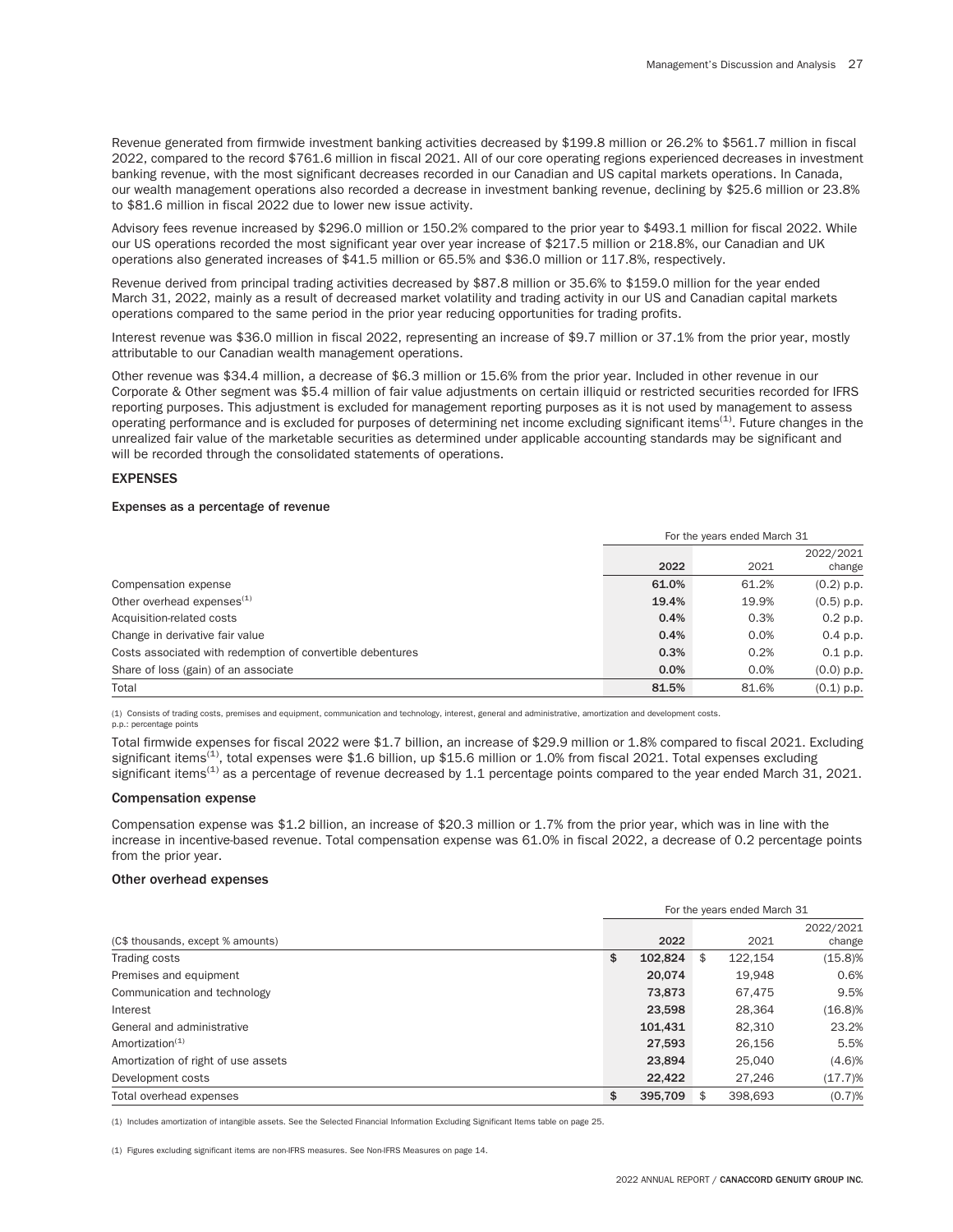Total overhead expenses were \$395.7 million or 0.7% lower in fiscal 2022, with the most significant reductions being in trading costs, interest expense and development costs partially offset by higher communication and technology and general administrative expense.

Trading costs decreased by \$19.3 million or 15.8% to \$102.8 million for the year ended March 31, 2022. The reduction was mostly due to the decrease in trading activity in our US operations.

Development costs decreased by \$4.8 million or 17.7% largely due to lower costs in our US capital markets and UK & Crown Dependencies wealth management operations. Interest expense also decreased by \$4.8 million or 16.8% primarily as a result of the redemption of the 6.25% convertible unsecured senior subordinated debentures on April 9, 2021 which resulted in lower interest expense in our Corporate & Other segment, partially offset by higher interest expense in our CGWM UK operations due to an additional bank loan obtained in connection with the acquisition of Adam & Company.

General and administrative expense, which includes reserves, promotion and travel expense, office expense, professional fees and donations, was up by \$19.1 million or 23.2% due to higher promotion and travel expense as activity levels increased following the easing of COVID-19 restrictions.

Amortization expense also increased by \$1.4 million or 5.5% mainly due to the amortization of intangible assets in connection with the acquisitions of Adam & Company and Sawaya completed during the fiscal year.

There were acquisition-related costs of \$9.2 million recorded for the year ended March 31, 2022, comprised of professional fees related to the acquisitions of Sawaya and Adam & Company, as well as the acquisition of Punter Southwall Wealth Limited completed on May 31, 2022.

There were acquisition-related costs of \$5.5 million recorded for the year ended March 31, 2021 related to re-measurement of the contingent consideration for the acquisitions of Jitneytrade and Thomas Miller, as well as acquisition-related costs of \$0.4 million incurred in our UK & Crown Dependencies wealth management operations.

In order to partially fund the redemption of the 6.25% convertible unsecured senior subordinated debentures and pursuant to the terms of the commitment letter entered into with investment funds and accounts managed or advised by HPS on March 18, 2021, the Company entered into a credit agreement on April 6, 2021 with the lenders, Lucid Agency Services Limited as administrative agent and Lucid Trustee Services Limited as security agent for a senior secured first lien term loan facility ("loan facility") in an aggregate principal amount of £69.0 million. This loan was repaid from the proceeds of the issuance of the Convertible Preferred Shares by CGWM UK to investment funds and accounts managed by HPS. Transaction costs incurred in connection with the loan facility are recognized on an amortized cost basis and included in the effective interest rate of the facility. Interest associated with this loan facility is included in costs associated with redemption of convertible debentures of \$5.9 million for year ended March 31, 2022.

# INCOME TAX

The effective tax rate for fiscal 2022 was 28.5% compared to the effective tax rate of 27.1% in the prior year. Increased profitability in higher tax rate jurisdictions such as the US in the current fiscal year and the impact of certain non-deductible expenses contributed to the increase in the effective tax rate, when compared to the year ended March 31, 2021.

# NET INCOME

Net income for fiscal 2022 was \$270.6 million compared to net income of \$269.8 million in fiscal 2021, an increase of \$0.8 million or 0.3%. Net income attributable to common shareholders was \$236.8 million for fiscal 2022 compared to \$254.4 million for fiscal 2021. Diluted earnings per common share was \$2.16 in fiscal 2022 compared to earnings per common share of \$2.04 in the prior fiscal year.

Excluding significant items<sup>(1)</sup>, net income for fiscal 2022 was \$305.8 million and net income attributable to common shareholders was \$274.6 million, compared to net income of \$285.9 million and net income attributable to common shareholders of \$270.5 million in fiscal 2021. Diluted earnings per share excluding significant items<sup>(1)</sup> was \$2.51 for fiscal 2022 compared to \$2.48 for the prior year.

# Quarterly Financial Information $(1)(2)$

The following table provides selected quarterly financial information for the eight most recently completed financial quarters ended March 31, 2022. This information is unaudited but reflects all adjustments of a recurring nature that are, in the opinion of

<sup>(1)</sup> Figures excluding significant items are non-IFRS measures. See Non-IFRS Measures on page 14.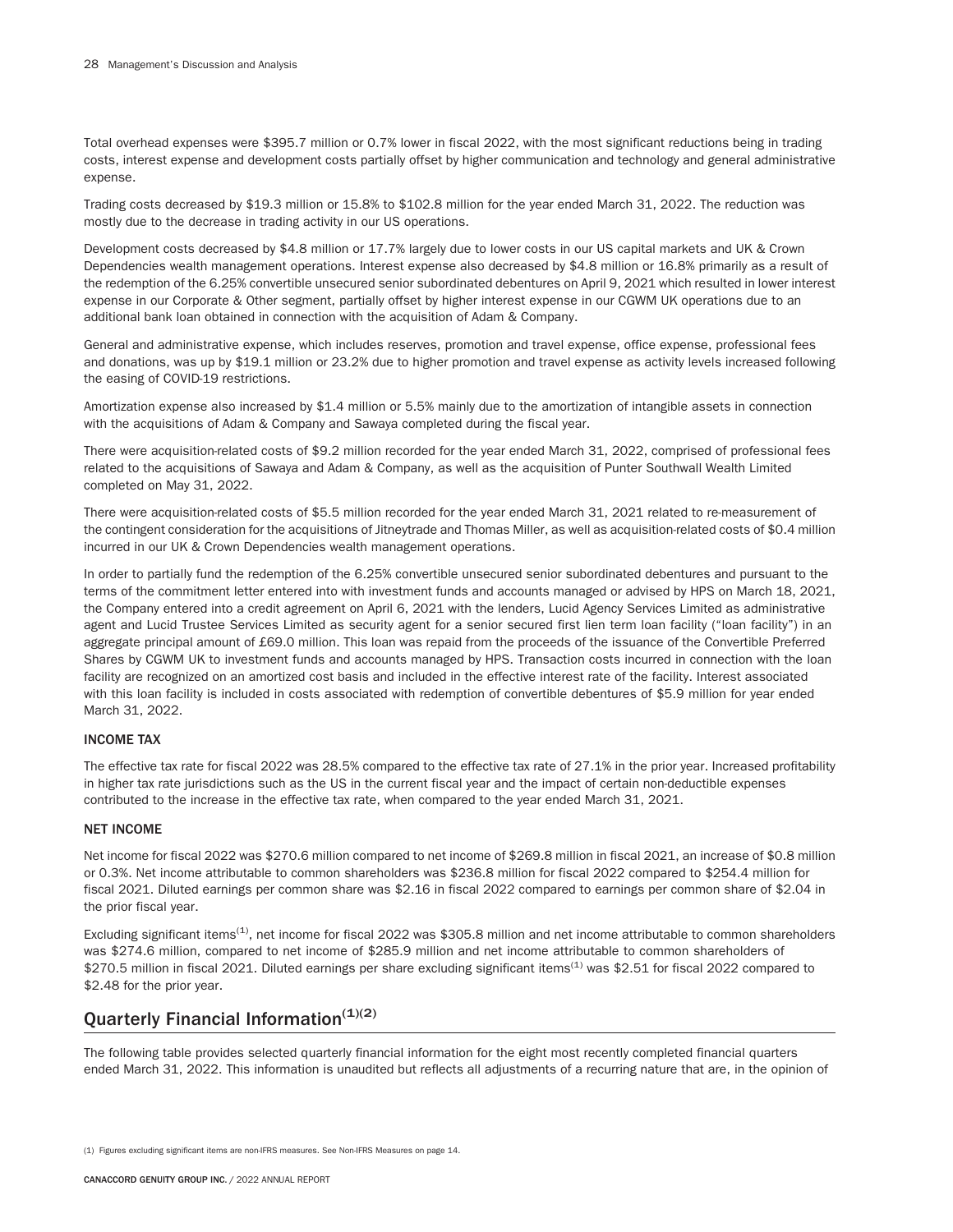management, necessary to present a fair statement of the results of operations for the periods presented. Quarter-to-quarter comparisons of financial results are not necessarily meaningful and should not be relied upon as an indication of future performance.

| (C\$ thousands,                            |                 |     |         |                |    | Fiscal 2022 |            |                |               | Fiscal 2021   |
|--------------------------------------------|-----------------|-----|---------|----------------|----|-------------|------------|----------------|---------------|---------------|
| except per share amounts)                  | Q4              |     | Q3      | Q <sub>2</sub> |    | Q1          | Q4         | Q <sub>3</sub> | Q2            | Q1            |
| Revenue                                    |                 |     |         |                |    |             |            |                |               |               |
| Commissions and fees                       | \$196,976       | \$  | 197,009 | \$<br>185,105  | \$ | 182,753     | \$214,476  | \$<br>184,186  | \$<br>167,575 | \$<br>169,002 |
| Investment banking                         | 108,801         |     | 151,025 | 106,261        |    | 195,638     | 305,939    | 213,419        | 131,625       | 110,568       |
| Advisory fees                              | 122,353         |     | 153,297 | 139,413        |    | 77,994      | 66,761     | 72,004         | 37,281        | 21,046        |
| Principal trading                          | 41.960          |     | 33,980  | 30,390         |    | 52,648      | 87.830     | 51,113         | 42,746        | 65,112        |
| Interest                                   | 10,264          |     | 9.639   | 8,458          |    | 7,667       | 7,487      | 5.791          | 6.005         | 7,005         |
| Other                                      | 19,439          |     | 7,267   | 5,534          |    | 2,131       | 24,033     | 6,564          | 5,125         | 4,995         |
| Total revenue                              | 499,793         |     | 552,217 | 475,161        |    | 518,831     | 706.526    | 533,077        | 390.357       | 377,728       |
| Total expenses                             | 403,245         |     | 457,234 | 388,124        |    | 419,130     | 518,810    | 433.803        | 344,499       | 340,674       |
| Net income before income                   |                 |     |         |                |    |             |            |                |               |               |
| taxes                                      | 96,548          |     | 94.983  | 87,037         |    | 99,701      | 187,716    | 99,274         | 45,858        | 37,054        |
| Net income                                 | \$<br>68,995    | \$. | 66,732  | 61,785         | S  | 73,053      | 139,394    | \$<br>68,451   | \$<br>32,993  | \$<br>28,964  |
| Earnings per common                        |                 |     |         |                |    |             |            |                |               |               |
| share $-$ basic                            | \$<br>0.62      | \$  | 0.59    | \$<br>0.56     | \$ | 0.72        | \$<br>1.07 | \$<br>0.67     | \$<br>0.30    | \$<br>0.26    |
| Earnings per common                        |                 |     |         |                |    |             |            |                |               |               |
| share $-$ diluted                          | \$<br>$0.53$ \$ |     | 0.52    | \$<br>0.49     | \$ | 0.63        | \$<br>0.93 | \$<br>0.54     | \$<br>0.25    | \$<br>0.22    |
| Excluding significant items <sup>(3)</sup> |                 |     |         |                |    |             |            |                |               |               |
| Net income                                 | \$<br>66.822    | \$  | 84,632  | \$<br>69,719   | \$ | 84,654      | \$137,128  | \$<br>78,971   | \$<br>36,891  | \$<br>32,897  |
| Earnings per common                        |                 |     |         |                |    |             |            |                |               |               |
| share $-$ basic                            | \$<br>0.62      | \$  | 0.80    | \$<br>0.66     | \$ | 0.84        | \$<br>1.38 | \$<br>0.78     | \$<br>0.34    | \$<br>0.30    |
| Earnings per common                        |                 |     |         |                |    |             |            |                |               |               |
| share - diluted                            | \$<br>0.52      | \$  | 0.69    | \$<br>0.58     | \$ | 0.73        | \$<br>1.20 | \$<br>0.62     | \$<br>0.28    | \$<br>0.25    |

(1) Data is in accordance with IFRS except for figures excluding significant items. See Non-IFRS Measures on page 14.

(2) The operating results of the Australian operations have been fully consolidated and a non-controlling interest of 15% has been recognized for the first nine months of fiscal 2022 and 32.7% for the<br>fourth quarter of fis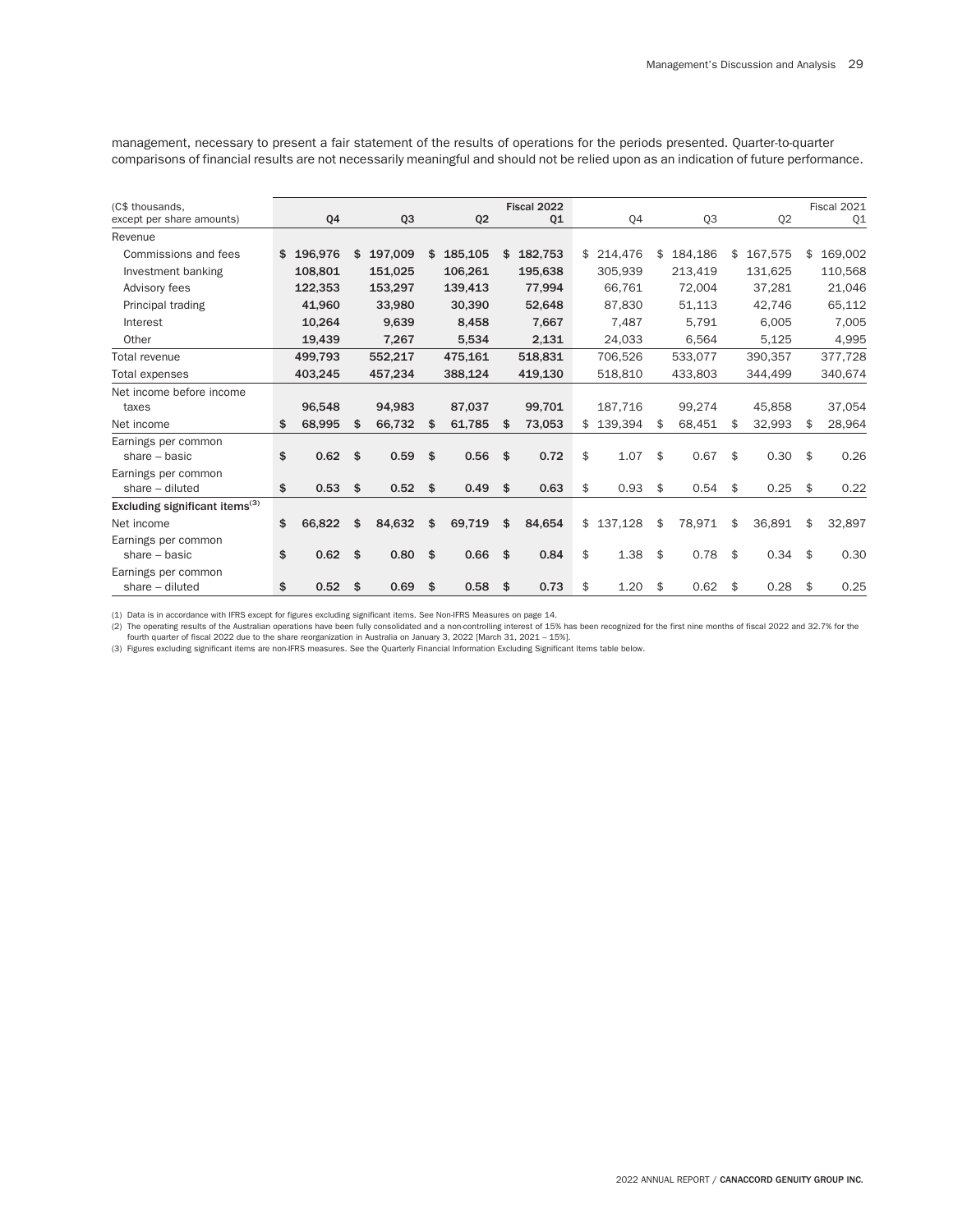# QUARTERLY FINANCIAL INFORMATION EXCLUDING SIGNIFICANT ITEMS $^{(1)(2)}$

| 02<br>Q <sub>2</sub><br>except per share amounts)<br>Q4<br>Q <sub>3</sub><br>01<br>04<br>Q <sub>3</sub><br>Q1<br>499,793 \$<br>552,217\$<br>475,161 \$<br>533,077 \$<br>377,728<br>Total revenue per IFRS<br>\$<br>518,831<br>\$<br>706,526 \$<br>390,357 \$<br>403,245<br>457,234<br>419,130<br>518,810<br>433,803<br>340,674<br>Total expenses per IFRS<br>388,124<br>344,499<br>Revenue<br>Significant items recorded in<br>Corporate and Other<br>Fair value adjustments on<br>certain illiquid and<br>restricted marketable<br>9,000<br>securities<br>1,400<br>(5,000)<br>14,200<br>Total revenue excluding<br>\$<br>significant items<br>490,793 \$<br>550,817 \$<br>475,161 \$<br>523,831<br>\$<br>692,326 \$<br>533,077 \$<br>390,357 \$<br>377,728<br>Expenses<br>Significant items recorded in<br>Canaccord Genuity Capital<br>Markets<br>Amortization of intangible<br>107<br>293<br>738<br>743<br>748<br>1.283<br>160<br>741<br>assets<br>537<br>4,644<br>Acquisition-related costs<br>Incentive based costs<br>related to acquisitions <sup>(3)</sup><br>364<br>Significant items recorded in<br>Canaccord Genuity Wealth<br>Management<br>Amortization of intangible<br>4,190<br>4,113<br>3,178<br>3,148<br>3,260<br>3,213<br>3,288<br>3,326<br>assets<br>Restructuring costs<br>Acquisition-related costs<br>515<br>6,225<br>1,920<br>418<br>860<br>Incentive based costs<br>related to acquisitions <sup>(3)</sup><br>625<br>625<br>635<br>348<br>2,095<br>351<br>953<br>1,842<br>Costs associated with<br>reorganization of CGWM<br>$UK^{(3)}$<br>794<br>Significant items recorded in<br>Corporate and Other<br>Costs associated with<br>redemption of<br>convertible debentures <sup>(4)</sup><br>468<br>5,464<br>4,354<br>Change in derivative fair<br>8,519<br>value<br>Total significant<br>6,977<br>items - expenses<br>19,849<br>8,615<br>9,256<br>9.723<br>11,300<br>4,656<br>4,709<br>Total expenses excluding<br>396,268<br>437,385<br>379,509<br>409,874<br>509,087<br>422,503<br>339,843<br>335,965<br>significant items<br>Net income before income<br>\$<br>94,525 \$<br>113,432 \$<br>95,652 \$<br>183,239 \$<br>110,574 \$<br>50,514 \$<br>taxes - adjusted<br>113,957<br>\$<br>41,763<br>Income tax<br>27,703<br>28,800<br>25,933<br>13,623<br>expense - adjusted<br>29,303<br>46,111<br>31,603<br>8,866<br>\$<br>66,822 \$<br>84,632 \$<br>69,719 \$<br>84,654<br>137,128 \$<br>78,971 \$<br>36,891 \$<br>32,897<br>Net income - adjusted<br>\$<br>Net income attributable to<br>\$<br>75,098 \$<br>63,326 \$<br>81,251<br>133,260 \$<br>32,982 \$<br>29,065<br>common shareholders<br>54,678 \$<br>\$<br>75,160 \$<br>Earnings per common share<br>\$<br>adjusted – basic $(5)$<br>$0.62$ \$<br>$0.80$ \$<br>$0.66$ \$<br>0.84<br>\$<br>1.38 \$<br>$0.78$ \$<br>$0.34$ \$<br>0.30 | (C\$ thousands, |  |  | Fiscal 2022 |  |  | Fiscal 2021 |
|-----------------------------------------------------------------------------------------------------------------------------------------------------------------------------------------------------------------------------------------------------------------------------------------------------------------------------------------------------------------------------------------------------------------------------------------------------------------------------------------------------------------------------------------------------------------------------------------------------------------------------------------------------------------------------------------------------------------------------------------------------------------------------------------------------------------------------------------------------------------------------------------------------------------------------------------------------------------------------------------------------------------------------------------------------------------------------------------------------------------------------------------------------------------------------------------------------------------------------------------------------------------------------------------------------------------------------------------------------------------------------------------------------------------------------------------------------------------------------------------------------------------------------------------------------------------------------------------------------------------------------------------------------------------------------------------------------------------------------------------------------------------------------------------------------------------------------------------------------------------------------------------------------------------------------------------------------------------------------------------------------------------------------------------------------------------------------------------------------------------------------------------------------------------------------------------------------------------------------------------------------------------------------------------------------------------------------------------------------------------------------------------------------------------------------------------------------------------------------------------------------------------------------------------------------------------------------------------------------------------------------------------------------------------------------------------------------------------------------------------------------------------------------------------------------------------------|-----------------|--|--|-------------|--|--|-------------|
|                                                                                                                                                                                                                                                                                                                                                                                                                                                                                                                                                                                                                                                                                                                                                                                                                                                                                                                                                                                                                                                                                                                                                                                                                                                                                                                                                                                                                                                                                                                                                                                                                                                                                                                                                                                                                                                                                                                                                                                                                                                                                                                                                                                                                                                                                                                                                                                                                                                                                                                                                                                                                                                                                                                                                                                                                       |                 |  |  |             |  |  |             |
|                                                                                                                                                                                                                                                                                                                                                                                                                                                                                                                                                                                                                                                                                                                                                                                                                                                                                                                                                                                                                                                                                                                                                                                                                                                                                                                                                                                                                                                                                                                                                                                                                                                                                                                                                                                                                                                                                                                                                                                                                                                                                                                                                                                                                                                                                                                                                                                                                                                                                                                                                                                                                                                                                                                                                                                                                       |                 |  |  |             |  |  |             |
|                                                                                                                                                                                                                                                                                                                                                                                                                                                                                                                                                                                                                                                                                                                                                                                                                                                                                                                                                                                                                                                                                                                                                                                                                                                                                                                                                                                                                                                                                                                                                                                                                                                                                                                                                                                                                                                                                                                                                                                                                                                                                                                                                                                                                                                                                                                                                                                                                                                                                                                                                                                                                                                                                                                                                                                                                       |                 |  |  |             |  |  |             |
|                                                                                                                                                                                                                                                                                                                                                                                                                                                                                                                                                                                                                                                                                                                                                                                                                                                                                                                                                                                                                                                                                                                                                                                                                                                                                                                                                                                                                                                                                                                                                                                                                                                                                                                                                                                                                                                                                                                                                                                                                                                                                                                                                                                                                                                                                                                                                                                                                                                                                                                                                                                                                                                                                                                                                                                                                       |                 |  |  |             |  |  |             |
|                                                                                                                                                                                                                                                                                                                                                                                                                                                                                                                                                                                                                                                                                                                                                                                                                                                                                                                                                                                                                                                                                                                                                                                                                                                                                                                                                                                                                                                                                                                                                                                                                                                                                                                                                                                                                                                                                                                                                                                                                                                                                                                                                                                                                                                                                                                                                                                                                                                                                                                                                                                                                                                                                                                                                                                                                       |                 |  |  |             |  |  |             |
|                                                                                                                                                                                                                                                                                                                                                                                                                                                                                                                                                                                                                                                                                                                                                                                                                                                                                                                                                                                                                                                                                                                                                                                                                                                                                                                                                                                                                                                                                                                                                                                                                                                                                                                                                                                                                                                                                                                                                                                                                                                                                                                                                                                                                                                                                                                                                                                                                                                                                                                                                                                                                                                                                                                                                                                                                       |                 |  |  |             |  |  |             |
|                                                                                                                                                                                                                                                                                                                                                                                                                                                                                                                                                                                                                                                                                                                                                                                                                                                                                                                                                                                                                                                                                                                                                                                                                                                                                                                                                                                                                                                                                                                                                                                                                                                                                                                                                                                                                                                                                                                                                                                                                                                                                                                                                                                                                                                                                                                                                                                                                                                                                                                                                                                                                                                                                                                                                                                                                       |                 |  |  |             |  |  |             |
|                                                                                                                                                                                                                                                                                                                                                                                                                                                                                                                                                                                                                                                                                                                                                                                                                                                                                                                                                                                                                                                                                                                                                                                                                                                                                                                                                                                                                                                                                                                                                                                                                                                                                                                                                                                                                                                                                                                                                                                                                                                                                                                                                                                                                                                                                                                                                                                                                                                                                                                                                                                                                                                                                                                                                                                                                       |                 |  |  |             |  |  |             |
|                                                                                                                                                                                                                                                                                                                                                                                                                                                                                                                                                                                                                                                                                                                                                                                                                                                                                                                                                                                                                                                                                                                                                                                                                                                                                                                                                                                                                                                                                                                                                                                                                                                                                                                                                                                                                                                                                                                                                                                                                                                                                                                                                                                                                                                                                                                                                                                                                                                                                                                                                                                                                                                                                                                                                                                                                       |                 |  |  |             |  |  |             |
|                                                                                                                                                                                                                                                                                                                                                                                                                                                                                                                                                                                                                                                                                                                                                                                                                                                                                                                                                                                                                                                                                                                                                                                                                                                                                                                                                                                                                                                                                                                                                                                                                                                                                                                                                                                                                                                                                                                                                                                                                                                                                                                                                                                                                                                                                                                                                                                                                                                                                                                                                                                                                                                                                                                                                                                                                       |                 |  |  |             |  |  |             |
|                                                                                                                                                                                                                                                                                                                                                                                                                                                                                                                                                                                                                                                                                                                                                                                                                                                                                                                                                                                                                                                                                                                                                                                                                                                                                                                                                                                                                                                                                                                                                                                                                                                                                                                                                                                                                                                                                                                                                                                                                                                                                                                                                                                                                                                                                                                                                                                                                                                                                                                                                                                                                                                                                                                                                                                                                       |                 |  |  |             |  |  |             |
|                                                                                                                                                                                                                                                                                                                                                                                                                                                                                                                                                                                                                                                                                                                                                                                                                                                                                                                                                                                                                                                                                                                                                                                                                                                                                                                                                                                                                                                                                                                                                                                                                                                                                                                                                                                                                                                                                                                                                                                                                                                                                                                                                                                                                                                                                                                                                                                                                                                                                                                                                                                                                                                                                                                                                                                                                       |                 |  |  |             |  |  |             |
|                                                                                                                                                                                                                                                                                                                                                                                                                                                                                                                                                                                                                                                                                                                                                                                                                                                                                                                                                                                                                                                                                                                                                                                                                                                                                                                                                                                                                                                                                                                                                                                                                                                                                                                                                                                                                                                                                                                                                                                                                                                                                                                                                                                                                                                                                                                                                                                                                                                                                                                                                                                                                                                                                                                                                                                                                       |                 |  |  |             |  |  |             |
|                                                                                                                                                                                                                                                                                                                                                                                                                                                                                                                                                                                                                                                                                                                                                                                                                                                                                                                                                                                                                                                                                                                                                                                                                                                                                                                                                                                                                                                                                                                                                                                                                                                                                                                                                                                                                                                                                                                                                                                                                                                                                                                                                                                                                                                                                                                                                                                                                                                                                                                                                                                                                                                                                                                                                                                                                       |                 |  |  |             |  |  |             |
|                                                                                                                                                                                                                                                                                                                                                                                                                                                                                                                                                                                                                                                                                                                                                                                                                                                                                                                                                                                                                                                                                                                                                                                                                                                                                                                                                                                                                                                                                                                                                                                                                                                                                                                                                                                                                                                                                                                                                                                                                                                                                                                                                                                                                                                                                                                                                                                                                                                                                                                                                                                                                                                                                                                                                                                                                       |                 |  |  |             |  |  |             |
|                                                                                                                                                                                                                                                                                                                                                                                                                                                                                                                                                                                                                                                                                                                                                                                                                                                                                                                                                                                                                                                                                                                                                                                                                                                                                                                                                                                                                                                                                                                                                                                                                                                                                                                                                                                                                                                                                                                                                                                                                                                                                                                                                                                                                                                                                                                                                                                                                                                                                                                                                                                                                                                                                                                                                                                                                       |                 |  |  |             |  |  |             |
|                                                                                                                                                                                                                                                                                                                                                                                                                                                                                                                                                                                                                                                                                                                                                                                                                                                                                                                                                                                                                                                                                                                                                                                                                                                                                                                                                                                                                                                                                                                                                                                                                                                                                                                                                                                                                                                                                                                                                                                                                                                                                                                                                                                                                                                                                                                                                                                                                                                                                                                                                                                                                                                                                                                                                                                                                       |                 |  |  |             |  |  |             |
|                                                                                                                                                                                                                                                                                                                                                                                                                                                                                                                                                                                                                                                                                                                                                                                                                                                                                                                                                                                                                                                                                                                                                                                                                                                                                                                                                                                                                                                                                                                                                                                                                                                                                                                                                                                                                                                                                                                                                                                                                                                                                                                                                                                                                                                                                                                                                                                                                                                                                                                                                                                                                                                                                                                                                                                                                       |                 |  |  |             |  |  |             |
|                                                                                                                                                                                                                                                                                                                                                                                                                                                                                                                                                                                                                                                                                                                                                                                                                                                                                                                                                                                                                                                                                                                                                                                                                                                                                                                                                                                                                                                                                                                                                                                                                                                                                                                                                                                                                                                                                                                                                                                                                                                                                                                                                                                                                                                                                                                                                                                                                                                                                                                                                                                                                                                                                                                                                                                                                       |                 |  |  |             |  |  |             |
|                                                                                                                                                                                                                                                                                                                                                                                                                                                                                                                                                                                                                                                                                                                                                                                                                                                                                                                                                                                                                                                                                                                                                                                                                                                                                                                                                                                                                                                                                                                                                                                                                                                                                                                                                                                                                                                                                                                                                                                                                                                                                                                                                                                                                                                                                                                                                                                                                                                                                                                                                                                                                                                                                                                                                                                                                       |                 |  |  |             |  |  |             |
|                                                                                                                                                                                                                                                                                                                                                                                                                                                                                                                                                                                                                                                                                                                                                                                                                                                                                                                                                                                                                                                                                                                                                                                                                                                                                                                                                                                                                                                                                                                                                                                                                                                                                                                                                                                                                                                                                                                                                                                                                                                                                                                                                                                                                                                                                                                                                                                                                                                                                                                                                                                                                                                                                                                                                                                                                       |                 |  |  |             |  |  |             |
|                                                                                                                                                                                                                                                                                                                                                                                                                                                                                                                                                                                                                                                                                                                                                                                                                                                                                                                                                                                                                                                                                                                                                                                                                                                                                                                                                                                                                                                                                                                                                                                                                                                                                                                                                                                                                                                                                                                                                                                                                                                                                                                                                                                                                                                                                                                                                                                                                                                                                                                                                                                                                                                                                                                                                                                                                       |                 |  |  |             |  |  |             |
|                                                                                                                                                                                                                                                                                                                                                                                                                                                                                                                                                                                                                                                                                                                                                                                                                                                                                                                                                                                                                                                                                                                                                                                                                                                                                                                                                                                                                                                                                                                                                                                                                                                                                                                                                                                                                                                                                                                                                                                                                                                                                                                                                                                                                                                                                                                                                                                                                                                                                                                                                                                                                                                                                                                                                                                                                       |                 |  |  |             |  |  |             |
|                                                                                                                                                                                                                                                                                                                                                                                                                                                                                                                                                                                                                                                                                                                                                                                                                                                                                                                                                                                                                                                                                                                                                                                                                                                                                                                                                                                                                                                                                                                                                                                                                                                                                                                                                                                                                                                                                                                                                                                                                                                                                                                                                                                                                                                                                                                                                                                                                                                                                                                                                                                                                                                                                                                                                                                                                       |                 |  |  |             |  |  |             |
|                                                                                                                                                                                                                                                                                                                                                                                                                                                                                                                                                                                                                                                                                                                                                                                                                                                                                                                                                                                                                                                                                                                                                                                                                                                                                                                                                                                                                                                                                                                                                                                                                                                                                                                                                                                                                                                                                                                                                                                                                                                                                                                                                                                                                                                                                                                                                                                                                                                                                                                                                                                                                                                                                                                                                                                                                       |                 |  |  |             |  |  |             |
|                                                                                                                                                                                                                                                                                                                                                                                                                                                                                                                                                                                                                                                                                                                                                                                                                                                                                                                                                                                                                                                                                                                                                                                                                                                                                                                                                                                                                                                                                                                                                                                                                                                                                                                                                                                                                                                                                                                                                                                                                                                                                                                                                                                                                                                                                                                                                                                                                                                                                                                                                                                                                                                                                                                                                                                                                       |                 |  |  |             |  |  |             |
|                                                                                                                                                                                                                                                                                                                                                                                                                                                                                                                                                                                                                                                                                                                                                                                                                                                                                                                                                                                                                                                                                                                                                                                                                                                                                                                                                                                                                                                                                                                                                                                                                                                                                                                                                                                                                                                                                                                                                                                                                                                                                                                                                                                                                                                                                                                                                                                                                                                                                                                                                                                                                                                                                                                                                                                                                       |                 |  |  |             |  |  |             |
|                                                                                                                                                                                                                                                                                                                                                                                                                                                                                                                                                                                                                                                                                                                                                                                                                                                                                                                                                                                                                                                                                                                                                                                                                                                                                                                                                                                                                                                                                                                                                                                                                                                                                                                                                                                                                                                                                                                                                                                                                                                                                                                                                                                                                                                                                                                                                                                                                                                                                                                                                                                                                                                                                                                                                                                                                       |                 |  |  |             |  |  |             |
|                                                                                                                                                                                                                                                                                                                                                                                                                                                                                                                                                                                                                                                                                                                                                                                                                                                                                                                                                                                                                                                                                                                                                                                                                                                                                                                                                                                                                                                                                                                                                                                                                                                                                                                                                                                                                                                                                                                                                                                                                                                                                                                                                                                                                                                                                                                                                                                                                                                                                                                                                                                                                                                                                                                                                                                                                       |                 |  |  |             |  |  |             |
|                                                                                                                                                                                                                                                                                                                                                                                                                                                                                                                                                                                                                                                                                                                                                                                                                                                                                                                                                                                                                                                                                                                                                                                                                                                                                                                                                                                                                                                                                                                                                                                                                                                                                                                                                                                                                                                                                                                                                                                                                                                                                                                                                                                                                                                                                                                                                                                                                                                                                                                                                                                                                                                                                                                                                                                                                       |                 |  |  |             |  |  |             |
|                                                                                                                                                                                                                                                                                                                                                                                                                                                                                                                                                                                                                                                                                                                                                                                                                                                                                                                                                                                                                                                                                                                                                                                                                                                                                                                                                                                                                                                                                                                                                                                                                                                                                                                                                                                                                                                                                                                                                                                                                                                                                                                                                                                                                                                                                                                                                                                                                                                                                                                                                                                                                                                                                                                                                                                                                       |                 |  |  |             |  |  |             |
|                                                                                                                                                                                                                                                                                                                                                                                                                                                                                                                                                                                                                                                                                                                                                                                                                                                                                                                                                                                                                                                                                                                                                                                                                                                                                                                                                                                                                                                                                                                                                                                                                                                                                                                                                                                                                                                                                                                                                                                                                                                                                                                                                                                                                                                                                                                                                                                                                                                                                                                                                                                                                                                                                                                                                                                                                       |                 |  |  |             |  |  |             |
|                                                                                                                                                                                                                                                                                                                                                                                                                                                                                                                                                                                                                                                                                                                                                                                                                                                                                                                                                                                                                                                                                                                                                                                                                                                                                                                                                                                                                                                                                                                                                                                                                                                                                                                                                                                                                                                                                                                                                                                                                                                                                                                                                                                                                                                                                                                                                                                                                                                                                                                                                                                                                                                                                                                                                                                                                       |                 |  |  |             |  |  |             |
|                                                                                                                                                                                                                                                                                                                                                                                                                                                                                                                                                                                                                                                                                                                                                                                                                                                                                                                                                                                                                                                                                                                                                                                                                                                                                                                                                                                                                                                                                                                                                                                                                                                                                                                                                                                                                                                                                                                                                                                                                                                                                                                                                                                                                                                                                                                                                                                                                                                                                                                                                                                                                                                                                                                                                                                                                       |                 |  |  |             |  |  |             |
|                                                                                                                                                                                                                                                                                                                                                                                                                                                                                                                                                                                                                                                                                                                                                                                                                                                                                                                                                                                                                                                                                                                                                                                                                                                                                                                                                                                                                                                                                                                                                                                                                                                                                                                                                                                                                                                                                                                                                                                                                                                                                                                                                                                                                                                                                                                                                                                                                                                                                                                                                                                                                                                                                                                                                                                                                       |                 |  |  |             |  |  |             |
|                                                                                                                                                                                                                                                                                                                                                                                                                                                                                                                                                                                                                                                                                                                                                                                                                                                                                                                                                                                                                                                                                                                                                                                                                                                                                                                                                                                                                                                                                                                                                                                                                                                                                                                                                                                                                                                                                                                                                                                                                                                                                                                                                                                                                                                                                                                                                                                                                                                                                                                                                                                                                                                                                                                                                                                                                       |                 |  |  |             |  |  |             |
|                                                                                                                                                                                                                                                                                                                                                                                                                                                                                                                                                                                                                                                                                                                                                                                                                                                                                                                                                                                                                                                                                                                                                                                                                                                                                                                                                                                                                                                                                                                                                                                                                                                                                                                                                                                                                                                                                                                                                                                                                                                                                                                                                                                                                                                                                                                                                                                                                                                                                                                                                                                                                                                                                                                                                                                                                       |                 |  |  |             |  |  |             |
|                                                                                                                                                                                                                                                                                                                                                                                                                                                                                                                                                                                                                                                                                                                                                                                                                                                                                                                                                                                                                                                                                                                                                                                                                                                                                                                                                                                                                                                                                                                                                                                                                                                                                                                                                                                                                                                                                                                                                                                                                                                                                                                                                                                                                                                                                                                                                                                                                                                                                                                                                                                                                                                                                                                                                                                                                       |                 |  |  |             |  |  |             |
|                                                                                                                                                                                                                                                                                                                                                                                                                                                                                                                                                                                                                                                                                                                                                                                                                                                                                                                                                                                                                                                                                                                                                                                                                                                                                                                                                                                                                                                                                                                                                                                                                                                                                                                                                                                                                                                                                                                                                                                                                                                                                                                                                                                                                                                                                                                                                                                                                                                                                                                                                                                                                                                                                                                                                                                                                       |                 |  |  |             |  |  |             |
|                                                                                                                                                                                                                                                                                                                                                                                                                                                                                                                                                                                                                                                                                                                                                                                                                                                                                                                                                                                                                                                                                                                                                                                                                                                                                                                                                                                                                                                                                                                                                                                                                                                                                                                                                                                                                                                                                                                                                                                                                                                                                                                                                                                                                                                                                                                                                                                                                                                                                                                                                                                                                                                                                                                                                                                                                       |                 |  |  |             |  |  |             |
|                                                                                                                                                                                                                                                                                                                                                                                                                                                                                                                                                                                                                                                                                                                                                                                                                                                                                                                                                                                                                                                                                                                                                                                                                                                                                                                                                                                                                                                                                                                                                                                                                                                                                                                                                                                                                                                                                                                                                                                                                                                                                                                                                                                                                                                                                                                                                                                                                                                                                                                                                                                                                                                                                                                                                                                                                       |                 |  |  |             |  |  |             |
|                                                                                                                                                                                                                                                                                                                                                                                                                                                                                                                                                                                                                                                                                                                                                                                                                                                                                                                                                                                                                                                                                                                                                                                                                                                                                                                                                                                                                                                                                                                                                                                                                                                                                                                                                                                                                                                                                                                                                                                                                                                                                                                                                                                                                                                                                                                                                                                                                                                                                                                                                                                                                                                                                                                                                                                                                       |                 |  |  |             |  |  |             |
|                                                                                                                                                                                                                                                                                                                                                                                                                                                                                                                                                                                                                                                                                                                                                                                                                                                                                                                                                                                                                                                                                                                                                                                                                                                                                                                                                                                                                                                                                                                                                                                                                                                                                                                                                                                                                                                                                                                                                                                                                                                                                                                                                                                                                                                                                                                                                                                                                                                                                                                                                                                                                                                                                                                                                                                                                       |                 |  |  |             |  |  |             |
|                                                                                                                                                                                                                                                                                                                                                                                                                                                                                                                                                                                                                                                                                                                                                                                                                                                                                                                                                                                                                                                                                                                                                                                                                                                                                                                                                                                                                                                                                                                                                                                                                                                                                                                                                                                                                                                                                                                                                                                                                                                                                                                                                                                                                                                                                                                                                                                                                                                                                                                                                                                                                                                                                                                                                                                                                       |                 |  |  |             |  |  |             |
|                                                                                                                                                                                                                                                                                                                                                                                                                                                                                                                                                                                                                                                                                                                                                                                                                                                                                                                                                                                                                                                                                                                                                                                                                                                                                                                                                                                                                                                                                                                                                                                                                                                                                                                                                                                                                                                                                                                                                                                                                                                                                                                                                                                                                                                                                                                                                                                                                                                                                                                                                                                                                                                                                                                                                                                                                       |                 |  |  |             |  |  |             |
|                                                                                                                                                                                                                                                                                                                                                                                                                                                                                                                                                                                                                                                                                                                                                                                                                                                                                                                                                                                                                                                                                                                                                                                                                                                                                                                                                                                                                                                                                                                                                                                                                                                                                                                                                                                                                                                                                                                                                                                                                                                                                                                                                                                                                                                                                                                                                                                                                                                                                                                                                                                                                                                                                                                                                                                                                       |                 |  |  |             |  |  |             |
|                                                                                                                                                                                                                                                                                                                                                                                                                                                                                                                                                                                                                                                                                                                                                                                                                                                                                                                                                                                                                                                                                                                                                                                                                                                                                                                                                                                                                                                                                                                                                                                                                                                                                                                                                                                                                                                                                                                                                                                                                                                                                                                                                                                                                                                                                                                                                                                                                                                                                                                                                                                                                                                                                                                                                                                                                       |                 |  |  |             |  |  |             |
|                                                                                                                                                                                                                                                                                                                                                                                                                                                                                                                                                                                                                                                                                                                                                                                                                                                                                                                                                                                                                                                                                                                                                                                                                                                                                                                                                                                                                                                                                                                                                                                                                                                                                                                                                                                                                                                                                                                                                                                                                                                                                                                                                                                                                                                                                                                                                                                                                                                                                                                                                                                                                                                                                                                                                                                                                       |                 |  |  |             |  |  |             |
|                                                                                                                                                                                                                                                                                                                                                                                                                                                                                                                                                                                                                                                                                                                                                                                                                                                                                                                                                                                                                                                                                                                                                                                                                                                                                                                                                                                                                                                                                                                                                                                                                                                                                                                                                                                                                                                                                                                                                                                                                                                                                                                                                                                                                                                                                                                                                                                                                                                                                                                                                                                                                                                                                                                                                                                                                       |                 |  |  |             |  |  |             |
| Diluted earnings per common<br>share adjusted - diluted <sup>(5)</sup><br>\$<br>\$<br>$0.52$ \$<br>$0.69$ \$<br>$0.58$ \$<br>0.73<br>$1.20$ \$<br>$0.62$ \$<br>$0.28$ \$<br>0.25                                                                                                                                                                                                                                                                                                                                                                                                                                                                                                                                                                                                                                                                                                                                                                                                                                                                                                                                                                                                                                                                                                                                                                                                                                                                                                                                                                                                                                                                                                                                                                                                                                                                                                                                                                                                                                                                                                                                                                                                                                                                                                                                                                                                                                                                                                                                                                                                                                                                                                                                                                                                                                      |                 |  |  |             |  |  |             |

(1) Figures excluding significant items are non-IFRS measures. See Non-IFRS Measures on page 14.

(2) The operating results of the Australian operations have been fully consolidated and a non-controlling interest of 15% has been recognized for the first nine months of fiscal 2022 and 32.7% for the fourth quarter of fiscal 2022 due to the share reorganization in Australia on January 3, 2022 [March 31, 2021 – 15%].

(3) Incentive-based costs related to the acquisitions and growth initiatives in the US capital markets and UK & Crown Dependencies wealth management business.

(4) On March 18, 2021, the Company announced its intention to redeem the entire \$132.7 million principal amount of its 6.25% convertible unsecured senior subordinated debentures. The redemption<br>was completed on April 8, 20 March 31, 2021 and \$0.5 million for the three months ended June 30, 2021.

5) Due to the change in the number of fully diluted shares resulting from the convertible debenture redemption in Q4 fiscal 2021 as well as the impact of the Convertible Preferred Shares issued in<br>Q2 fiscal 2022, rounding equal the annual earnings per share figure.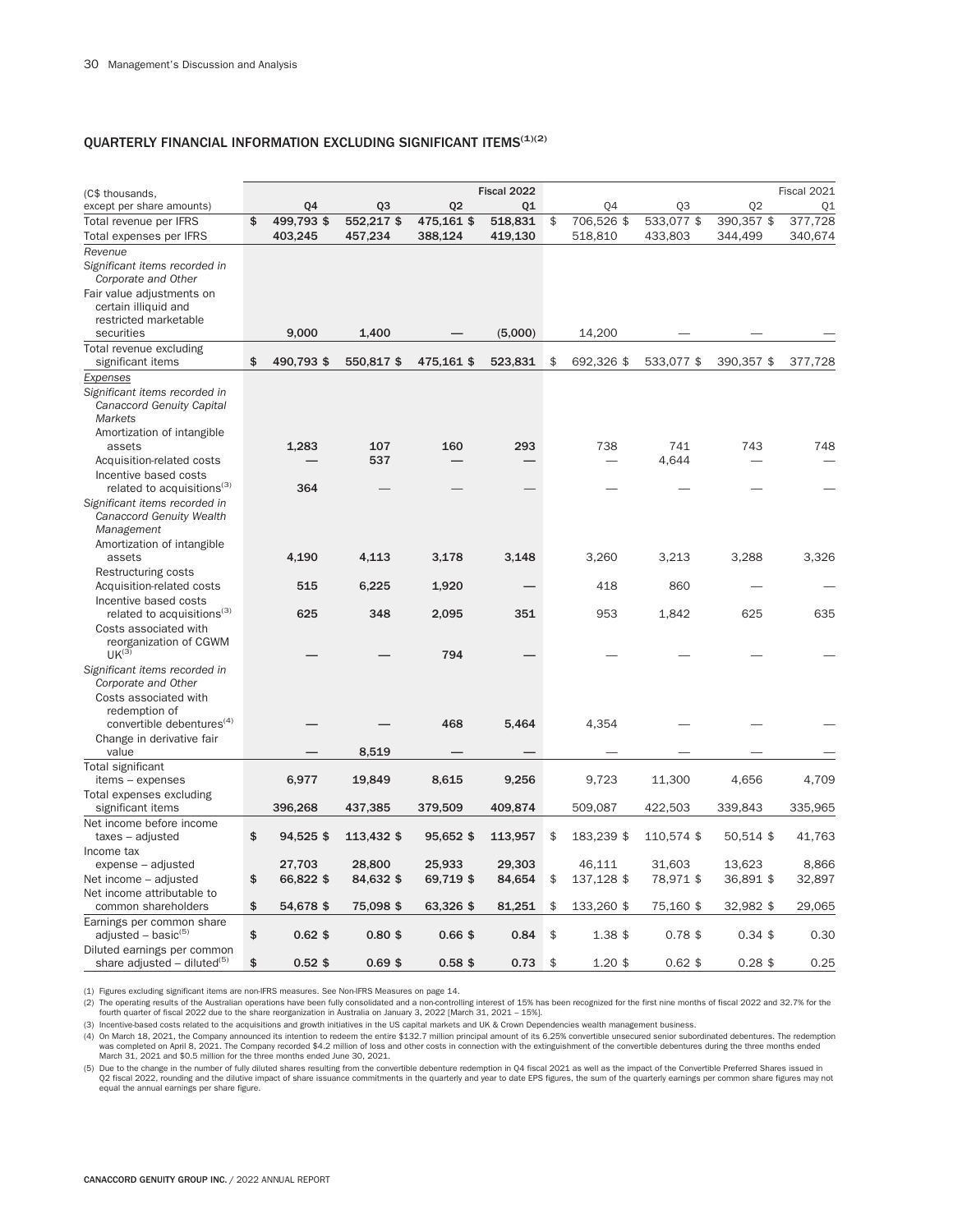Diluted earnings per common share ("diluted EPS") is computed using the treasury stock method, giving effect to the exercise of all dilutive elements. The Convertible Preferred Shares issued by CGWM UK are factored into the diluted EPS by adjusting net income attributable to common shareholders of the Company to reflect our proportionate share of CGWM UK's earnings on an as converted basis if the calculation is dilutive. For the quarter ended March 31, 2022, the effect of reflecting our proportionate share of CGWM UK's earnings is dilutive for diluted EPS purposes under IFRS as well as for the purpose of determining diluted EPS excluding significant items<sup>(1)</sup>. Net income attributable to common shareholders under IFRS and on an excluding significant items<sup>(1)</sup> basis reflects the Company's proportionate share of CGWM UK's net income excluding significant items<sup>(1)</sup> on an as converted basis.

The effect of reflecting the proportionate share of CGWM UK's net income excluding significant items<sup>(1)</sup> is only dilutive for the third and fourth quarters of fiscal 2022 and the year ended March 31, 2022 for the purpose of determining the diluted EPS excluding significant items $(1)$ . It was anti-dilutive for Q2 fiscal 2022.

## Quarterly trends and risks

Our quarterly results are generally not significantly affected by seasonal factors. However, the Company's revenue and income can experience considerable variations from quarter to quarter and from year to year due to factors beyond the Company's control. The business is affected by the overall condition of the global capital markets and by activity in our core focus sectors, as well as by changes in the market for growth companies and companies in emerging markets and sectors. The Company's revenue from an underwriting transaction is recorded only when a transaction has been substantially completed or closed. Consequently, the timing of revenue recognition can materially affect Canaccord Genuity Group Inc.'s quarterly results.

### Fourth Quarter Fiscal 2022 Performance

### REVENUE – FOURTH QUARTER FISCAL 2022

#### Consolidated revenue

Firmwide revenue for the fourth quarter was \$499.8 million, a decrease of \$206.7 million or 29.3% compared to the record revenue earned in the same period in the previous year.

On a consolidated basis, commissions and fees revenue decreased by \$17.5 million or 8.2% to \$197.0 million compared to the same period in the previous year, predominantly attributable to lower revenue earned in our capital markets operations. Investment banking revenue earned by our capital markets and wealth management businesses decreased by \$197.1 million or 64.4% compared to the same period of the prior year due to lower activity in our Canadian, US and UK operations, partially offset by higher revenue generated in Australia. Fourth quarter firmwide advisory revenue grew by \$55.6 million or 83.3% year-over-year, to \$122.4 million, largely driven by our US operations. Principal trading revenue decreased by 52.2% to \$42.0 million in the fourth fiscal quarter, reflecting lower volatility when compared to the same period a year ago. Firmwide interest revenue increased by 37.1% when compared to the fourth quarter of the prior year, to \$10.3 million, due to higher client interest earned in our Canadian and UK & Crown Dependencies wealth management operations.

During the three months ended March 31, 2022, an IFRS fair value adjustment of \$9.0 million was recorded on certain illiquid or restricted marketable securities. This adjustment is excluded for management reporting purposes as it is not used by management to assess operating performance and is excluded for purposes of determining net income excluding significant items<sup>(1)</sup>. Future changes in the unrealized fair value of the marketable securities as determined under applicable accounting standards may be significant and will be recorded through the consolidated statements of operations.

#### Global Capital Markets

Our global capital markets segment recorded fourth quarter revenue of \$312.0 million, a decrease of 35.9% or \$174.9 million compared to the record revenue earned in Q4/21. Fourth quarter investment banking revenue decreased by \$170.7 million or 64.2% compared to the record quarter in Q4/21, partially offset by a substantial increase in advisory fees of \$56.1 million or 85.6%. Principal trading revenue also decreased by \$45.7 million or 52.3% compared to the fourth quarter of fiscal 2021 due to reduced market volatility.

Our US business was the largest contributor of fourth quarter advisory revenue with a total of \$64.8 million, a year-over-year increase of 195.3%. Overall revenue in our US operations decreased by \$57.0 million or 28.0%, as the higher advisory fee revenue was offset by lower investment banking, principal trading and commission and fees revenue. In Canada, there was a \$111.9 million or 83.5% decrease in investment banking revenue compared to the exceptionally strong quarter in Q4/21. Our UK & Europe operations generated revenue of \$29.2 million for Q4/22, a decrease of \$6.9 million or 19.1% compared to the same period in the prior year as the increase in advisory fees revenue was offset by a decrease in investment banking activity. The Australian capital markets business recorded a year-over-year revenue increase of \$13.9 million or 29.0% compared to the fourth quarter of the prior year, reflecting stronger investment banking activity from our focus sectors, as well as higher unrealized gains in certain inventory and warrant positions earned in respect of investment banking activity.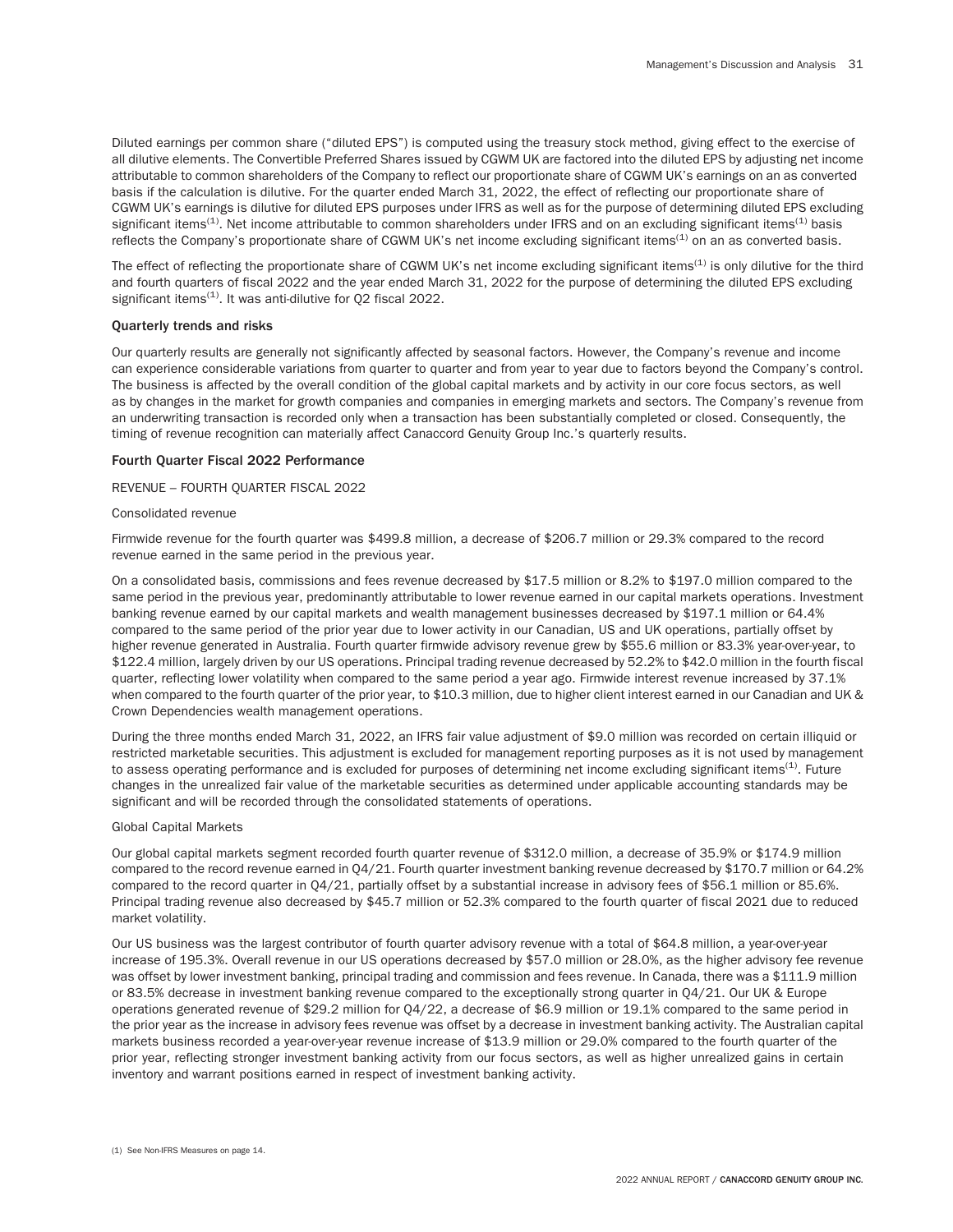## Global Wealth Management

Fourth quarter revenue earned by our combined global wealth management businesses amounted to \$174.3 million, a decrease of 12.5% compared to Q4/21 largely due to a reduction in investment banking revenue in the Canadian wealth management business in comparison to the very strong new issue activity in Q4/21. Revenue in our UK & Crown Dependencies operations increased by \$5.4 million or 7.2%, partially due to higher fee-related revenue from managed assets as well as higher client interest revenue. Our Australian operations generated revenue of \$17.8 million in the fourth quarter of fiscal 2022, a slight increase of 3.1% over the same quarter in the prior year.

## EXPENSES – FOURTH QUARTER FISCAL 2022

Firmwide expenses in the fourth fiscal quarter were \$403.2 million, down \$115.6 million or 22.3% from Q4/21. Total expenses excluding significant items<sup>(1)</sup> were \$396.3 million, a decrease of \$112.8 million or 22.2% from the same period last year. Total expenses as a percentage of revenue excluding significant items<sup>(1)</sup> was 80.7%, an increase of 7.2 percentage points from  $Q4/21$ due to an increase in the compensation ratio and certain overhead expenses that do not vary with revenue.

Compensation expense decreased by \$100.9 million or 25.5% compared to the same period in the prior year. Total compensation expense as a percentage of revenue was 59.0% in Q4/22, an increase of 3.0 percentage points compared to the three months ended March 31, 2021 partially due to changes in the composition of revenue and the associated variable compensation associated with the different revenue streams.

Non-compensation overhead expenses as a percentage of revenue were 21.7%, an increase of 4.3 percentage points from Q4/21. The largest increases in non-compensation expenses compared to the same period in the prior year were communication and technology, amortization and general and administrative expense partially offset by declines in trading costs, interest expense and development costs.

Communication and technology expense increased by \$2.9 million or 16.7% in order to expand the infrastructure required to support our business growth and increased headcount. Amortization expense increased by \$2.4 million or 37.2% due to amortization recorded on intangibles acquired in connection with the acquisitions of Adam & Company and Sawaya Partners which were completed during fiscal 2022. General and administrative expense increased by \$5.9 million or 25.1% due to higher conference and other promotion and travel resulting from the continued easing of COVID-19 restrictions. Partially offsetting these increases was a decline in trading costs of \$15.8 million or 40.2%, mainly driven by lower trading activity in our US capital markets operations. Development costs decreased by \$4.6 million over the same period in the prior year partially due to the acceleration of certain technology intangibles recorded in the Corporate & Other segment in the fourth quarter of fiscal 2021.

There were acquisition-related costs of \$0.5 million recorded during Q4 fiscal 2022 related to the acquisition of Punter Southwall Wealth Limited completed on May 31, 2022. During Q4 fiscal 2021, there were acquisition-related costs of \$0.4 million recorded in our UK & Crown Dependencies wealth management operations.

## INCOME TAX EXPENSE – FOURTH QUARTER FISCAL 2022

Income tax expense was \$27.6 million in Q4/22 compared to \$48.3 million for the three months ended March 31, 2021. Excluding significant items<sup>(1)</sup>, the effective tax rate for  $04/22$  was 29.3% compared to 25.2% in  $04/21$ . The increase in the effective tax rate for the current quarter was partially due to various adjustments not deductible for tax purposes as well as higher proportion of income earned in jurisdictions with higher tax rates.

## NET INCOME – FOURTH QUARTER FISCAL 2022

Net income for the fourth quarter of fiscal 2022 was \$69.0 million compared to net income of \$139.4 million in Q4/21. Net income attributable to common shareholders was \$56.3 million for Q4/22 compared \$135.5 million in Q4/21. Diluted income per common share in the current quarter was \$0.53, compared to diluted income per common share of \$0.93 in Q4/21. Excluding significant items<sup>(1)</sup>, net income for  $Q4/22$  was \$66.8 million compared to \$137.1 million in  $Q4/21$ , a decline of \$70.3 million or 51.3%, primarily due to the decrease in revenue compared to the same period in the prior year. Net income attributable to common shareholders excluding significant items<sup>(1)</sup> was \$54.7 million compared to \$133.3 million in the same period of the prior year. Diluted EPS excluding significant items<sup>(1)</sup> was \$0.52 in Q4/22 compared to \$1.20 in Q4/21.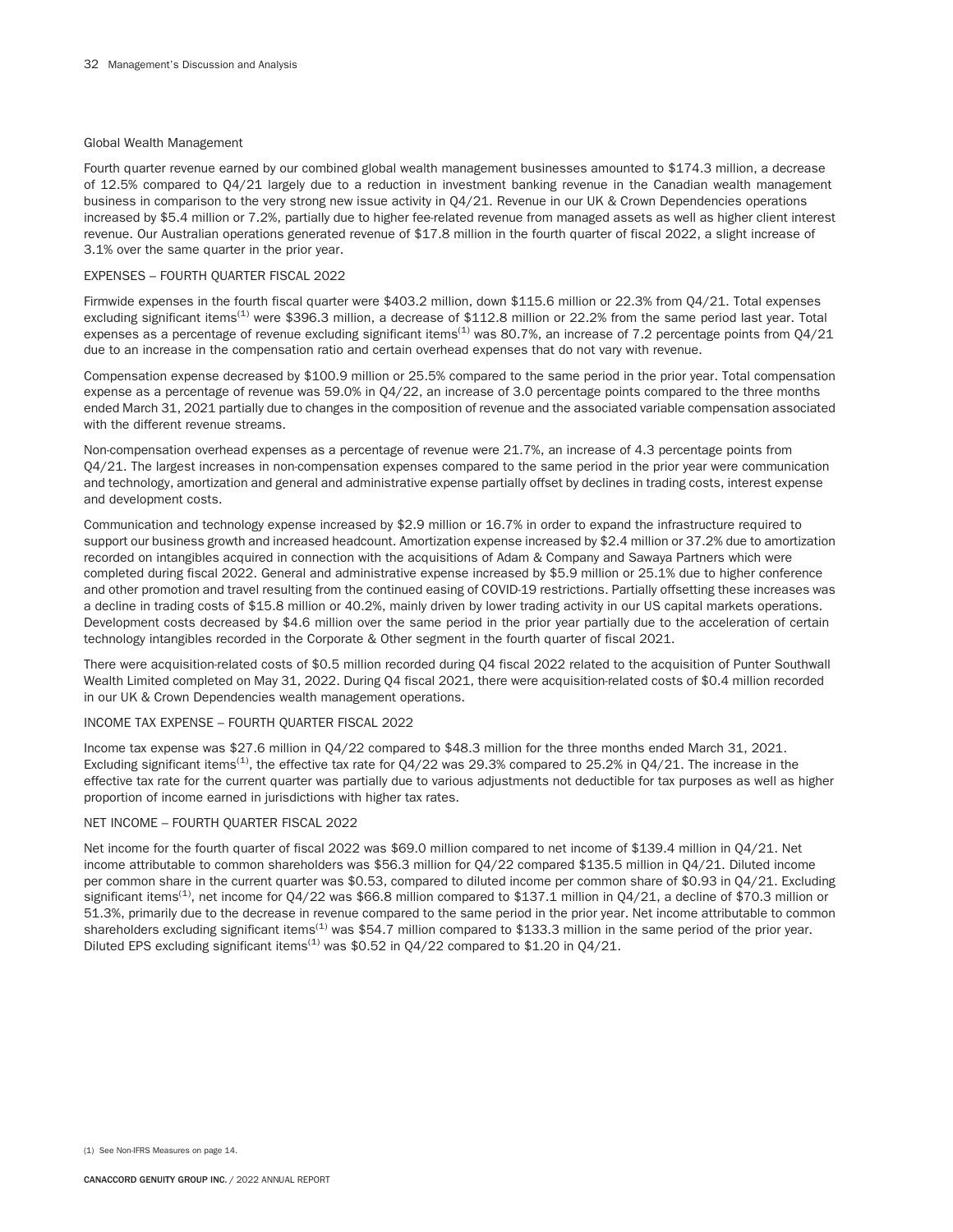# Business Segment Results<sup>(1)(2)</sup> – Year Ended March 31 2022 Compared with the Year Ended March 31, 2021

|                                            |                  |            |                                  |           | For the years ended March 31 |            |           |               |
|--------------------------------------------|------------------|------------|----------------------------------|-----------|------------------------------|------------|-----------|---------------|
|                                            |                  |            |                                  | 2022      |                              |            |           | 2021          |
|                                            | Canaccord        | Canaccord  |                                  |           | Canaccord                    | Canaccord  |           |               |
|                                            | Genuity          | Genuity    |                                  |           | Genuity                      | Genuity    | Corporate |               |
| (C\$ thousands,                            | Capital          | Wealth     | Corporate                        |           | Capital                      | Wealth     | and       |               |
| except number of employees)                | <b>Markets</b>   | Management | and Other                        | Total     | Markets                      | Management | Other     | Total         |
| Revenue                                    |                  |            |                                  |           |                              |            |           |               |
| Canada                                     | 341.453 \$<br>\$ | 328,458 \$ | $22,521$ \$                      | 692.432   | 443.444 \$<br>\$             | 314.529 \$ | 31,841 \$ | 789.814       |
| UK & Europe                                | 120.355          | 310,495    |                                  | 430.850   | 95.535                       | 277.329    |           | 372,864       |
| US                                         | 667,176          | 6,821      | $\overbrace{\phantom{12322111}}$ | 673,997   | 590.534                      | 9.512      |           | 600,046       |
| Australia                                  | 174,090          | 74,633     |                                  | 248,723   | 182,715                      | 62,249     |           | 244,964       |
| Total revenue                              | 1,303,074        | 720.407    | 22,521                           | 2,046,002 | 1,312,228                    | 663,619    | 31,841    | 2,007,688     |
| Expenses                                   | 961,236          | 576,728    | 129,769                          | 1,667,733 | 976,646                      | 529,476    | 131,664   | 1,637,786     |
| Intersegment allocations                   | 20.007           | 22,670     | (42, 677)                        |           | 18,263                       | 17,288     | (35,551)  |               |
| Income (loss) before income                |                  |            |                                  |           |                              |            |           |               |
| taxes                                      | \$<br>321,831 \$ | 121,009 \$ | $(64,571)$ \$                    | 378,269   | 317.319 \$<br>\$             | 116,855 \$ | (64, 272) | 369,902<br>\$ |
| Excluding significant items <sup>(3)</sup> |                  |            |                                  |           |                              |            |           |               |
| Revenue                                    | 1,303,074        | 720,407    | 17,121                           | 2,040,602 | 1,312,228                    | 663,619    | 17.641    | 1,993,488     |
| Expenses                                   | 958,492          | 549,226    | 115,318                          | 1,623,036 | 969,032                      | 511,056    | 127.310   | 1,607,398     |
| Intersegment allocations                   | 20,007           | 22,670     | (42, 677)                        |           | 18,263                       | 17,288     | (35,551)  |               |
| Income (loss) before income                |                  |            |                                  |           |                              |            |           |               |
| taxes                                      | 324,575          | 148,511    | (55, 520)                        | 417,566   | 324,933                      | 135,275    | (74, 118) | 386,090       |
| Number of employees                        | 890              | 1,292      | 405                              | 2,587     | 808                          | 1,186      | 362       | 2,356         |

(1) Financial measures are in accordance with IFRS except for figures excluding significant items. See Non-IFRS Measures on page 14 Detailed financial results for the business segments are shown in Note 25 of the audited consolidated financial statements on page 101.

(2) The operating results of the Australian operations have been fully consolidated and a non-controlling interest of 15% has been recognized for the first nine months of fiscal 2022 and 32.7% for the fourth quarter of fiscal 2022 due to the share reorganization in Australia on January 3, 2022 [March 31, 2021 – 15%].

(3) See the Selected Financial Information Excluding Significant Items table on page 25.

Canaccord Genuity Group's operations are divided into three segments: Canaccord Genuity Capital Markets and Canaccord Genuity Wealth Management are the main operating segments while Corporate and Other is mainly an administrative segment.

# CANACCORD GENUITY CAPITAL MARKETS

#### **Overview**

Canaccord Genuity Capital Markets provides a full range of investment banking, advisory, equity research, and sales and trading services to corporate, institutional and government clients and also conducts principal trading activities in Canada, the US, the UK & Europe, Australia, Asia and the Middle East. The Company has capital markets has offices and employees in 21 locations over four continents worldwide.

Our capital markets division has 890 capital markets professionals who are organized into product, industry and geographic coverage groups. Our industry coverage groups are focused in key growth sectors of the global economy and are primarily focused in the Technology, Life Sciences, Metals and Mining, and Consumer sectors, with additional exposure to the Diversified, Transportation & Industrials, Energy, and Structured Products & Sustainability sectors. Our capabilities include private placements, equity and debt underwriting, initial public offerings, follow-on offerings, at-the-market offerings, debt finance and restructuring, advisory (which includes mergers, acquisitions, and private capital/financial sponsor advisory services), principal trading, block trades and market making.

Our disciplined mid-market focus and global alignment efforts are helping to firmly entrench Canaccord Genuity Capital Markets as a leading global independent investment bank in our core focus sectors and geographies. We believe Canaccord Genuity Capital Markets' integrated global platform and disciplined focus in key growth sectors of the global economy provide a competitive advantage for our business compared to many of the domestically focused firms that we compete with. We are focused on providing differentiated expertise and execution capabilities in a segment that is relatively underserviced by other global investment banks.

Our operating results demonstrate the strength of our global mid-market capabilities and the success of our efforts to diversify our revenue streams and improve alignment across our businesses and regions.

## Outlook

Canaccord Genuity Capital Markets continues to advance its market position as a mid-market leader in many of the Company's key markets. Management intends to focus on capturing operating efficiencies and strengthening profitability through further integration of our global capital markets platform and by further enhancing cross-border coordination among our global offices.

The Company expects continued benefits from its investments to grow contributions from higher-margin advisory activities. The acquisition of US consumer focused M&A firm Sawaya Partners builds upon our existing consumer practice, while providing a strong intersection with the core focus sectors of technology/media, life sciences, and sustainability.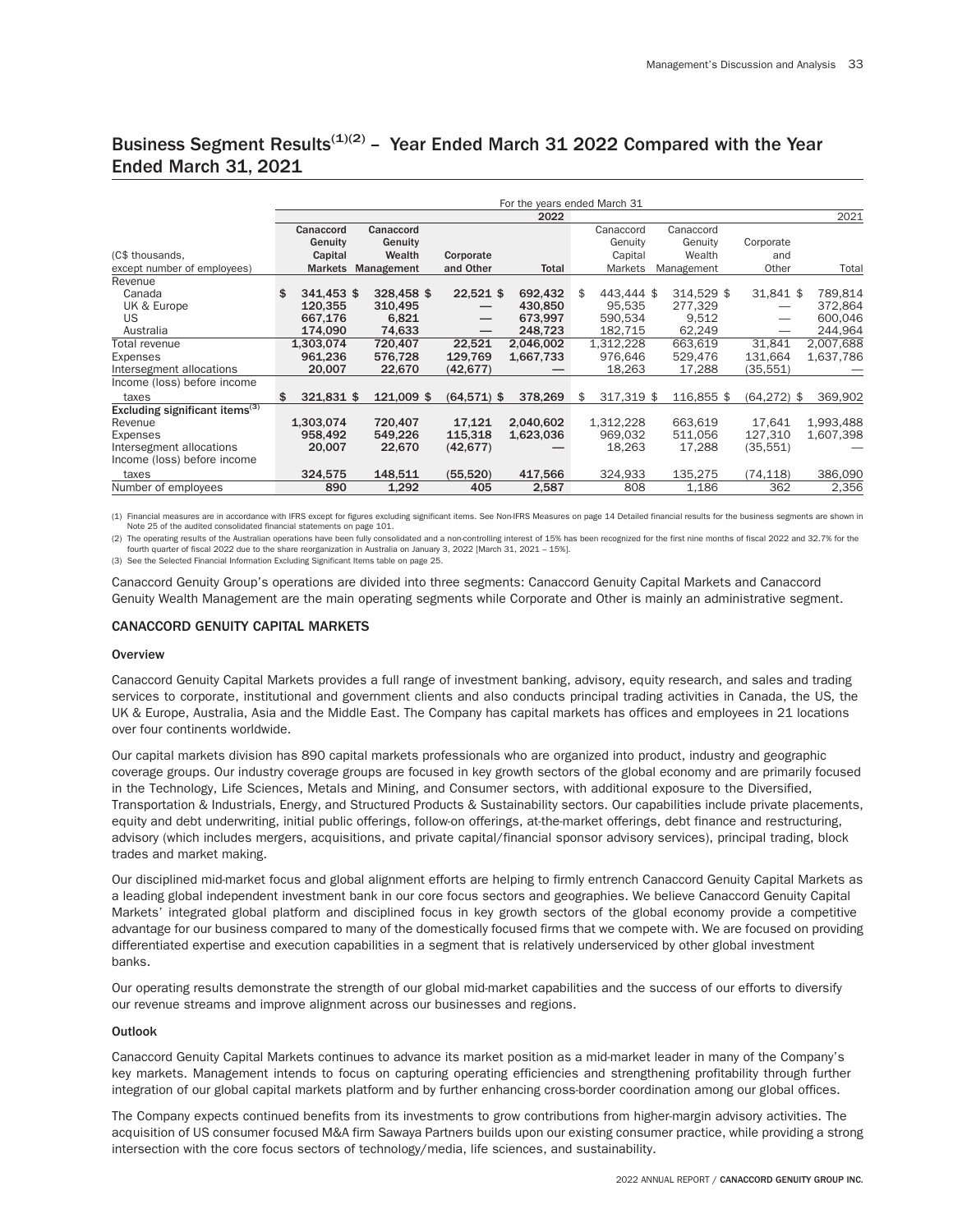The dynamic nature of the operating environment for global mid-market capital markets activities requires us to maintain a level of agility in our business mix that allows us to stay competitive and meet the evolving needs of our clients. For this reason, the Company will continue to make disciplined investments with the addition of small teams in specific sector verticals or key service offerings, to further strengthen our operations in areas where we believe we can capture additional market share.

The Company continues to expand product capabilities and ancillary services aimed at enhancing its offering for its targeted midmarket client base and providing a deeper focus in its proven areas of strength. We strive to balance investments in growth with our ability to generate profit in various market environments.

The Company remains committed to operating our capital markets businesses as efficiently as possible in order to protect our capacity to deliver market-leading expertise and execution services during periods of market volatility and/or reduced activity levels in our core focus sectors and geographies. A culture of cost containment continues to be reinforced throughout the Company, and strategies to lower operating costs over the long term continue to be explored.

The prolonged remote working environment driven by the COVID-19 pandemic has led to productivity enhancements with respect to conferences, deal/non-deal roadshows and cross-border collaboration, and we expect that certain efficiencies and cost savings will continue longer-term as in-person work and events resume.

The management team believes the steps that the Company has taken to improve the international presence of Canaccord Genuity Capital Markets and focus its service offering in key growth sectors of the global economy have positioned the business very well for the future.

# FINANCIAL PERFORMANCE<sup>(1)(2)</sup>

|                                                     |                          | Year ended March 31, 2022 |            |                  |            | Year ended March 31, 2021 |  |                          |            |           |           |  |
|-----------------------------------------------------|--------------------------|---------------------------|------------|------------------|------------|---------------------------|--|--------------------------|------------|-----------|-----------|--|
| (C\$ thousands, except number<br>of employees)      | Canada                   | UK <sup>(5)</sup>         | <b>US</b>  | <b>Australia</b> | Total      | Canada                    |  | UK <sup>(5)</sup>        | <b>US</b>  | Australia | Total     |  |
| Revenue                                             | 341,453                  | 120,355                   | 667,176    | 174,090          | 1,303,074  | 443,444                   |  | 95,535                   | 590,534    | 182,715   | 1,312,228 |  |
| Expenses                                            |                          |                           |            |                  |            |                           |  |                          |            |           |           |  |
| Compensation expense                                | 168,942                  | 78,963                    | 385,975    | 107,906          | 741,786    | 224,429                   |  | 63,467                   | 335,907    | 119,194   | 742,997   |  |
| Other overhead expenses                             | 53,675                   | 28,205                    | 120,831    | 14,836           | 217,547    | 50,514                    |  | 27,874                   | 131,890    | 12,872    | 223,150   |  |
| Development costs                                   | 60                       | —                         | 1,263      | 43               | 1,366      | (393)                     |  |                          | 5,206      | 1,042     | 5,855     |  |
| Acquisition-related costs                           | $\overline{\phantom{0}}$ | —                         | 537        | —                | 537        | 4,644                     |  | $\overline{\phantom{0}}$ |            |           | 4,644     |  |
| Total expenses                                      | 222,677                  | 107,168                   | 508,606    | 122,785          | 961,236    | 279,194                   |  | 91,341                   | 473,003    | 133,108   | 976,646   |  |
| Intersegment allocations <sup>(3)</sup>             | 14,526                   | 1,484                     | 3,248      | 749              | 20,007     | 12,449                    |  | 1,027                    | 4,392      | 395       | 18,263    |  |
| Income (loss) before income<br>$\text{taxes}^{(3)}$ | \$<br>104,250 \$         | 11,703 \$                 | 155,322 \$ | 50,556 \$        | 321,831 \$ | 151,801 \$                |  | $3,167$ \$               | 113,139 \$ | 49,212 \$ | 317,319   |  |
| Non-controlling interests <sup>(2)</sup>            |                          |                           |            | 6,581            | 6,581      |                           |  |                          |            | 5,301     | 5,301     |  |
| Excluding significant items <sup>(4)</sup>          |                          |                           |            |                  |            |                           |  |                          |            |           |           |  |
| Total revenue                                       | 341,453                  | 120,355                   | 667,176    | 174,090          | 1,303,074  | 443,444                   |  | 95,535                   | 590,534    | 182,715   | 1,312,228 |  |
| Total expenses                                      | 222,301                  | 107,168                   | 506,238    | 122,785          | 958,492    | 271,998                   |  | 91,341                   | 472,585    | 133,108   | 969,032   |  |
| Intersegment allocations <sup>(3)</sup>             | 14,526                   | 1,484                     | 3,248      | 749              | 20,007     | 12,449                    |  | 1,027                    | 4,392      | 395       | 18,263    |  |
| Income (loss) before income<br>$\text{taxes}^{(3)}$ | \$<br>104,626 \$         | 11,703 \$                 | 157,690 \$ | 50,556 \$        | 324,575 \$ | 158,997 \$                |  | $3,167$ \$               | 113,557 \$ | 49,212 \$ | 324,933   |  |
| Number of employees                                 | 278                      | 143                       | 378        | 91               | 890        | 274                       |  | 131                      | 319        | 84        | 808       |  |

(1) Financial measures are s in accordance with IFRS except for figures excluding significant. See Non-IFRS Measures on page 14.

(2) The operating results of the Australian operations have been fully consolidated and a non-controlling interest of 15% has been recognized for the first nine months of fiscal 2022 and 32.7% for the

fourth quarter of fiscal 2022 due to the share reorganization in Australia on January 3, 2022 [March 31, 2021 – 15%].

(3) Income before income taxes includes intersegment allocations and excludes non-controlling interests. See the Intersegment Allocated Costs section on page 41.

(4) Refer to the Selected Financial Information Excluding Significant Items table on page 25.

(5) Includes our Dubai based operations.

# REVENUE – CANACCORD GENUITY CAPITAL MARKETS

# REVENUE BY GEOGRAPHY AS A PERCENTAGE OF CANACCORD GENUITY CAPITAL MARKETS REVENUE

|                                           | For the years ended March 31 |       |                     |
|-------------------------------------------|------------------------------|-------|---------------------|
|                                           | 2022                         | 2021  | 2022/2021<br>change |
| Revenue generated in:                     |                              |       |                     |
| Canada                                    | 26.2%                        | 33.8% | $(7.6)$ p.p         |
| UK & Europe                               | 9.2%                         | 7.3%  | $1.9$ p.p           |
| US                                        | 51.2%                        | 45.0% | 6.2 p.p             |
| Australia                                 | 13.4%                        | 13.9% | $(0.5)$ p.p         |
| Canaccord Genuity Capital Markets (total) | 100%                         | 100%  |                     |

p.p.: percentage points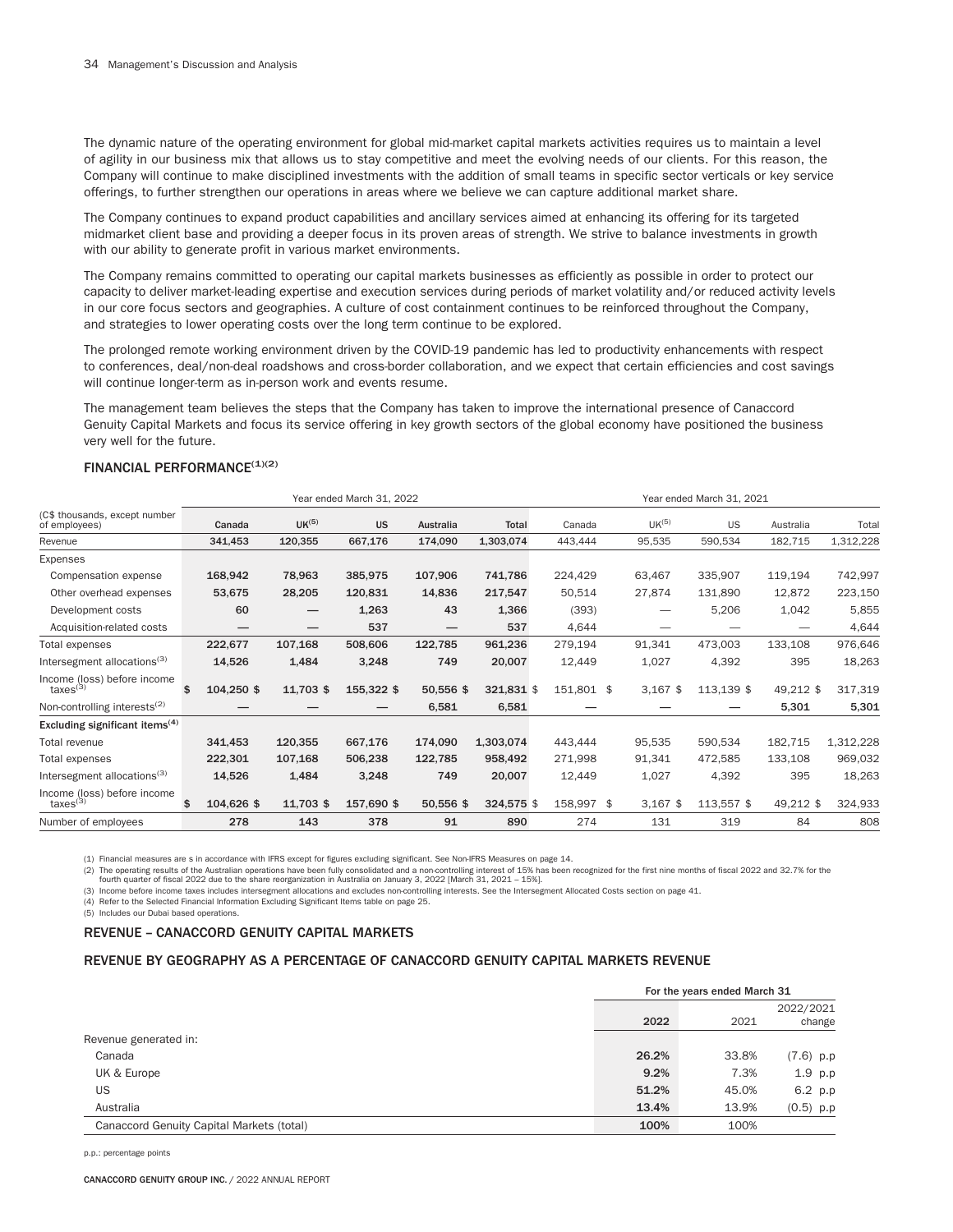Canaccord Genuity Capital Markets generated revenue of \$1.3 billion, a decrease of \$9.2 million or 0.7% compared to fiscal 2021. Our US capital markets business was the largest contributor for the twelve-month period and generated \$667.2 million in revenue, an increase of 13.0% compared to the prior year. Revenue earned by the capital markets business in the UK & Europe increased by 26.0% to \$120.4 million, reflecting increased contributions from the advisory businesses in the UK & Europe. Revenue earned in our Canadian and Australian businesses declined by 23.0% and 4.7% respectively when compared to the prior year's record results but remained above historic levels.

### Investment banking

The Company's focus sector mix in fiscal 2022 showed continued diversity. Revenue from the Metals & Mining sector, a historic area of strength for the Company, reflects contributions from Australia and Canada. Revenue from the Technology and Life Sciences sectors was led by our US capital markets business. Investment banking revenue for the twelve-month period was \$463.1 million, our second highest revenue achieved in this segment on record. Underwriting activities slowed from the elevated pace of the prior year and deals were postponed due to the uncertain backdrop, but client engagement remains high, however, and our backlog remains robust.

Canaccord Genuity Capital Markets' transactions and revenue by focus sectors are detailed below*.*

#### Investment banking revenue by sector (as a % of investment banking revenue for each geographic region)

|                   |        | For the year ended March 31, 2022 |        |        |           |  |  |  |  |  |
|-------------------|--------|-----------------------------------|--------|--------|-----------|--|--|--|--|--|
| Sectors           | Global | Canada                            | US     | UK     | Australia |  |  |  |  |  |
| Life Sciences     | 18%    | 19%                               | 37%    | 0%     | 7%        |  |  |  |  |  |
| Technology        | 34%    | 43%                               | 54%    | 21%    | 11%       |  |  |  |  |  |
| Metals & Mining   | 22%    | 14%                               | 2%     | 5%     | 60%       |  |  |  |  |  |
| Consumer & Retail | 5%     | 3%                                | 1%     | 19%    | 4%        |  |  |  |  |  |
| Other             | 21%    | 21%                               | 6%     | 55%    | 18%       |  |  |  |  |  |
| <b>Total</b>      | 100.0% | 100.0%                            | 100.0% | 100.0% | 100.0%    |  |  |  |  |  |

Note for reference in the tables above: transactions with companies in the cannabis sector in Canada are included under the Life Sciences sector.

# Advisory

Increasing contributions from higher-margin advisory activities continues to be an important strategic priority for the Company. Our specialized expertise in key sectors of the economy and track record of success in equity capital markets activities positions us well to unlock opportunities for our clients as they grow. We lead a wide variety of sell-side and buy-side strategic advisory mandates both domestically and cross border, and we have established leadership in alternative financing vehicles. Fiscal 2022 revenue earned through capital markets advisory activities increased 152.5% year-over-year to a new record of \$488.6 million. Our US business was the largest contributor in this segment, with advisory revenue of \$317.0 million, a year-over-year increase of 218.8% and a record for this business. Fiscal 2022 advisory revenue contributed by our Canadian business increased by 65.5% or \$41.5 million to \$105.0 million. Our UK & Europe capital markets business earned record advisory revenue of \$66.6 million, a yearover-year increase of 117.8%.

#### Advisory fees revenue by sector (as a % of advisory fees revenue for each geographic region)

|                    |        | For the year ended March 31, 2022 |        |        |  |  |  |  |  |
|--------------------|--------|-----------------------------------|--------|--------|--|--|--|--|--|
| Sectors            | Global | Canada                            | US     | UK     |  |  |  |  |  |
| Life Sciences      | 15%    | 36%                               | 9%     | 3%     |  |  |  |  |  |
| Technology         | 66%    | 23%                               | 85%    | 12%    |  |  |  |  |  |
| <b>Industrials</b> | 4%     | 0%                                | 5%     | 0%     |  |  |  |  |  |
| Metals & Mining    | 6%     | 27%                               | 0%     | 3%     |  |  |  |  |  |
| Consumer & Retail  | 7%     | 9%                                | 1%     | 60%    |  |  |  |  |  |
| Other              | 2%     | 5%                                |        | 22%    |  |  |  |  |  |
| <b>Total</b>       | 100.0% | 100.0%                            | 100.0% | 100.0% |  |  |  |  |  |

#### Principal trading

Revenue earned from principal trading activity amounted to \$158.2 million, a decrease of \$87.4 million or 35.6% compared to the prior fiscal year, primarily a reflection of lower market volatility which decreased market activity and revenue opportunities when compared to the record levels set in the prior year. Our US business contributed \$144.1 million of trading revenues largely attributable to the International Equities Group.

# Commissions and Fees

Commissions and Fees revenue was \$174.8 million, a decrease of 17.7% compared to the prior fiscal year reflecting lower client trading activity and reduced issuer activity. Our US and Canadian operations recorded the largest decreases in commission and fees revenue compared to record levels in Q4/21.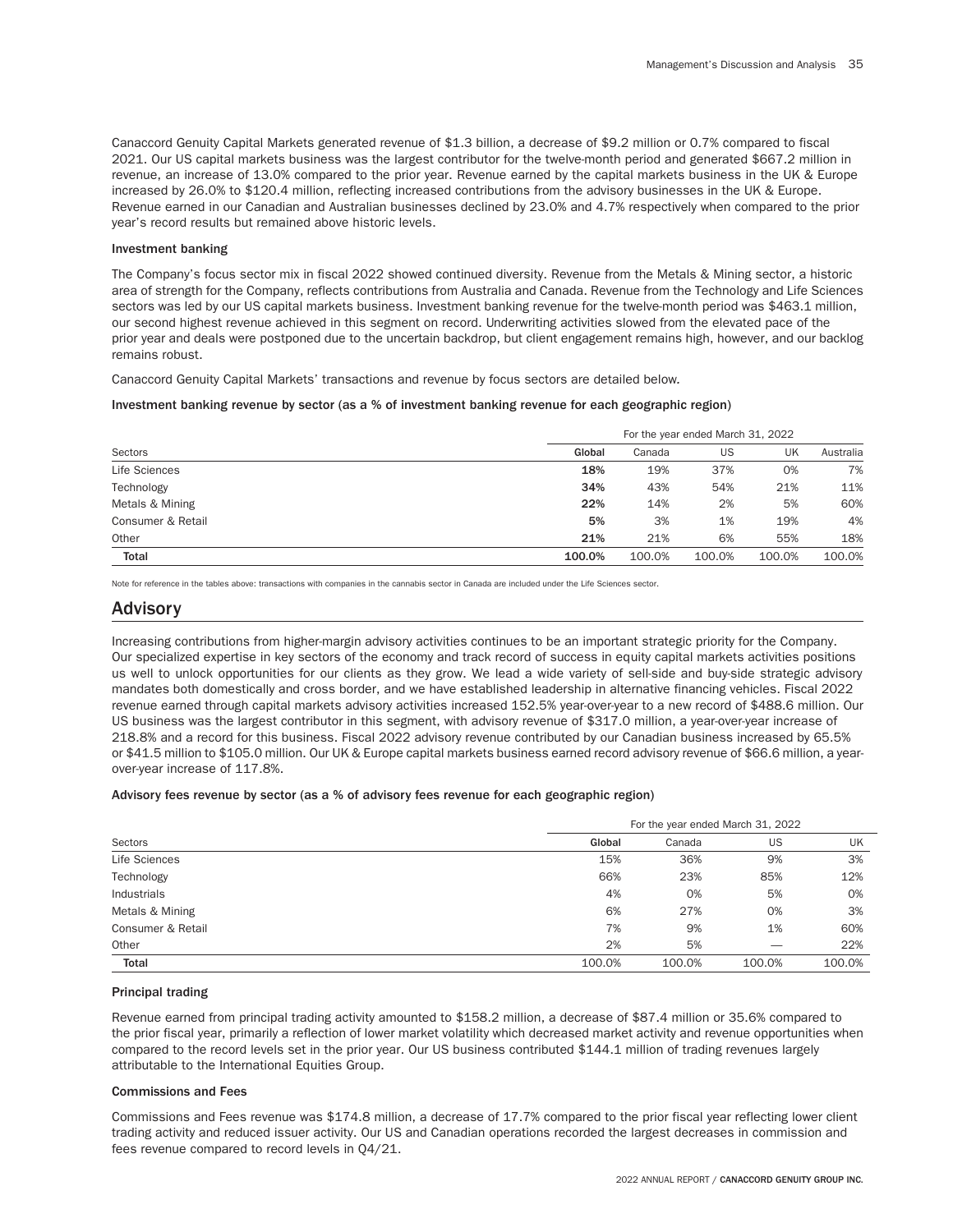## EXPENSES – CANACCORD GENUITY CAPITAL MARKETS

Expenses in our global capital markets division for fiscal 2022 were \$961.2 million, a decrease of \$15.4 million or 1.6% compared to the prior year. Excluding significant items<sup>(1)</sup>, total expenses for fiscal 2022 were \$958.5 million, a decrease of \$10.5 million or 1.1% compared to fiscal 2021. As a percentage of revenue, total expenses excluding significant items<sup>(1)</sup> decreased slightly by 0.3 percentage points compared to the year ended March 31, 2021.

### Compensation expense

Compensation expense in our global capital markets division for fiscal 2022 decreased by \$1.2 million or 0.2% compared to fiscal 2021. Total compensation expense as a percentage of revenue was 0.3 percentage points higher than in fiscal 2021, at 56.9% for the year ended March 31, 2022.

In Canada, Australia and UK & Europe, total compensation as a percentage of revenue decreased compared to fiscal 2021 due to changes in relative levels of fixed and variable compensation. In our US operations, total compensation expense as a percentage of revenue increased by 1.0 percentage points compared to fiscal 2021 due to changes in the composition of revenue and the variable compensation associated with different revenue streams.

## Canaccord Genuity Capital Markets compensation expense as a percentage of revenue by geography

|                                           |       | For the years ended March 31 |                     |  |  |
|-------------------------------------------|-------|------------------------------|---------------------|--|--|
|                                           | 2022  | 2021                         | 2022/2021<br>change |  |  |
| Canada                                    | 49.5% | 50.6%                        | $(1.1)$ p.p         |  |  |
| UK & Europe                               | 65.6% | 66.4%                        | $(0.8)$ p.p         |  |  |
| <b>US</b>                                 | 57.9% | 56.9%                        | 1.0 p.p             |  |  |
| Australia                                 | 62.0% | 65.2%                        | $(3.2)$ p.p         |  |  |
| Canaccord Genuity Capital Markets (total) | 56.9% | 56.6%                        | 0.3 p.p             |  |  |

p.p.: percentage points

#### Other overhead expenses

Other overhead expenses in this division were \$217.5 million for fiscal 2022 compared to \$223.2 million in fiscal 2021, a decrease of \$5.6 million or 2.6%. The most significant decrease was in trading costs, which decreased by \$19.9 million or 19.3% compared to fiscal 2021, primarily due to lower trading costs in our US operations. Development costs also decreased by \$4.5 million or 76.7% as a result of lower costs incurred in our US operations.

Partially offsetting the decreases in trading and development costs was an increase in general and administrative expense of \$12.5 million or 34.4% compared to fiscal 2021 largely due to a growth in promotion and travel and conference expenses as a result of the easing of COVID-19 restrictions imposed during the year.

There were \$0.5 million of acquisition-related costs in fiscal 2022 in respect of the acquisition of Sawaya. There were \$4.6 million of acquisition-related costs in the prior year relating to the remeasurement of contingent consideration in connection with the Jitneytrade acquisition.

## INCOME BEFORE INCOME TAXES

Income before income taxes in fiscal 2022 was \$321.8 million for our combined capital markets businesses, an increase of \$4.5 million compared to fiscal 2021. Excluding significant items<sup>(1)</sup>, income before income taxes, including allocated overhead expenses, decreased from \$324.9 million in fiscal 2021 to \$324.6 million in fiscal 2022.

## CANACCORD GENUITY WEALTH MANAGEMENT

#### **Overview**

The Company has wealth management operations in Canada, the UK & Crown Dependencies, and Australia.

Canaccord Genuity Group's wealth management division provides a range of comprehensive financial services and investment products to individual investors (private clients), institutions and intermediaries, and charities. Revenue from wealth management operations is generated through traditional commission-based brokerage services; the sale of fee-based products and services; and client-related interest. Additionally, Investment Advisors (IAs) in Canada and Australia earn fees and commissions revenue from investment banking and venture capital transactions.

In the UK & Crown Dependencies, Canaccord Genuity Wealth Management had 16 offices in the UK, Guernsey, Jersey and the Isle of Man on March 31, 2022. Revenue earned by this business is largely generated through fee-based accounts, portfolio management, and financial planning activities. Fee-related revenue as a percentage of total revenue in this business was 78.6% for fiscal 2022. The business offers services to domestic (UK), international and European clients and provides investing options from both third party and proprietary financial products, including investment funds managed by Canaccord Genuity Wealth Management portfolio managers. This business had 220 Investment Professionals on March 31, 2022.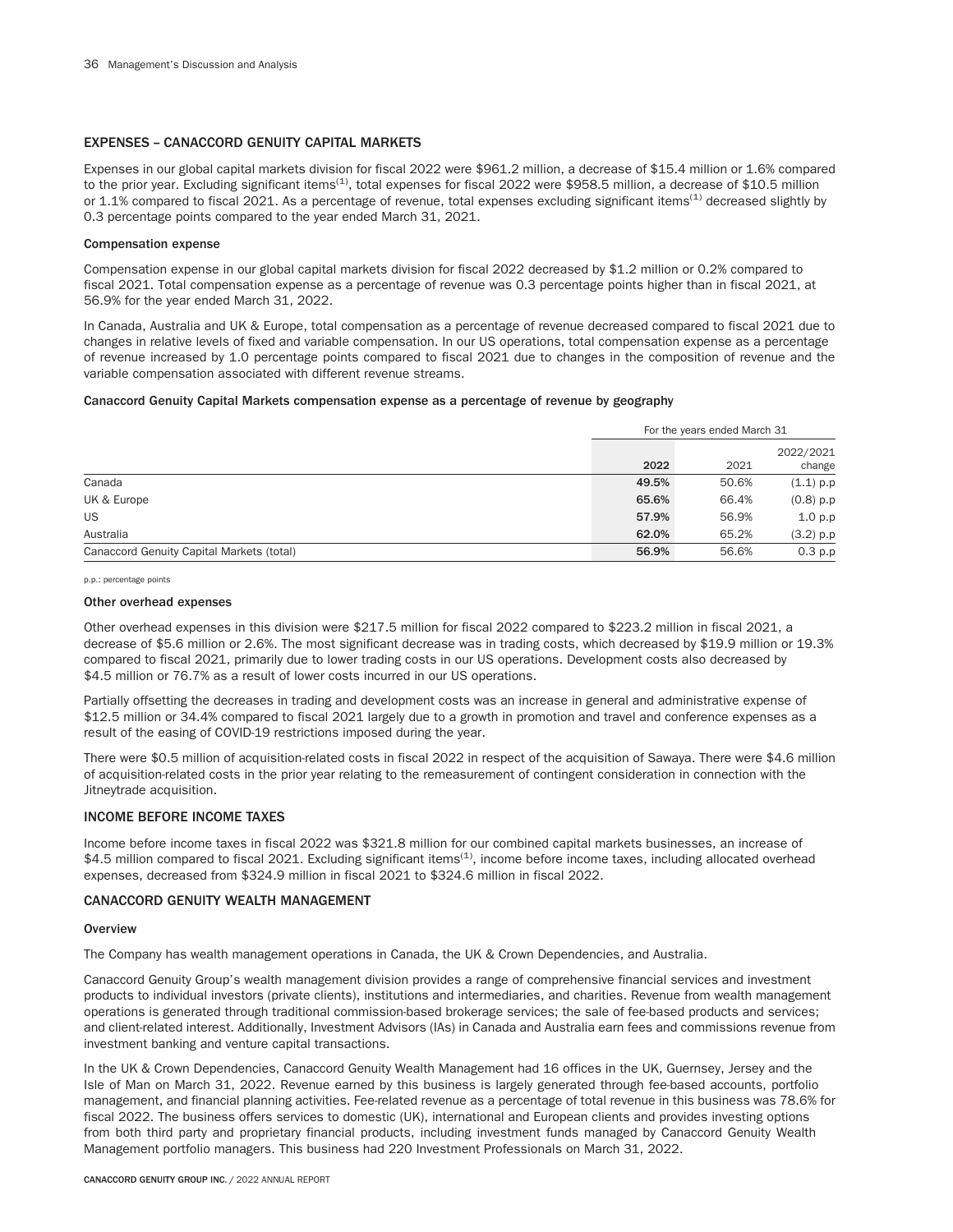On March 31, 2022, Canaccord Genuity Wealth Management had 9 offices located across Canada, including Investment Advisors who are registered in the US. Fee-related revenue as a percentage of total revenue in this business increased to 39.5% for the year ended March 31, 2022 compared to 28.5% for fiscal 2021. This business had 146 Advisor teams on March 31, 2022.

In Australia, Canaccord Genuity Wealth Management had 9 offices on March 31, 2022. This business had 115 Advisor teams on March 31, 2022.

## Outlook

Our strategic shift to strengthening contributions from our global wealth management segment will continue to be a major strategic focus for the Company. Management's priorities for Canaccord Genuity Wealth Management will be focused on growing assets under administration and management and increasing the proportion of fee-based revenue as a percentage of total revenue. By increasing recurring revenue streams, we expect to meaningfully make our business less sensitive to changes in market conditions and trading activity associated with transaction-based revenue.

We continue to explore a range of opportunities for profitable growth in our global wealth management segment. Alongside investments in talent and acquisitions, we are actively building our specialist network in technology, sustainability, and other growth areas, to keep pace as investors continue to reshape their investment needs.

The Company will continue to pursue strategic opportunities to increase the scale of its wealth management business in the UK & Crown Dependencies.

On December 14, 2021, the Company, through CGWM UK, entered into a share purchase agreement to acquire Punter Southall Wealth ("PSW"), including the intermediary facing brand Psigma from Punter Southall Group. This acquisition represented an opportunity for CGWM UK to build upon its exceptional growth to date and advance its priority of becoming an integrated wealth manager of scale. Completion of this acquisition was announced on May 31, 2022. In connection with the closing of the acquisition, CGWM UK added £100 million (C\$169.2 million) to its existing bank facility. In addition, HPS on behalf of investment accounts and funds it manages made an additional investment in CGWM UK on closing of the acquisition through the purchase of a new series of convertible preferred shares of CGWM UK in the amount of £65.3 million (C\$110.5 million). With this investment, and with the small equity component to be issued in connection with the acquisition, the Company's effective as-converted interest in CGWM UK will be reduced from approximately 73.5% to approximately 66.9%.

In Canada, the Company continues to pursue opportunities for profitable growth with a focus on enhancing margins, managing costs, and growing the business through targeted recruitment and other initiatives aimed at increasing client assets. An important focus is the recruiting and retention of investment advisors. While the recruiting environment remains competitive, our ability to attract and retain high quality advisors is based on the benefits of our independent platform, which provides access to global resources and expertise, supported by investments to advance our technology and product offering, and a multi-year track record of revenue and profitability growth. Investment Advisors have found opportunities to grow their businesses faster and more sustainably on our platform. We offer Investment Advisors resources to help them grow their businesses and the opportunity to participate in conferences and industry events. We maintain a strong focus on investing in technology and training programs and building a comprehensive suite of premium products targeted at attracting high net worth investors and helping advisors grow their businesses.

In Australia, the Company intends to continue to build upon the success of its expanded wealth management operations. Continued expansion is expected to occur through targeted recruiting and the build-out of wealth management services and products in this market, in addition to the leveraging of the benefits provided by its connection to Canaccord Genuity's leading capital markets business in the region. The robust market for financing activities for small-cap companies during fiscal 2022 drove increased collaboration with our capital markets group in the region, and we expect this will drive future benefits as we advance our strategic priorities. We will also endeavour to convert an additional \$17.5 billion held on this business' trading platform to higher revenuegenerating assets.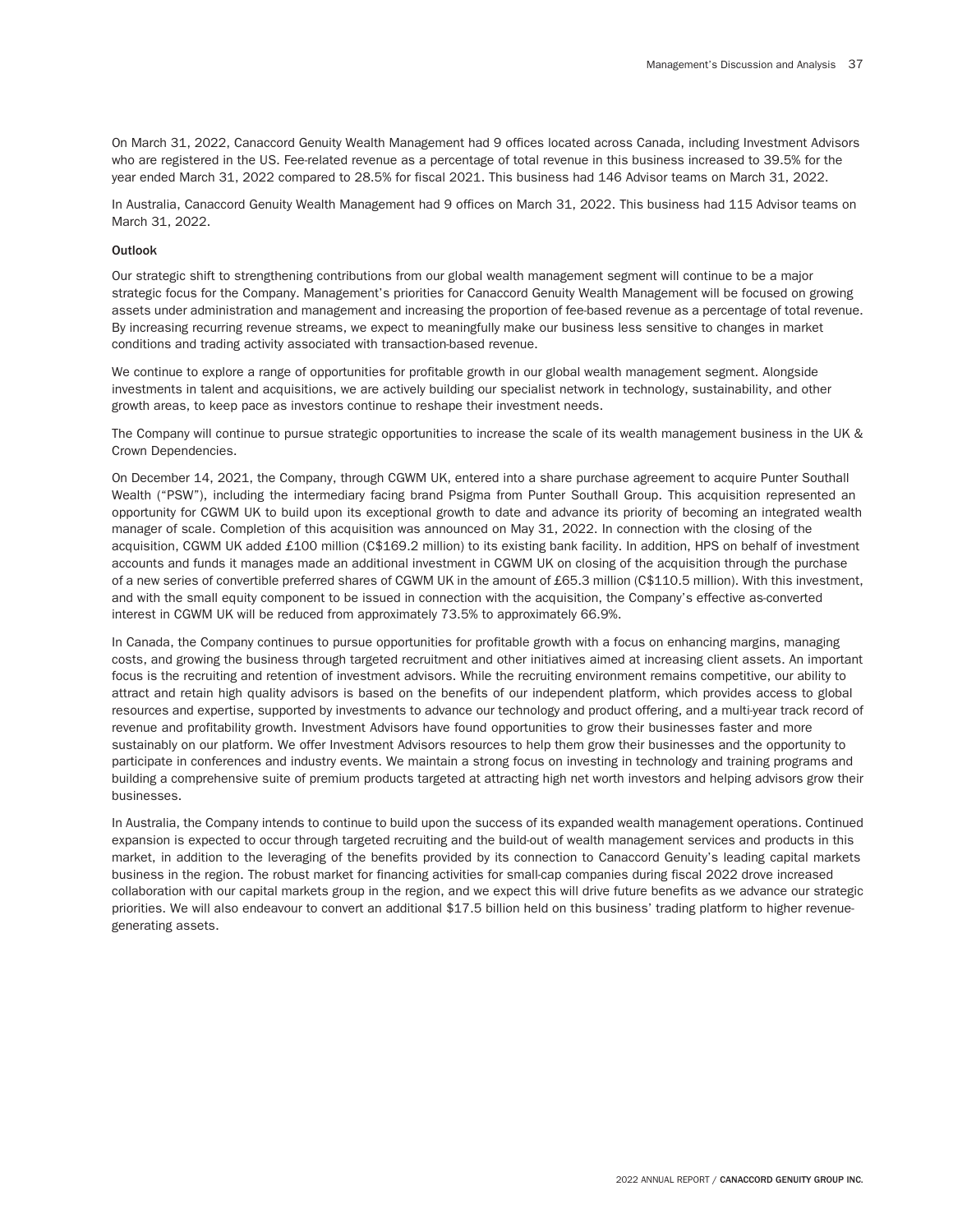|                                                                                                             | For the years ended March 31 |         |    |         |    |                     |            |  |
|-------------------------------------------------------------------------------------------------------------|------------------------------|---------|----|---------|----|---------------------|------------|--|
| (C\$ thousands, except AUM and AUA (in C\$ millions),<br>number of employees, Advisory Teams and % amounts) |                              | 2022    |    | 2021    |    | 2022/2021<br>change |            |  |
| Revenue                                                                                                     | \$                           | 335,279 | \$ | 324,041 | \$ | 11,238              | 3.5%       |  |
| Expenses                                                                                                    |                              |         |    |         |    |                     |            |  |
| Compensation expense                                                                                        |                              | 198,197 |    | 193,934 |    | 4,263               | 2.2%       |  |
| Other overhead expenses                                                                                     |                              | 60,079  |    | 51,423  |    | 8,656               | 16.8%      |  |
| Total expenses                                                                                              | \$                           | 258,276 | \$ | 245,357 | \$ | 12,919              | 5.3%       |  |
| Intersegment allocations <sup>(3)</sup>                                                                     |                              | 20,659  |    | 16,065  |    | 4,594               | 28.6%      |  |
| Income before income taxes $(3)$                                                                            | \$                           | 56,344  | \$ | 62,619  | \$ | (6, 275)            | $(10.0)\%$ |  |
| AUM (discretionary) <sup>(4)</sup>                                                                          |                              | 8,482   |    | 6,307   |    | 2,175               | 34.5%      |  |
| AIJA <sup>(5)</sup>                                                                                         |                              | 37,881  |    | 32,240  |    | 5,641               | 17.5%      |  |
| Number of Advisory Teams                                                                                    |                              | 146     |    | 145     |    | 1                   | 0.7%       |  |
| Number of employees                                                                                         |                              | 489     |    | 454     |    | 35                  | 7.7%       |  |
| Excluding significant items <sup>(6)</sup>                                                                  |                              |         |    |         |    |                     |            |  |
| Total expenses                                                                                              | \$                           | 258,276 | \$ | 245,357 | \$ | 12,919              | 5.3%       |  |
| Intersegment allocations <sup>(3)</sup>                                                                     |                              | 20,659  |    | 16,065  |    | 4,594               | 28.6%      |  |
| Income before income taxes $(3)$                                                                            | \$                           | 56,344  | \$ | 62,619  | \$ | (6, 275)            | $(10.0)\%$ |  |

# FINANCIAL PERFORMANCE - CANACCORD GENUITY WEALTH MANAGEMENT NORTH AMERICA $(1)(2)$

(1) Financial measures are in accordance with IFRS except for figures excluding significant items. See Non-IFRS Measures on page 14.

(2) Includes Canaccord Genuity Wealth Management operations in Canada and the US.

(3) Income before income taxes includes intersegment allocations. See the Intersegment Allocated Costs section on page 41.

(4) AUM include all assets managed on a discretionary basis under programs that include CGWM's Managed Solutions Programs as well as its Private Investment Management Program. Services provided include the selection of investments and the provision of investment advice. See Non-IFRS Measures on page 14.

(5) AUA is the market value of client assets administered by the Company, for which the Company earns commissions or fees. AUA includes AUM.

(6) Refer to the Selected Financial Information Excluding Significant Items table on page 25.

Revenue from Canaccord Genuity Wealth Management North America was \$335.3 million, an increase of \$11.2 million or 3.5% from fiscal 2021, driven by higher commissions and fees revenue partially offset by lower investment banking revenue resulting from lower new issue activity.

AUA in Canada increased by 17.5% to \$37.9 billion on March 31, 2022 from \$32.2 billion on March 31, 2021, as a result of a growth in market values as well as net inflow of new assets. There were 146 Advisory Teams in Canada, an increase of one from a year ago. The fee-based revenue in our North American operations was 10.9 percentage points higher than in the prior year and accounted for 39.5% of the wealth management revenue earned in Canada during the year ended March 31, 2022.

Expenses for fiscal 2022 were \$258.3 million, an increase of \$12.9 million or 5.3% from fiscal 2021. Total expenses as a percentage of revenue increased slightly by 1.3 percentage points compared to last year.

Compensation expense increased by \$4.3 million or 2.2% compared to the prior year. Total compensation expense as a percentage of revenue decreased slightly by 0.7 percentage points compared to last year to 59.1% in fiscal 2022.

Other overhead expenses as a percentage of revenue increased by 2.0 percentage points compared to fiscal 2021. General and administrative expense increased by \$3.3 million or 38.4% due to higher conference costs. Communication and technology costs also increased by \$2.5 million or 56.2% in order to support the increased headcount in this operation. Development costs increased by \$1.8 million as a result of the amortization of incentive-based payments to new recruits.

Income before income taxes for fiscal 2022 was \$56.3 million, a decrease of \$6.3 million or 10.0% compared to the prior year primarily due to the increase in overhead expenses as described above.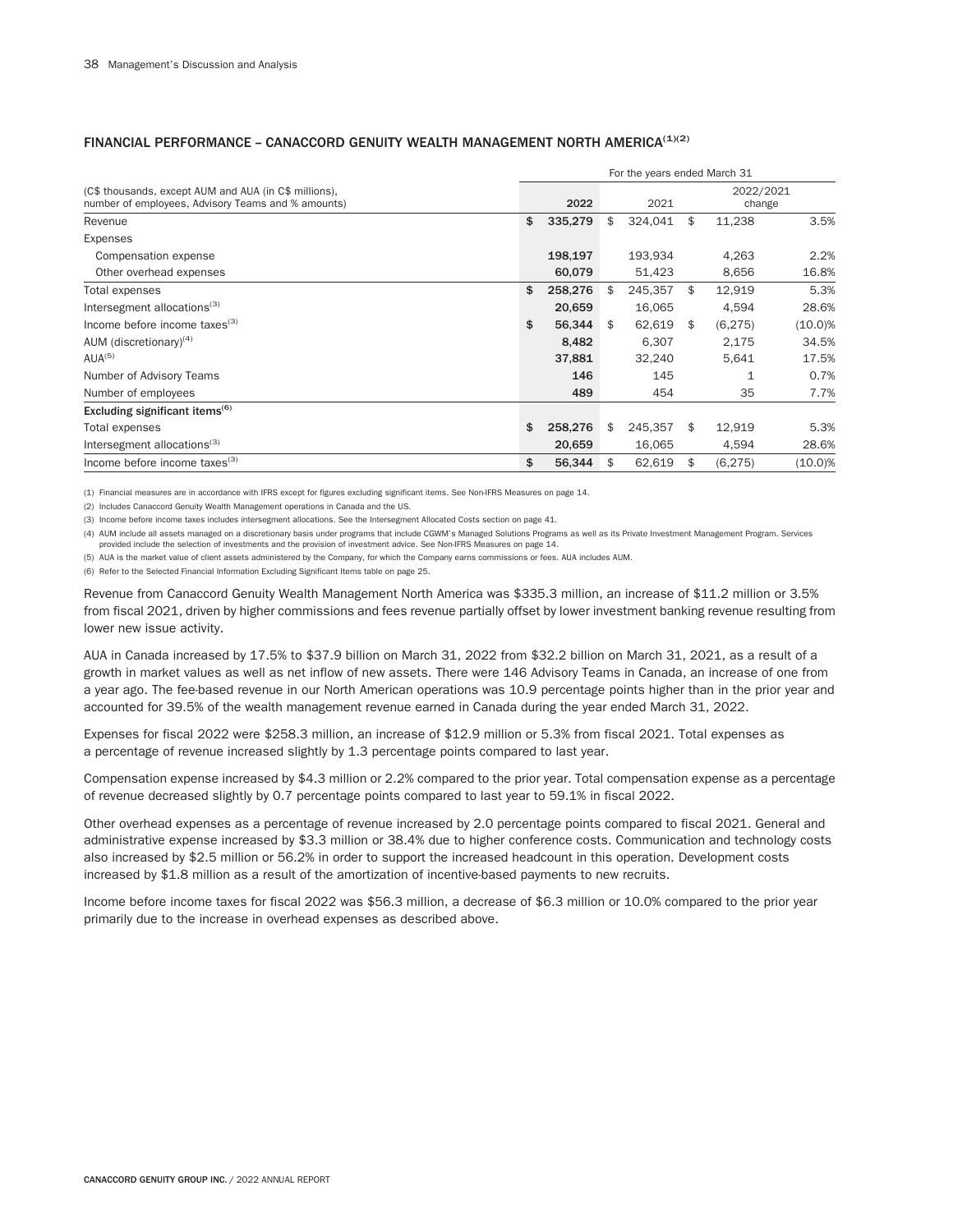|                                                                                                                                  |    |         | For the years ended March 31 |                     |       |
|----------------------------------------------------------------------------------------------------------------------------------|----|---------|------------------------------|---------------------|-------|
| (C\$ thousands, except AUM (in C\$ millions), number of employees,<br>investment professionals and fund managers, and % amounts) |    | 2022    | 2021                         | 2022/2021<br>change |       |
| Revenue                                                                                                                          | \$ | 310,495 | \$<br>277,329                | \$<br>33,166        | 12.0% |
| <b>Expenses</b>                                                                                                                  |    |         |                              |                     |       |
| Compensation expense                                                                                                             |    | 162,618 | 149,095                      | 13,523              | 9.1%  |
| Other overhead expenses                                                                                                          |    | 79,645  | 78,423                       | 1,222               | 1.6%  |
| Acquisition-related costs                                                                                                        |    | 8,660   | 1,278                        | 7,382               | n.m.  |
| Total expenses                                                                                                                   |    | 250,923 | 228,796                      | 22,127              | 9.7%  |
| Intersegment allocations <sup>(2)</sup>                                                                                          |    | 1,758   | 1,208                        | 550                 | 45.5% |
| Income before income taxes $(2)$                                                                                                 |    | 57,814  | 47,325                       | 10,489              | 22.2% |
| Non-controlling interest <sup>(6)</sup>                                                                                          |    | 16,879  |                              | 16,879              | n.m.  |
| AUM <sup>(3)</sup>                                                                                                               |    | 52,830  | 52,298                       | 532                 | 1.0%  |
| Number of investment professionals and fund managers                                                                             |    | 220     | 202                          | 18                  | 8.9%  |
| Number of employees                                                                                                              |    | 581     | 528                          | 53                  | 10.0% |
| Excluding significant items $(4)$                                                                                                |    |         |                              |                     |       |
| Total expenses                                                                                                                   | S  | 223,895 | \$<br>210,862                | \$<br>13,033        | 6.2%  |
| Intersegment allocations <sup>(2)</sup>                                                                                          |    | 1,758   | 1,208                        | 550                 | 45.5% |
| Income before income taxes $(2)$                                                                                                 |    | 84,842  | 65,259                       | 19,583              | 30.0% |
| Non-controlling interest <sup>(6)</sup>                                                                                          |    | 14,386  |                              | 14,386              | n.m.  |

# FINANCIAL PERFORMANCE - CANACCORD GENUITY WEALTH MANAGEMENT UK & CROWN DEPENDENCIES<sup>(1)(5)</sup>

(1) Financial measures are in accordance with IFRS except for figures excluding significant items. See Non-IFRS Measures on page 14.

(2) Income before income taxes includes intersegment allocations. See the Intersegment Allocated Costs section on page 41.

(3) AUM in the UK & Europe is the market value of client assets managed and administered by the Company, for which the Company earns commissions or fees. This measure includes both discretionary and non-discretionary accounts.

(4) Refer to the Selected Financial Information Excluding Significant Items table on page 25.

(5) Includes the operating results of Thomas Miller since the acquisition date of May 1, 2019 and Adam & Company since the acquisition date of October 1, 2019.

(6) The non-controlling interests is the portion of the net income after income taxes of GWM UK not attributable to the Company

Revenue generated by our UK & Crown Dependencies operations is largely produced through fee-based accounts and portfolio management activities, and, as such, is less sensitive to changes in market conditions. Revenue for fiscal 2022 was \$310.5 million, an increase of \$33.2 million or 12.0% compared to fiscal 2021. Measured in local currency (GBP), revenue was £181.4 million for fiscal 2022, an increase of £20.9 million or 13.0% compared to the previous year.

AUM in the UK & Crown Dependencies as of March 31, 2022 was \$52.8 billion, an increase of 1.0% compared to \$52.3 billion as of March 31, 2021 Measured in local currency (GBP), AUM increased by 6.4% compared to March 31, 2021. The fee-related revenue in our UK & Crown Dependencies wealth management operations accounted for 78.6% of total revenue in this geography in fiscal 2022, an increase of 6.5 percentage points compared to last year.

With over three quarters of the business' revenue derived from recurring, fee-based activities, the revenue generated through CGWM UK helps to improve the stability of its overall performance. Client holdings in our in-house investment management products exceed \$1 billion and are attracting growing interest from both domestic and international intermediaries.

Compensation expense was \$162.6 million, a \$13.5 million increase from \$149.1 million in fiscal 2021. Total compensation expense as a percentage of revenue decreased slightly by 1.4 percentage points from 53.8% in fiscal 2021 to 52.4% in fiscal 2022.

Other overhead expenses for the year ended March 31, 2022 increased by \$1.2 million or 1.6% compared to the prior year. The largest increase in overhead expenses was interest expense, which increased by \$2.3 million or 62.3% year over year as a result of additional borrowing costs in connection with the bank loan obtained for the acquisition of Adam & Company. Premises and equipment expense increased by \$1.7 million or 45.7% due to the reorganization of certain office locations. Amortization expense also increased by \$1.2 million or 7.3% compared to fiscal 2021 as a result of the amortization of intangible assets related to the Adam & Company acquisition.

Offsetting the increased expenses discussed above is a reduction in general and administrative expense of \$1.2 million or 6.0%, largely due to lower professional fees and a reduction in reserves in connection with legal matters. Development costs decreased by \$0.8 million or 12.8% compared to the prior year due to lower incentive-based costs related to prior acquisitions.

There were acquisition-related costs of \$8.7 million recorded during fiscal 2022 related to the acquisition of Adam & Company and the acquisition of Punter Southwall Wealth Limited completed on May 31, 2022 in our UK wealth management operation. During the year ended March 31, 2021, the Company also recorded \$1.3 million of acquisition-related costs in connection with various acquisitions and reorganization.

Income before income taxes was \$57.8 million compared to \$47.3 million in the prior year largely due to the increased revenue, along with a modest decline in compensation ratio and overhead costs. Excluding significant items<sup>(1)</sup>, income before income taxes was \$84.8 million, an increase of \$19.6 million or 30.0% from the prior year, reflecting the growth in net contribution from this region.

(1) Figures excluding significant items are non-IFRS measures. See Non-IFRS Measures on page 14.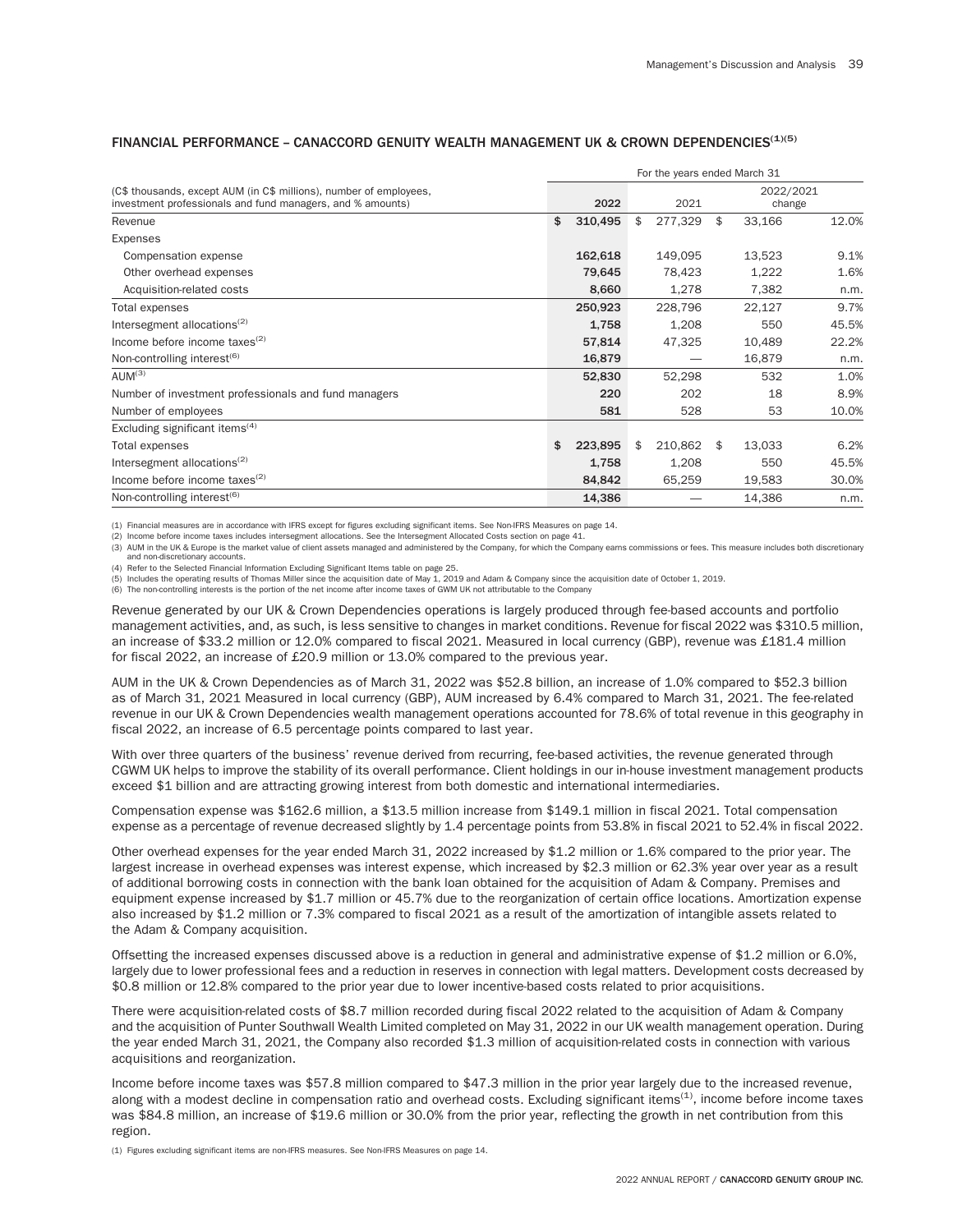#### For the years ended March 31 (C\$ thousands, except AUM (in C\$ millions), number of employees, investment professionals and fund managers, and % amounts) 2022 2021 2021 2022/2021 change Revenue \$ 74,633 \$ 62,249 \$ 12,384 19.9% Expenses Compensation expense 61,505 42,084 9,421 22.4% Other overhead expenses 21.0% and the overhead expenses 21.0% and the overhead expenses 21.0% and the overhead  $\frac{16,024}{2}$  21.0% and the overhead expenses 21.0% Total expenses 67,529 55,323 12,206 22.1% Total expenses 22.1%<br>
Intersegment allocations<sup>(2)</sup> 253 12,206 22.1%<br>
253 15 238 n.m.  $1$ ncome before income taxes<sup>(2)</sup> 6,851 6,911 (60) (0.9)% Non-controlling interest<sup>(5)</sup> 10.6% and 10.6% and 10.6% and 10.6% and 10.6% and 10.6% and 10.6% and 10.6% and 10.791 10.6% and 10.6% and 10.6% and 10.791 10.791 10.791 10.6% and 10.791 10.791 10.791 10.791 10.791 10.791 10 AUM<sup>(3)</sup> 5,352 4,228 1,124 26.6% Number of investment professionals and fund managers and the state of the state of employees 115 110 and 15 4.5% of the Mumber of employees 18.8% and the state of employees 18.8% and the state of the state of the state of Number of employees 222 204 18 Excluding significant items $(4)$ Total expenses **67,055** \$ 67,055 \$ 54,837 \$ 12,218 22.3% Intersegment allocations<sup>(2)</sup>  $\qquad \qquad$  253  $\qquad \qquad$  253  $\qquad \qquad$  238 n.m. Income before income taxes(2) 7,325 7,397 (72) (1.0)% Non-controlling interest<sup>(5)</sup> 2006 791 726 76 10.6%

# FINANCIAL PERFORMANCE – CANACCORD GENUITY WEALTH MANAGEMENT AUSTRALIA(1)

(1) Financial measures are in accordance with IFRS except for figures excluding significant items. See Non-IFRS Measures on page 14.

(2) Income before income taxes includes intersegment allocations. See the Intersegment Allocated Costs section on page 41.

(3) AUM is the market value of client assets managed and administered by the Company, for which the Company earns commissions or fees. This measure includes both discretionary and nondiscretionary accounts.

(4) Refer to the Selected Financial Information Excluding Significant Items table on page 25.

(5) The non-controlling interest is the portion of the net income after income taxes of Canaccord Genuity Wealth Management Australia not attributable to the Company.

n.m.: not meaningful (percentages over 300% are indicated as n.m.)

During the year ended March 31, 2022, Canaccord Genuity Wealth Management Australia generated revenue of \$74.6 million compared to \$62.2 million in fiscal 2021. AUM increased to \$5.4 billion at March 31, 2022, an increase of \$1.1 billion or 26.6% compared to March 31, 2021. In addition, client assets<sup>(1)</sup> totalling \$17.5 billion are also held on record in other less active accounts on our Australian wealth management platforms compared to \$15.8 billion as of March 31, 2021. Fee-related revenue in our Australian operations as a percentage of total revenue accounted for 27.1% of the wealth management revenue during fiscal 2022, an increase of 1.0 percentage point compared to the prior year.

Total expenses were \$67.5 million, an increase of \$12.2 million or 22.1% compared to the year ended March 31, 2021.

Compensation expense was \$51.5 million in fiscal 2022 compared to \$42.1 million in fiscal 2021. Total compensation expense as a percentage of revenue was 69.0% for the year ended March 31, 2022, an increase of 1.4 percentages points compared to the prior year due to compensation costs related to new recruits hired during the fourth quarter of fiscal 2022.

Overhead costs as a percentage of revenue increased slightly by 0.2 percentage points compared to the prior year. The most significant increases in overhead costs include a \$1.1 million or 34.4% increase in general and administrative expense to support the growth in this operation, as well as a \$2.3 million increase in development costs which resulted from amortization of incentivebased payments to new recruits and other recruiting costs.

Income before income taxes was \$6.9 million, unchanged from the prior year. Excluding significant items<sup>(1)</sup>, income before income taxes was \$7.3 million, a decrease of \$0.1 million from the prior year.

## CORPORATE AND OTHER SEGMENT

#### **Overview**

The Corporate and Other segment includes Pinnacle Correspondent Services, interest, foreign exchange revenue, and expenses not specifically allocable to Canaccord Genuity Capital Markets or Canaccord Genuity Wealth Management.

Pinnacle Correspondent Services provides trade execution, clearing, settlement, custody, and other middle- and back-office services to other introducing brokerage firms, portfolio managers and financial intermediaries. This business unit was developed as an extension and application of the Company's substantial investment in its information technology and operating infrastructure.

Also included in this segment are the Company's administrative, operational and support services departments, which are responsible for front- and back-office information technology systems, compliance and risk management, operations, legal, finance, and other administrative functions. The Company has 405 employees in the Corporate and Other segment. Most of the Company's corporate support functions are based in Vancouver and Toronto, Canada.

Our operations group is responsible for processing securities transactions, including the clearing and settlement of securities transactions, account administration and custody of client securities. The finance department is responsible for internal financial accounting and controls, and external financial and regulatory reporting, while the compliance department is responsible for client credit and account monitoring in relation to certain legal and financial regulatory requirements. The Company's risk management and compliance activities include procedures to identify, control, measure and monitor the Company's risk exposure at all times.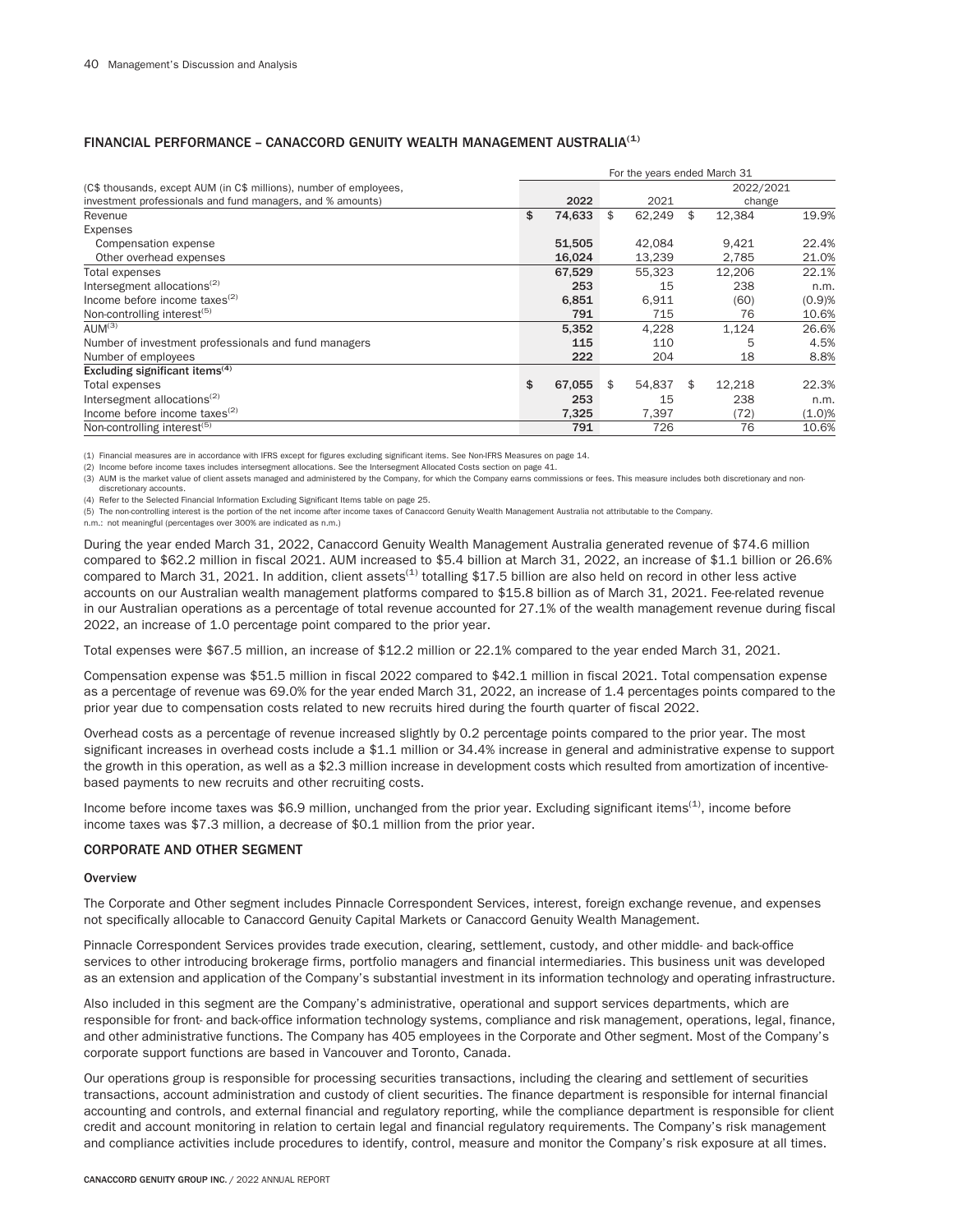## FINANCIAL PERFORMANCE- CORPORATE AND OTHER SEGMENT<sup>(1)</sup>

|                                                                           |              | For the years ended March 31 |     |           |            |
|---------------------------------------------------------------------------|--------------|------------------------------|-----|-----------|------------|
|                                                                           |              |                              |     | 2022/2021 |            |
| (C\$ thousands, except number of employees and % amounts)                 | 2022         | 2021                         |     | change    |            |
| Revenue                                                                   | \$<br>22,521 | \$<br>31,841                 | \$  | (9,320)   | $(29.3)\%$ |
| Expenses                                                                  |              |                              |     |           |            |
| Compensation expense                                                      | 94.078       | 99.785                       |     | (5,707)   | (5.7)%     |
| Other overhead expenses                                                   | 21,048       | 26,603                       |     | (5,555)   | $(20.9)\%$ |
| Change in fair value of derivative liability                              | 8,519        |                              |     | 8,519     | n.m.       |
| Costs associated with redemption of convertible debentures <sup>(3)</sup> | 5,932        | 4,354                        |     | 1,578     | 36.2%      |
| Share of loss of an associate                                             | 192          | 922                          |     | (730)     | $(79.2)\%$ |
| Total expenses                                                            | 129,769      | 131,664                      |     | (1,895)   | (1.4)%     |
| Intersegment allocations <sup><math>(2)</math></sup>                      | (42, 677)    | (35, 551)                    |     | (7, 126)  | $(20.0)\%$ |
| Loss before income taxes $(2)$                                            | (64, 571)    | (64, 272)                    |     | (299)     | $(0.5)$ %  |
| Number of employees                                                       | 405          | 362                          |     | 43        | 11.9%      |
| Excluding significant items $(4)$                                         |              |                              |     |           |            |
| Revenue                                                                   | \$<br>17,121 | \$<br>17.641                 | -\$ | (520)     | (2.9)%     |
| Total expenses                                                            | 115,318      | 127,310                      |     | (11,992)  | (9.4)%     |
| Intersegment allocations <sup>(2)</sup>                                   | (42, 677)    | (35, 551)                    |     | (7, 126)  | $(20.0)\%$ |
| Loss before income taxes $(2)$                                            | (55, 520)    | (74, 118)                    |     | 18,598    | 25.1%      |

(1) Financial measures are in accordance with IFRS except for figures excluding significant items. See Non-IFRS Measures on page 14.

(2) Loss before income taxes includes intersegment allocations. See the Intersegment Allocated Costs section on page 41.

(3) During the year ended March 31, 2022, the Company entered into a credit agreement for a senior secured first lien term loan facility ("loan facility") to partially fund the redemption of the convertible<br>debentures, com facility. Interest associated with this loan facility is included in costs associated with redemption of convertible debentures for the year ended March 31, 2022. During the year ended March 31, 2021, the Company recorded \$4.2 million of loss and other costs in connection with the extinguishment of the convertible debentures.

(4) Refer to the Selected Financial Information Excluding Significant Items table on page 25. n.m.: not meaningful (percentages over 300% are indicated as n.m.)

Revenue from this segment for fiscal 2022 was \$22.5 million, a decrease of \$9.3 million or 29.3% from fiscal 2021. During the year ended March 31, 2022, there was \$5.4 million of fair value adjustment recorded on certain illiquid or restricted marketable securities. This reversal is excluded for management reporting purposes as it is not used by management to assess operating performance and is excluded for purposes of determining net income excluding significant items<sup>(1)</sup>. Future changes in the unrealized fair value of the marketable securities as determined under applicable accounting standards may be significant and will be recorded through the consolidated statements of operations.

Total expenses in this segment were \$129.8 million for the year ended March 31, 2022, a decrease of \$1.9 million or 1.4% compared to the prior year. The largest single contributor was a decline in interest expense of \$9.7 million following the redemption of the 6.25% convertible unsecured senior subordinated debentures (convertible debentures) on April 9, 2021. Compensation costs also decreased by \$5.7 million or 5.7% partially due to a lower fair value adjustment of the Company's PSU plan. Development costs decreased by \$3.7 million due to accelerated amortization of certain technology intangibles recorded in the prior year. Offsetting these declines was an increase in general and administrative expense of \$3.4 million or 24.8% related to higher professional fees and promotion and travel expense incurred to support our growing operations.

As discussed earlier in this MD&A, in order to partially fund the redemption of the convertible debentures, the Company entered into a loan facility of £69.0 million. Transaction costs incurred in connection with the loan facility are recognized on an amortized cost basis and included in the effective interest rate of the facility. Interest associated with this loan facility is included in costs associated with redemption of convertible debentures of \$5.9 million for the year ended March 31, 2022. During fiscal 2021, the Company recorded \$4.4 million of accounting loss and other costs in connection with the extinguishment of the convertible debentures.

The Convertible Preferred Shares issued to certain institutional investors and the Preference Shares issued to management and employees of CGWM UK are treated as a compound instrument comprising of an equity component, representing discretionary dividends and a liquidation preference, and a liability component that reflects a derivative to settle the instrument by delivering the economic equivalent of a variable number of common shares of CGWM UK. During the year ended March 31, 2022, there was an \$8.5 million fair value adjustment recorded in connection with the derivative liability.

Loss before income taxes was \$64.6 million for fiscal 2022 compared to a loss before income taxes of \$64.3 million for the prior year. Excluding significant items<sup>(1)</sup>, loss before income taxes was \$55.5 million for the year ended March 31, 2022 compared to a loss before income taxes of \$74.1 million last year.

## INTERSEGMENT ALLOCATED COSTS

Included in the Corporate and Other segment are certain support services and other expenses that have been incurred to support the activities within the Canaccord Genuity Capital Markets and Canaccord Genuity Wealth Management segments in Canada. Certain trading, clearing and settlement charges are included as a trading cost in the applicable business units and as a trading cost recovery in Corporate and Other. In addition, certain overhead costs are charged by Canaccord Genuity Capital Markets UK & Europe to Canaccord Genuity Wealth Management UK & Crown Dependencies and included in intersegment allocated costs for these business units.

(1) Figures excluding significant items are non-IFRS measures. See Non-IFRS Measures on page 14.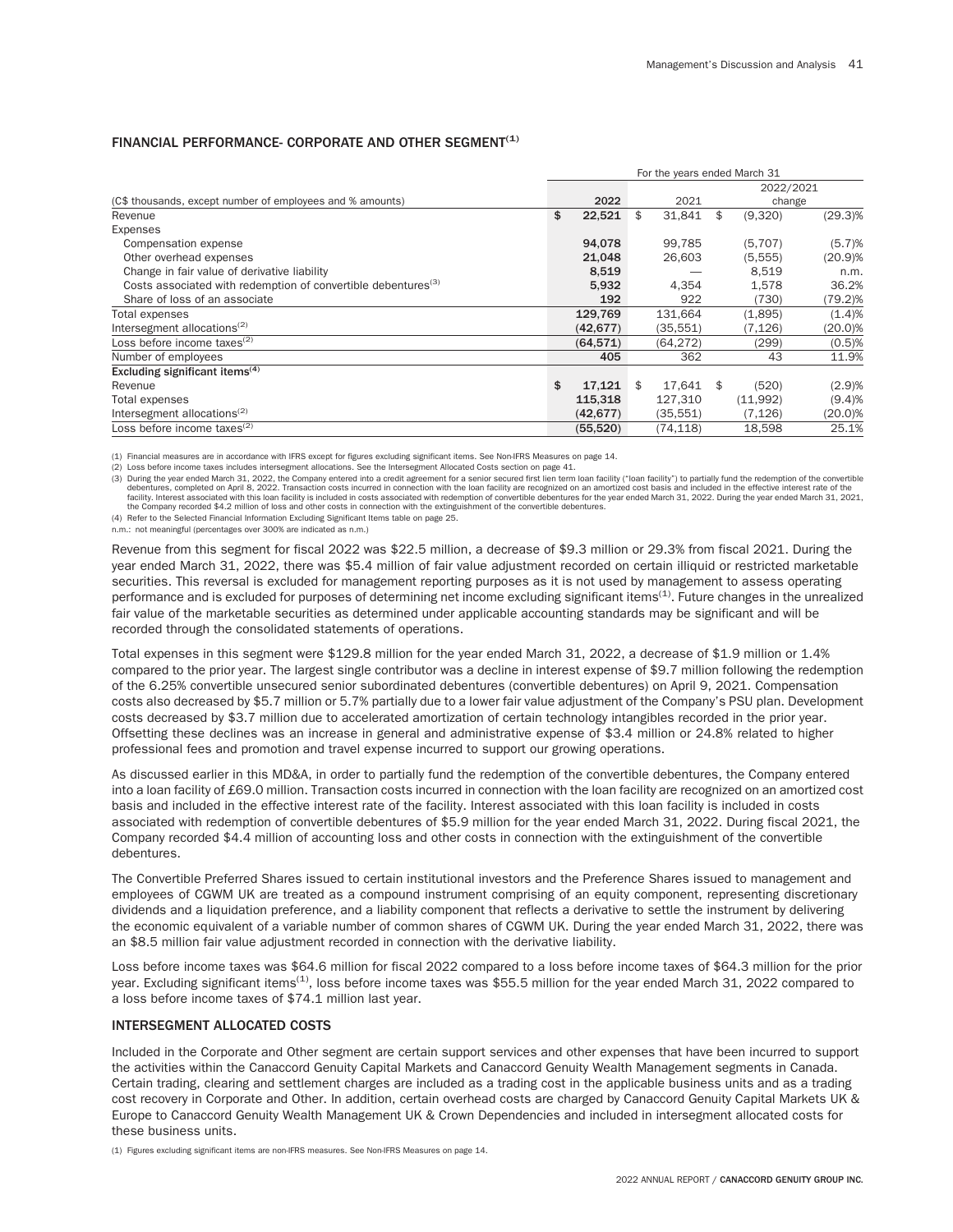# Financial Condition

Below are selected balance sheet items for the past five years:

|                                                      | Balance sheet summary as at March 31 |           |    |           |    |           |    |           |    |           |  |  |
|------------------------------------------------------|--------------------------------------|-----------|----|-----------|----|-----------|----|-----------|----|-----------|--|--|
| (C\$ thousands)                                      |                                      | 2022      |    | 2021      |    | 2020      |    | 2019      |    | 2018      |  |  |
| <b>Assets</b>                                        |                                      |           |    |           |    |           |    |           |    |           |  |  |
| Cash and cash equivalents                            | \$                                   | 1,788,261 | \$ | 1,883,292 | \$ | 997,111   | \$ | 820,739   | \$ | 862,838   |  |  |
| Securities owned                                     |                                      | 1,051,229 |    | 1,041,583 |    | 931,467   |    | 690,499   |    | 469,217   |  |  |
| Accounts receivable                                  |                                      | 3,438,655 |    | 3,973,442 |    | 3,275,841 |    | 2,656,664 |    | 2,215,837 |  |  |
| Income taxes recoverable                             |                                      | 1,967     |    | 738       |    | 5,603     |    | 2,502     |    | 1,170     |  |  |
| Deferred tax assets                                  |                                      | 98,224    |    | 81,229    |    | 39,487    |    | 22,117    |    | 19,941    |  |  |
| Investments                                          |                                      | 22,928    |    | 12,193    |    | 10,105    |    | 6,224     |    | 2,035     |  |  |
| Equipment and leasehold improvements                 |                                      | 34,643    |    | 23,070    |    | 24,860    |    | 25,792    |    | 30,967    |  |  |
| Goodwill and other intangibles                       |                                      | 697,272   |    | 531,038   |    | 565,587   |    | 524,757   |    | 418,731   |  |  |
| Right of use asset                                   |                                      | 117,066   |    | 85,216    |    | 106,134   |    |           |    |           |  |  |
| <b>Total assets</b>                                  | \$                                   | 7,250,245 | \$ | 7,631,801 | \$ | 5,956,195 | \$ | 4,749,294 | \$ | 4,020,736 |  |  |
| Liabilities and shareholders' equity                 |                                      |           |    |           |    |           |    |           |    |           |  |  |
| <b>Bank indebtedness</b>                             | \$                                   |           | \$ |           | \$ |           | \$ | 9,639     | \$ |           |  |  |
| Securities sold short                                |                                      | 567,290   |    | 889,607   |    | 875,017   |    | 373,419   |    | 301,006   |  |  |
| Accounts payable, accrued liabilities and provisions |                                      | 4,853,894 |    | 5,170,957 |    | 3,680,186 |    | 3,141,977 |    | 2,647,382 |  |  |
| Income taxes payable                                 |                                      | 15,952    |    | 56,285    |    | 11,721    |    | 5,415     |    | 7,851     |  |  |
| Current portion of bank loan                         |                                      | 6,574     |    | 12,119    |    | 7,042     |    | 9,294     |    | 9,679     |  |  |
| Current portion of lease liability                   |                                      | 23,928    |    | 24,311    |    | 23,417    |    |           |    |           |  |  |
| Current portion of contingent consideration          |                                      | 10,618    |    | 17,706    |    | 57,859    |    |           |    |           |  |  |
| Promissory note                                      |                                      |           |    |           |    |           |    | 5,832     |    |           |  |  |
| Lease liability                                      |                                      | 101,620   |    | 70,591    |    | 88,922    |    |           |    |           |  |  |
| Other liabilities                                    |                                      | 75,758    |    | 19,577    |    | 58,340    |    | 132,285   |    | 59,841    |  |  |
| Bank loan                                            |                                      | 145,467   |    | 66,200    |    | 79,192    |    | 50,370    |    | 61,758    |  |  |
| Deferred tax liabilities                             |                                      | 24,875    |    | 13,552    |    | 9,903     |    | 7,978     |    | 13,715    |  |  |
| Subordinated debt                                    |                                      | 7,500     |    | 7,500     |    | 7,500     |    | 7,500     |    | 7,500     |  |  |
| Convertible debentures                               |                                      |           |    | 168,112   |    | 128,322   |    | 127,225   |    | 57,081    |  |  |
| Shareholders' equity                                 |                                      | 1,178,069 |    | 1,107,094 |    | 928,618   |    | 876,363   |    | 841,352   |  |  |
| Non-controlling interests                            |                                      | 238,700   |    | 8,190     |    | 156       |    | 1,997     |    | 13,571    |  |  |
| Total liabilities and shareholders' equity           | \$                                   | 7,250,245 | \$ | 7,631,801 | \$ | 5,956,195 | \$ | 4,749,294 | \$ | 4,020,736 |  |  |

# ASSETS

Cash and cash equivalents were \$1.8 billion at March 31, 2022 compared to \$1.9 billion at March 31, 2021. Refer to the Liquidity and Capital Resources section for more details.

Securities owned were \$1.1 billion at March 31, 2022, an increase of \$9.6 million from the prior year due to an increase in equities and convertible debentures.

Accounts receivable were \$3.4 billion at March 31, 2022 compared to \$4.0 billion at March 31, 2021, mainly due to an increase in receivables from brokers and investment dealers.

Goodwill was \$510.3 million and intangible assets were \$187.0 million at March 31, 2022. At March 31, 2021, goodwill was \$380.1 million and intangible assets were \$150.9 million. These amounts represent the goodwill and intangible assets acquired through the purchases of Genuity Capital Markets, Collins Stewart Hawkpoint plc (CSHP), Eden Financial Ltd., Hargreave Hale, Jitneytrade, McCarthy Taylor, Petsky Prunier, Patersons, Adam & Company and Sawaya.

Right-of-use assets were \$117.1 million compared to \$85.2 million at March 31, 2021, mainly due to new offices in our Canadian and Australian operations, partially offset by amortization taken during the year.

Other assets, consisting of income taxes receivable, deferred tax assets, equipment and leasehold improvements, and investments were \$157.8 million at March 31, 2022 compared to \$117.2 million at March 31, 2021, mainly due to an increase in deferred tax assets and investments.

# LIABILITIES AND SHAREHOLDERS' EQUITY

Securities sold short were \$567.3 million at March 31, 2022 compared to \$889.6 million at March 31, 2021, mostly due to an increase in short positions in corporate and government debt.

Accounts payable and accrued liabilities, including provisions, were \$4.9 billion, a decrease of \$0.3 billion from March 31, 2021, mainly due to a decrease in payables to brokers and investment dealers.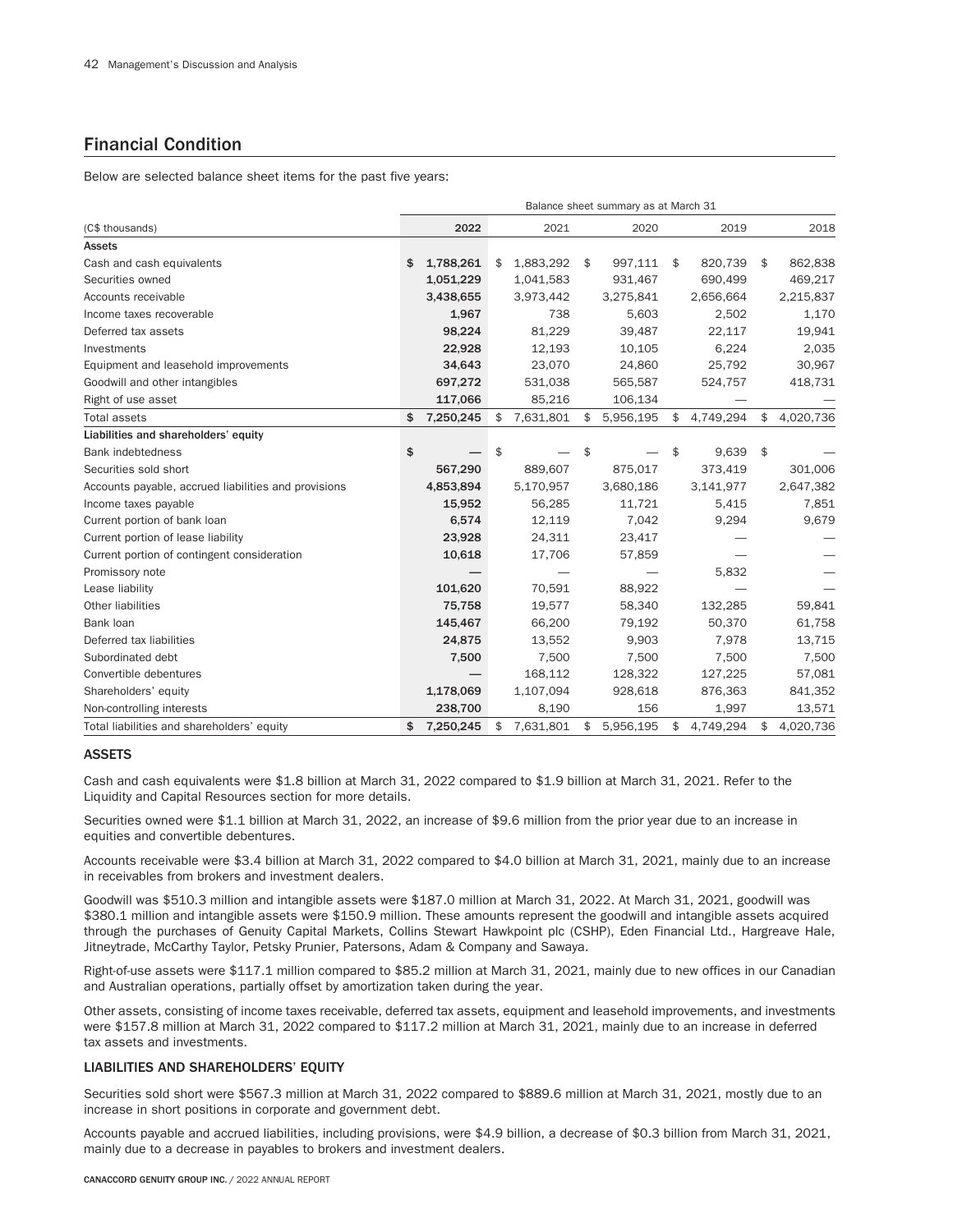Income taxes payable decreased by \$40.3 million to \$16.0 million on March 31, 2022 due to tax installments made during the year.

There were also lease liabilities of \$125.5 million recorded as of March 31, 2022 compared to \$94.9 million as of March 31, 2021 primarily due to new offices in our Canadian and Australian operations.

As discussed earlier in this MD&A, on July 29, 2021, Convertible Preferred Shares in the amount of £125.0 million (C\$218.0 million) were issued by the Company's subsidiary, CGWM UK.

The Convertible Preferred Shares and the Preference Shares issued to management and employees of CGWM UK were treated as a compound instrument comprising of an equity component, representing discretionary dividends and a liquidation preference, and a liability component that reflects a derivative to settle the instrument by delivering the economic equivalent of a variable number of common shares of CGWM UK. The equity component of the Convertible Preferred Shares and Preference Shares is included in shareholders' equity and the derivative liability component of £25.0 million (C\$41.1 million) is included in other liabilities in the statement of financial position as of March 31, 2022.

During the year ended March 31, 2022, the Company paid the remaining contingent consideration in connection with the purchase of Petsky Prunier [March 31, 2021 - \$29.2 million] and the deferred consideration related to the acquisition of Hargreave Hale [March 31, 2021 - \$8.1 million]. As part of the acquisition of Sawaya, there was contingent consideration of \$42.5 million included as other liabilities and deferred consideration of \$11.4 million included as equity on the condensed consolidated statements of financial position as of March 31, 2022.

A subsidiary of the Company entered into a senior credit facility to finance a portion of the cash consideration for its acquisitions of Hargreave Hale, Thomas Miller and Adam & Company. The loan is repayable in instalments of principal and interest and matures in September 2024. The interest rate on this loan is 3.375% per annum as at March 31, 2022 [March 31, 2021 – 2.1288% per annum].

Excluding the bank loan in connection with the acquisitions of Hargreave Hale, Thomas Miller and Adam & Company as described above, subsidiaries of the Company have other credit facilities with banks in Canada and the UK for an aggregate amount of \$657.0 million [March 31, 2021 – \$637.1 million]. These credit facilities, consisting of call loans, letters of credit and daylight overdraft facilities, are collateralized by unpaid client securities and/or securities owned by the Company. As of March 31, 2022, there was no bank indebtedness outstanding [March 31, 2021 – \$nil].

Non-controlling interests were \$238.7 million at March 31, 2022 compared to \$8.2 million as at March 31, 2021, an increase of \$230.5 million related to the equity portion of the Convertible Preferred Shares component issued in CGWM UK. The non-controlling interests also represent 32.7% [March 31, 2021 – 15%] of the net assets of our operations in Australia.

# Off-Balance Sheet Arrangements

A subsidiary of the Company has entered into secured irrevocable standby letters of credit from a financial institution totaling \$3.7 million (US\$2.9 million) [March 31, 2021 – \$3.3 million (US\$2.3 million)] as rent guarantees for its leased premises in New York.

# Bank Indebtedness and Other Credit Facilities

The Company enters into call loans or overdraft positions primarily to facilitate the securities settlement process for both client and Company securities transactions. The bank indebtedness is collateralized by unpaid client securities and/or securities owned by the Company. As of March 31, 2022 and 2021, the Company had no bank indebtedness outstanding.

In the normal course of business, the Company enters into contracts that give rise to commitments of future minimum payments that affect its liquidity.

The following table summarizes Canaccord Genuity Group's long-term contractual obligations on March 31, 2022:

| (C\$ thousands)                         | Total   | Fiscal 2023 | Fiscal 2024 -<br>Fiscal 2025 | Fiscal 2026<br>and fiscal<br>2027 | Thereafter |
|-----------------------------------------|---------|-------------|------------------------------|-----------------------------------|------------|
| Premises and equipment operating leases | 156.805 | 30.351      | 54.651                       | 26.882                            | 44.921     |
| Bank loan <sup>(1)</sup>                | 167.171 | 11.810      | 155.361                      | $\overline{\phantom{a}}$          |            |
| Total contractual obligations           | 323.976 | 42.161      | 210.012                      | 26.882                            | 44.921     |

(1) Bank loan obtained to finance a portion of the cash consideration for the acquisitions of Hargreave Hale, Thomas Miller and Adam & Company . The bank loan bears interest at 3.375% [March 31,<br>2021 – 2.6584%] per annum a

# Liquidity and Capital Resources

The Company has a capital structure comprised of the equity portion of the convertible debentures, preferred shares, common shares, contributed surplus, retained earnings and accumulated other comprehensive income. On March 31, 2022, cash and cash equivalents were \$1.8 billion, a decrease of \$95.0 million from \$1.9 billion as of March 31, 2021. During the year ended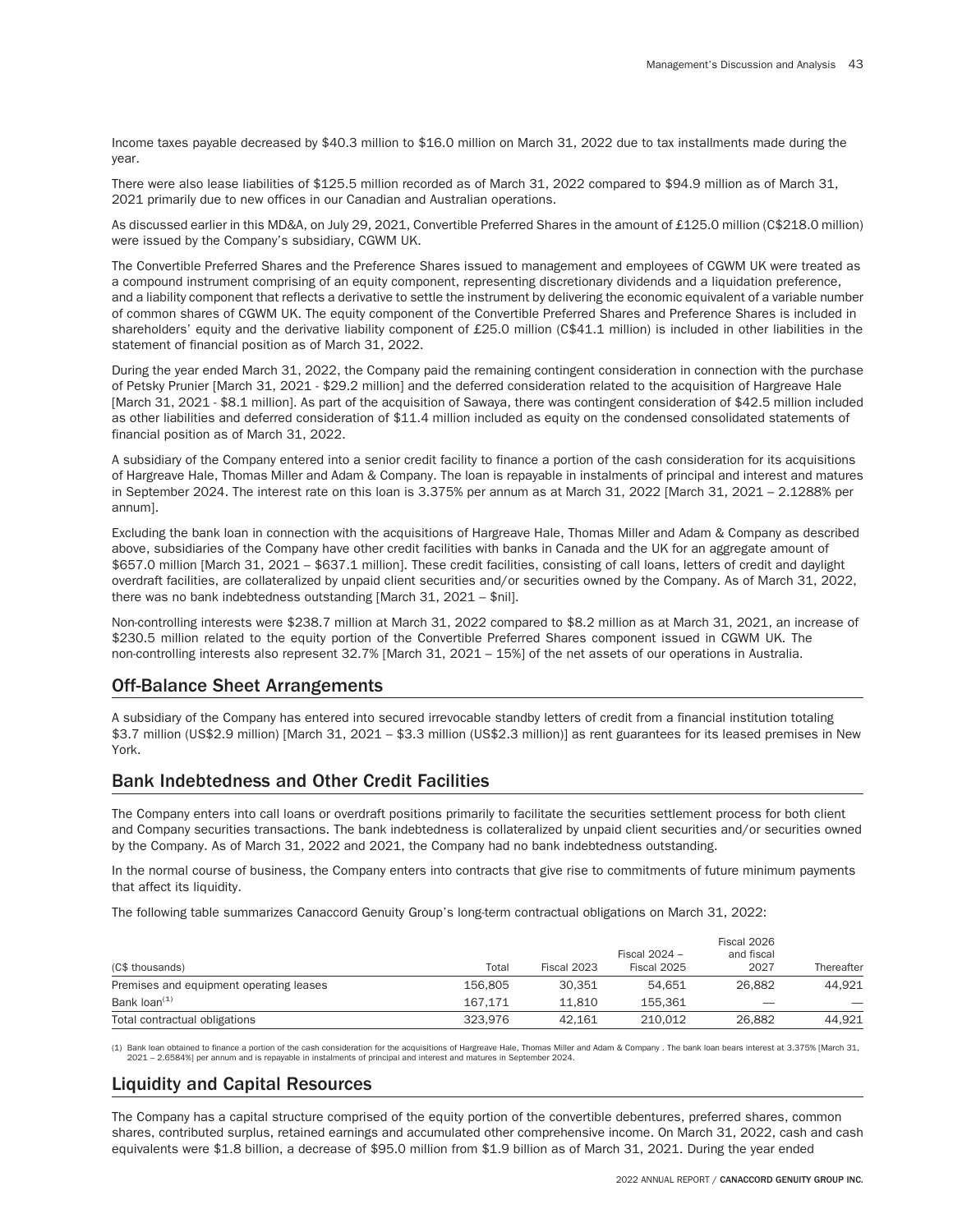March 31, 2022 cash used in financing activities amounted to \$142.9 million due to the redemption of the convertible debenture of \$168.1 million, payment of ordinary and preferred dividends of \$40.3 million, payment of dividends on Convertible Preferred Shares of \$7.1 million, and lease payments of \$29.5 million. Partially offsetting these amounts was a net \$80.0 million inflow from bank loans. Cash used in investing activities amounted to \$202.0 million and included the acquisitions of Adam & Company and Sawaya at \$93.3 million and \$45.5 million respectively, the purchase of investments of \$14.2 million and equipment and leasehold improvements purchases of \$12.1 million, as well as payments of deferred and contingent consideration of \$32.9 million. Cash provided by operations totalled \$263.3 million principally due to cash operating profit. There was also a cash outflow of \$13.4 million due to foreign exchange.

The Company's business requires capital for operating and regulatory purposes. The majority of current assets reflected on the Company's audited consolidated statements of financial position are highly liquid. The majority of the positions held as securities owned are readily marketable, and all are recorded at their fair value. Securities sold short are highly liquid securities. The fair value of these securities fluctuates daily as factors such as changes in market conditions, economic conditions and investor outlook affect market prices. Client receivables are secured by readily marketable securities and are reviewed daily for impairment in value and collectability. Receivables and payables from brokers and dealers represent the following: current open transactions that generally settle within the normal two-day settlement cycle; collateralized securities borrowed and/or loaned in transactions that can be closed within a few days on demand; and balances on behalf of introducing brokers representing net balances in connection with their client accounts.

# Preferred Shares

# SERIES A PREFERRED SHARES

In fiscal 2012, the Company issued 4,540,000 Cumulative 5-Year Rate Reset First Preferred Shares, Series A (Series A Preferred Shares) at a purchase price of \$25.00 per share for gross proceeds of \$113.5 million. The aggregate net amount recognized after deducting issue costs, net of deferred taxes of \$1.0 million, was \$110.8 million.

On September 1, 2021, the Company announced the reset of the dividend rate on its Series A Preferred Shares. Quarterly cumulative cash dividends, as declared, were paid at an annual rate of 3.885% for the five years ended September 30, 2021. Commencing October 1, 2021 and ending on and including September 30, 2026, quarterly cumulative dividends, if declared, will be paid at an annual rate of 4.028%. The dividend rate will be reset every five years at a rate equal to the five-year Government of Canada yield plus 3.21%.

Holders of Series A Preferred Shares had the option to convert any or all of their shares into an equal number of Cumulative Floating Rate First Preferred Shares, Series B (Series B Preferred Series), subject to certain conditions, on September 30, 2021 and have the option on September 30 every five years thereafter. The number of shares tendered for conversion by the conversion deadline of September 30, 2021 was below the minimum required to proceed with the conversion and, accordingly, no Series B Preferred Shares were issued. Series B Preferred Shares would entitle any holders thereof to receive floating rate, cumulative, preferential dividends payable quarterly, if declared, at a rate equal to the three-month Government of Canada Treasury Bill yield plus 3.21%.

The Company had the option to redeem the Series A Preferred Shares on September 30, 2021 and has the option to redeem on September 30 every five years thereafter, in whole or in part, at \$25.00 per share together with all declared and unpaid dividends.

# SERIES C PREFERRED SHARES

In fiscal 2013, the Company issued 4,000,000 Cumulative 5-Year Rate Reset First Preferred Shares, Series C (Series C Preferred Shares) at a purchase price of \$25.00 per share for gross proceeds of \$100.0 million. The aggregate net amount recognized after deducting issue costs, net of deferred taxes of \$1.0 million, was \$97.5 million.

On June 1, 2022, the Company announced the reset of the dividend rate on its Series C Preferred Shares. Quarterly cumulative cash dividends, as declared, are paid at an annual rate of 4.993% for the five years ending on and including June 30, 2022. Commencing July 1, 2022 and ending on and including June 30, 2027, quarterly cumulative dividends, if declared, will be paid at an annual rate of 6.837% on any outstanding Series C Preferred Shares. The dividend rate will be reset every five years at a rate equal to the five-year Government of Canada yield plus 4.03%.

Holders of Series C Preferred Shares have the option to convert any or all of their shares into an equal number of Cumulative Floating Rate First Preferred Shares, Series D (Series D Preferred Shares), subject to certain conditions, on June 30, 2022 and have the option on June 30 every five years thereafter. Series C Preferred Shares will only be converted into Series D Preferred Shares if the prescribed minimum number of Series C Preferred Shares elects to convert to Series D Preferred Shares by the election deadline. Series D Preferred Shares would entitle any holders thereof to receive floating rate, cumulative, preferential dividends payable quarterly, if declared, at a rate equal to the three-month Government of Canada Treasury Bill yield plus 4.03%.

On May 24, 2022, the Company announced that it does not intend to exercise its option to redeem the Series C Preferred Shares on June 30, 2022. The Company has the option to redeem on June 30 every five years thereafter, in whole or in part, at \$25.00 per share together with all declared and unpaid dividends.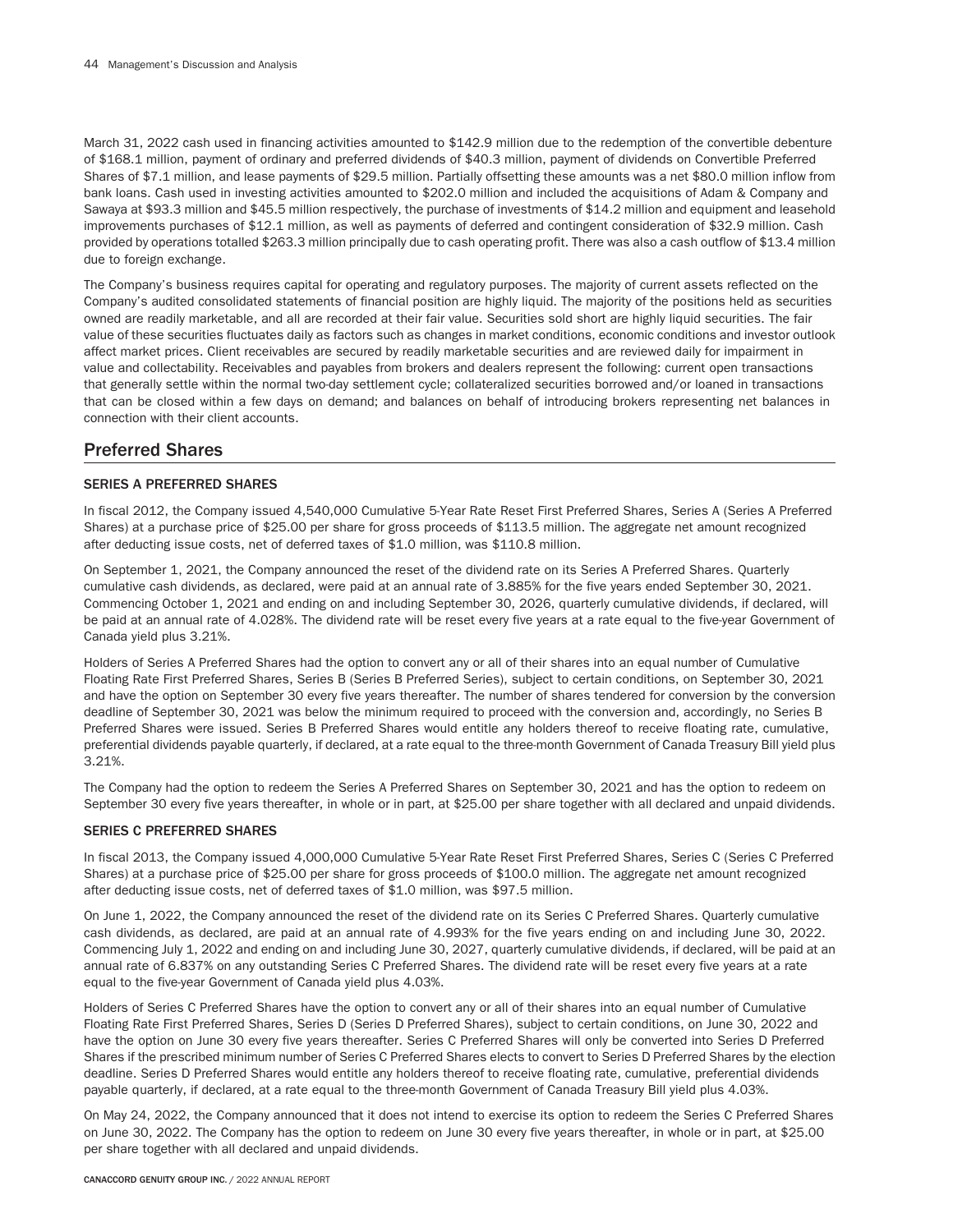## CONVERTIBLE DEBENTURES

On April 9, 2021, the Company completed the redemption of its 6.25% convertible unsecured senior subordinated debentures for \$168.1 million.

# Outstanding Share Data

|                                                       | Outstanding shares as of March 31 |             |
|-------------------------------------------------------|-----------------------------------|-------------|
|                                                       | 2022                              | 2021        |
| <b>Preferred shares</b>                               |                                   |             |
| Series A – issued shares outstanding                  | 4.540.000                         | 4.540.000   |
| Series C - issued shares outstanding                  | 4.000.000                         | 4.000.000   |
| Common shares                                         |                                   |             |
| Issued shares excluding unvested shares $(1)$         | 88.057.175                        | 95.791.083  |
| Issued shares outstanding $(2)$                       | 99,697,799                        | 108,191,331 |
| Issued shares outstanding $-$ diluted <sup>(3)</sup>  | 104.500.074                       | 112,567,757 |
| Average shares outstanding - basic                    | 94.871.398                        | 96.658.863  |
| Average shares outstanding $-$ diluted <sup>(4)</sup> | 109,434,474                       | 108,618,446 |

(1) Excludes 122,355 outstanding unvested shares related to share purchase loans for recruitment, 11,023,169 unvested shares purchased by the employee benefit trusts for the LTIP and 495,100 shares committed to repurchase under NCIB.

(2) Includes 122,355 unvested shares related to share purchase loans for recruitment, 11,023,169 unvested shares purchased by the employee benefit trusts for the LTIP and 495,100 shares committed to repurchase under the NCIB

(3) Includes 4,802,275 of share issuance commitments net of forfeitures.

(4) This is the diluted share number used to calculate diluted EPS.

In a substantial issuer bid that commenced on December 22, 2021 and expired on January 27, 2022, the Company made an offer (the "Offer") to purchase for cancellation up to \$100.0 million of its common shares. The Offer was made by way of a "modified Dutch auction", which allowed shareholders who chose to participate in the offer to individually select the price, within a price range of not less than \$15.50 per common share and not more than \$16.50 per common share (in increments of \$0.10 per common share), at which they were willing to sell their common shares. Upon expiry of the offer, the Company determined that \$15.50 was the lowest purchase price that allowed it to purchase the maximum number of common shares properly tendered to the offer, and not properly withdrawn, having an aggregate purchase price of approximately \$100.0 million. The Company therefore purchased for cancellation 6,451,612 of its common shares at a purchase price of \$15.50 per share. Common shares are reduced by the number of shares estimated to be repurchased at the weighted average share value, with the excess recorded as a reduction to contributed surplus and retained earnings.

On August 18, 2021, the Company filed a notice to renew the normal course issuer bid (NCIB) to provide the Company with the choice to purchase up to a maximum of 5,342,990 of its common shares during the period from August 21, 2021 to August 20, 2022 through the facilities of the TSX and on alternative trading systems in accordance with the requirements of the TSX. The purpose of the purchase of common shares under the NCIB is to enable the Company to acquire shares for cancellation. The maximum number of shares that may be purchased under the current NCIB represents 5.0% of the Company's outstanding common shares at the time of the notice. During the year ended March 31, 2022, there were 3,401,116 shares purchased under the NCIB, of which 83,000 shares have not been cancelled as of March 31, 2022. There were also 70,000 shares purchased under the NCIB during the year ended March 31, 2021 and cancelled during fiscal 2022.

The Company has entered into a predefined plan with a designated broker to allow for the repurchase of its common shares under this NCIB. The Company's broker may repurchase the common shares under the plan on any trading day during the NCIB, including at any time during the Company's internal trading blackout periods. The plan has been reviewed by the TSX and will terminate on the earlier of the termination of the plan by the Company in accordance with its terms and the expiry of the NCIB.

The ability to make purchases under the current NCIB commenced on August 21, 2021 and will continue for one year (to August 20, 2022) at the discretion of the Company. The maximum consideration will be the market price of the securities at the time of acquisition. In order to comply with the trading rules of the TSX, the daily purchases are limited to 105,393 common shares of the Company (which is 25% of the average daily trading volume of common shares of the Company on the TSX (ADTV) in the six calendar months from February 2021 to July 2021 (25% of the ADTV of 421,574)). During the period of the substantial issuer bid described above, no purchases of common shares under the NCIB were effected.

As of May 31, 2022, the Company has 99,194,132 common shares issued and outstanding.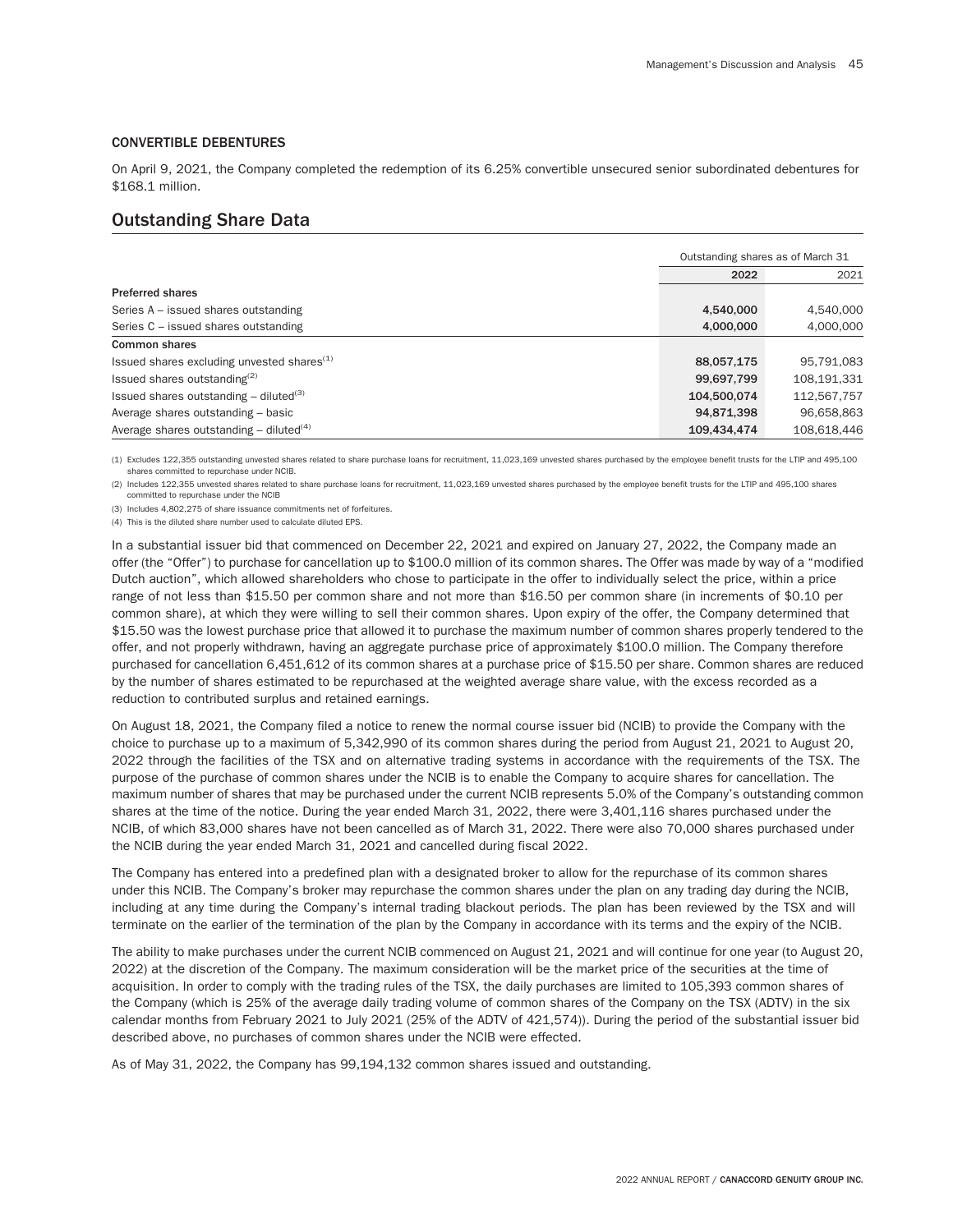# ISSUANCE AND CANCELLATION OF COMMON SHARE CAPITAL

| Balance, March 31, 2021                                                              | 108,191,331 |
|--------------------------------------------------------------------------------------|-------------|
| Shares issued in connection with settlement of Petsky Prunier deferred consideration | 736.850     |
| Shares issued in connection with exercise of performance stock options               | 609.046     |
| Shares purchased and cancelled under the substantial course issuer bid               | (6,451,612) |
| Shares purchased and cancelled under the normal course issuer bid                    | (3,387,816) |
| Balance, March 31, 2022                                                              | 99.697.799  |

# Share-Based Payment Plans

# LONG-TERM INCENTIVE PLAN

Under the long-term incentive plan (LTIP), eligible participants are awarded restricted share units (RSUs), which generally vest over three years. For employees in Canada, the United States, the Channel Islands, Australia and the United Kingdom, employee benefit trusts (the Trusts) have been established. The Company or certain of its subsidiaries, as the case may be, fund the Trusts with cash which is used by the trustees to purchase common shares on the open market that will be held in the Trusts until the RSUs vest.

# INDEPENDENT DIRECTOR DEFERRED SHARE UNITS

Beginning April 1, 2011, the Company adopted a deferred share unit (DSU) plan for its independent directors. From August 7, 2020, half of the independent directors' annual fee was paid in the form of DSUs. Directors may elect annually to use more of their directors' fees for DSUs. When a director leaves the Board of Directors, outstanding DSUs are paid out in cash with the amount equal to the number of DSUs held multiplied by the volume weighted average price of the Company's common shares for the ten trading days immediately preceding a date elected in advance by the outgoing director as the valuation date at any time between their ceasing to be a director and December 1 of the following calendar year. Under the plan, the directors are not entitled to receive any common shares in the Company, and under no circumstances will DSUs confer on any participant any of the rights or privileges of a holder of common shares.

## EXECUTIVE EMPLOYEE DEFERRED SHARES UNITS

On June 1, 2021, the Company adopted a deferred share unit (DSUs) plan for certain key senior executives. All DSU awards will be cash settled on the retirement of the employee, a "good leaver" departure after three years from the date of grant, or death. The DSUs are settled in cash one year after the participants' departure from the Company under certain conditions of the plan.

# PERFORMANCE SHARE UNITS

The Company adopted a performance share unit (PSU) plan for certain senior executives. The PSUs are a notional equity-based instrument linked to the value of the Company's common shares. At the end of a three-year vesting period, the number of PSUs which vest is a multiple of the number of PSUs originally granted ranging from 0x to 2x based upon performance against certain metrics pre-determined for each annual grant. The PSUs cliff-vest on the third anniversary of the date of the grant. The number of PSUs that vest is also adjusted for dividends paid during the vesting period. The PSUs are settled in cash, based on the market price of the Company's shares at the time of vesting.

The PSUs were measured at fair value on the grant date. Changes in value of the PSUs at each reporting period are amortized over the remaining vesting period and recorded as a compensation expense in the statement of operations. During the year ended March 31, 2021, the PSU plan was amended to include certain employment-related conditions to the vesting of the awards resulting in a change in the periodic expense recorded during the vesting period.

## PERFORMANCE SHARE OPTIONS

The Company created a performance share option (PSO) plan for certain senior executives. The PSOs have a term of five years and will time-vest rateably over four years (with one-third vesting on each of the second, third and fourth anniversaries of the date of the grant). The PSOs will also be subject to market (stock price) performance vesting conditions and have a four times exercise price cap on payout value (i.e., the gain on the exercise of the options is limited to three times the exercise price).

## OTHER RETENTION AND INCENTIVE PLANS

There were other retention and incentive plans, including the employee stock purchase plan, with individual employees, for which the amount incurred was not significant in the aggregate.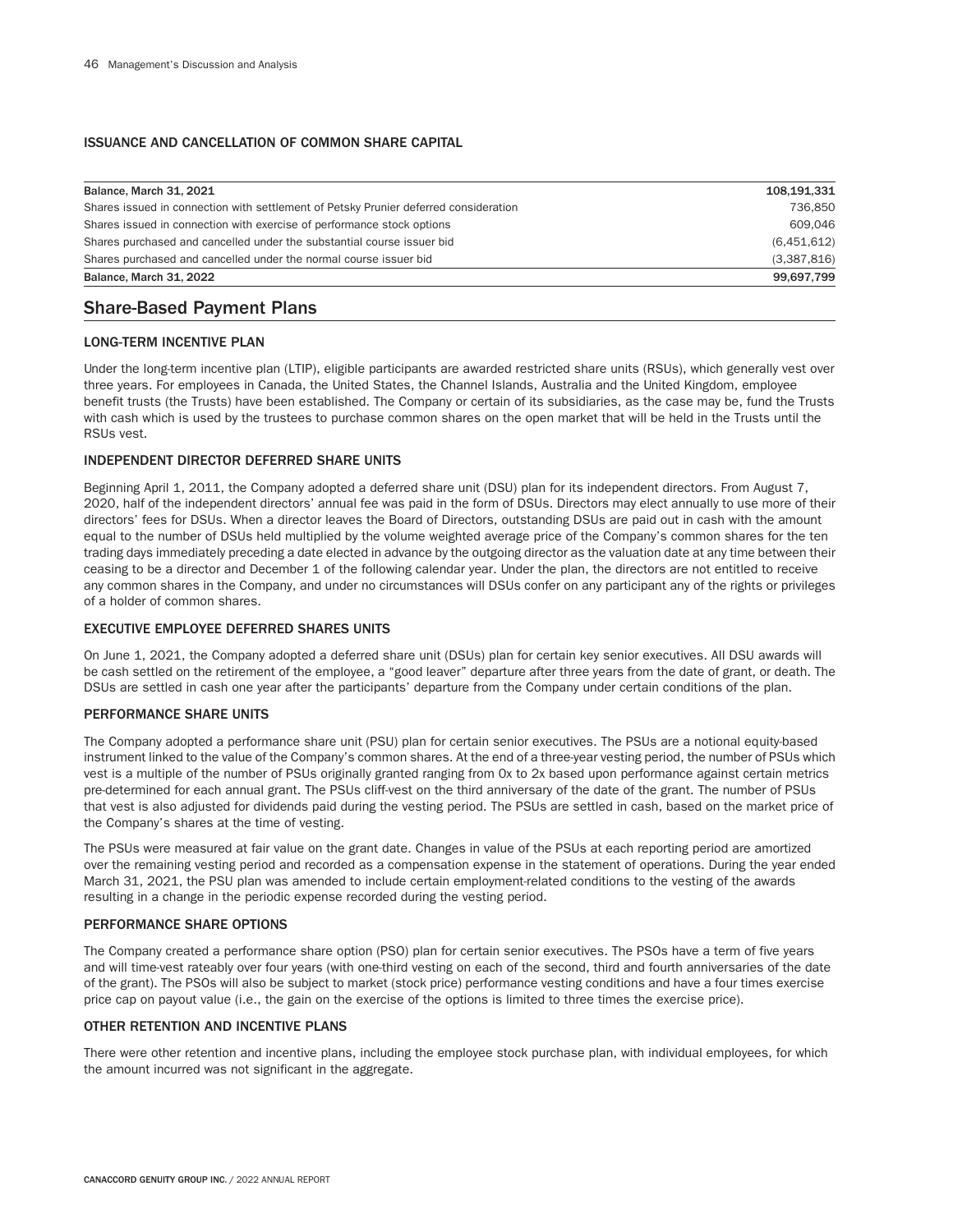# Related Party Transactions

The Company's related parties include the following persons and/or entities: (a) entities that are controlled or significantly influenced by the Company, and (b) key management personnel, who are comprised of the directors of the Company, as well as executives involved in strategic decision-making for the Company.

The Company's trading subsidiaries and intermediate holding companies are listed in the following table:

|                                                                              | % equity interest                  |                   |              |  |
|------------------------------------------------------------------------------|------------------------------------|-------------------|--------------|--|
|                                                                              | Country of                         | March 31,<br>2022 | March 31.    |  |
|                                                                              | incorporation                      | 100%              | 2021<br>100% |  |
| Canaccord Genuity Corp.                                                      | Canada<br>Canada                   | 100%              | 100%         |  |
| CG Investments Inc.                                                          |                                    |                   |              |  |
| CG Investments Inc. III                                                      | Canada<br>Canada                   | 100%<br>100%      | 100%<br>100% |  |
| CG Investments Inc. IV                                                       |                                    |                   |              |  |
| CG Investments Inc. V<br>CG Investments Inc. VI                              | Canada<br>Canada                   | 100%<br>100%      | 100%<br>100% |  |
|                                                                              | Canada                             | 100%              | 100%         |  |
| CG G Sponsors Inc. I                                                         |                                    | 100%              | 100%         |  |
| Jitneytrade Inc.                                                             | Canada<br>Canada                   | 100%              | 100%         |  |
| Finlogik Inc.                                                                | Tunisia                            | 75%               | 75%          |  |
| Finlogik Tunisie SARL                                                        |                                    |                   |              |  |
| <b>Canaccord Genuity SAS</b>                                                 | France                             | 100%              | 100%         |  |
| Canaccord Genuity Wealth (International) Limited*                            | Guernsey                           | 96.7%             | 100%         |  |
| Canaccord Genuity Financial Planning Limited*                                | United Kingdom                     | 96.7%             | 100%         |  |
| Canaccord Genuity Wealth Limited*                                            | United Kingdom                     | 96.7%             | 100%         |  |
| Canaccord Genuity Wealth Group Limited*                                      | United Kingdom                     | 96.7%             | 100%         |  |
| Canaccord Genuity Wealth (International) Holdings Limited*                   | Guernsey                           | 96.7%             | 100%         |  |
| Hargreave Hale Limited*                                                      | United Kingdom                     | 96.7%             | 100%         |  |
| CG Wealth Planning Limited*                                                  | United Kingdom                     | 96.7%             | 100%         |  |
| Adam & Company Investment Management Limited*                                | United Kingdom                     | 96.7%             | 100%         |  |
| <b>Canaccord Genuity Limited</b>                                             | United Kingdom                     | 100%              | 100%         |  |
| Canaccord Genuity Wealth Group Holdings Ltd.                                 | Canada                             | 100%              | 100%         |  |
| <b>Canaccord Genuity LLC</b>                                                 | <b>United States</b>               | 100%              | 100%         |  |
| Canaccord Genuity Wealth Management (USA) Inc.                               | <b>United States</b>               | 100%              | 100%         |  |
| Canaccord Genuity Wealth & Estate Planning Services Ltd.                     | Canada                             | 100%              | 100%         |  |
| Canaccord Genuity Petsky Prunier LLC                                         | <b>United States</b>               | 100%              | 100%         |  |
| Canaccord Adams Financial Group Inc.                                         | <b>United States</b>               | 100%              | 100%         |  |
| Collins Stewart Inc.                                                         | <b>United States</b>               | 100%              | 100%         |  |
| Canaccord Genuity (2021) LLC                                                 | <b>United States</b>               | 100%              | 100%         |  |
| Canaccord Genuity Finance Corp.                                              | Canada                             | 100%              | 100%         |  |
| Canaccord Adams (Delaware) Inc.                                              | <b>United States</b>               | 100%              | 100%         |  |
| <b>Canaccord Genuity Securities LLC</b>                                      | <b>United States</b>               | 100%              | 100%         |  |
| CG Sawaya, LLC                                                               | <b>United States</b>               | 100%              | 100%         |  |
| Canaccord Genuity (2021) Holdings ULC                                        | Canada                             | 100%              | 100%         |  |
| Canaccord Genuity (2021) Limited Partnership                                 | Canada                             | 100%              | 100%         |  |
| Canaccord Genuity (2021) GP ULC                                              | Canada                             | 100%              | 100%         |  |
| Stockwave Equities Ltd.                                                      | Canada                             | 100%              | 100%         |  |
| Canaccord Genuity Group Finance Company Ltd.                                 | Canada                             | 100%              | 100%         |  |
| Canaccord Genuity Emerging Markets Ltd.                                      | <b>Bahamas</b>                     | 100%              | n/a          |  |
| Canaccord Genuity (Hong Kong) Limited                                        | China (Hong Kong SAR)<br>Australia | 100%<br>65%       | 100%<br>80%  |  |
| Canaccord Financial Group (Australia) Pty Ltd**                              | Australia                          | 65%               | 80%          |  |
| Canaccord Genuity (Australia) Limited**                                      | Australia                          | 65%               | 80%          |  |
| Canaccord Genuity Financial Limited*<br>Patersons Asset Management Limited** | Australia                          | 65%               | 65%          |  |
| Canaccord Genuity Asia (Beijing) Limited                                     | China                              | 100%              | 100%         |  |
|                                                                              |                                    |                   |              |  |
| 加通亚洲(北京)投资顾问有限公司                                                             |                                    |                   |              |  |
| The Balloch Group Limited                                                    | <b>British Virgin Islands</b>      | 100%              | 100%         |  |
| Canaccord Genuity Asia (Hong Kong) Limited                                   | China (Hong Kong SAR)              | 100%              | 100%         |  |
| Canaccord Genuity (Dubai) Ltd.                                               | <b>United Arab Emirates</b>        | 100%              | 100%         |  |
| Canaccord Genuity Wealth Group Holdings (Jersey) Limited*                    | Jersey                             | 96.7%             | 100%         |  |
| Canaccord Genuity Hawkpoint Limited                                          | United Kingdom                     | 100%              | 100%         |  |
| Canaccord Genuity Management Company Limited                                 | Ireland                            | 100%              | 100%         |  |

During the year ended March 31, 2022, the Company issued Convertible Preferred Shares to certain institutional investors and certain equity instruments in CGWM UK within the context of the transaction value reflecting a 4.

\*\* The Company owns 65% of the issued shares of Canaccord Financial Group (Australia) Pty Ltd., Canaccord Genuity (Australia) Limited, and Canaccord Genuity Financial Limited, but for accounting<br>purposes, as of March 31, 2

Security trades executed for employees, officers and directors of Canaccord Genuity Group Inc. are transacted in accordance with terms and conditions applicable to all clients. Commission income on such transactions in the aggregate is not material in relation to the overall operations of Canaccord Genuity Group Inc.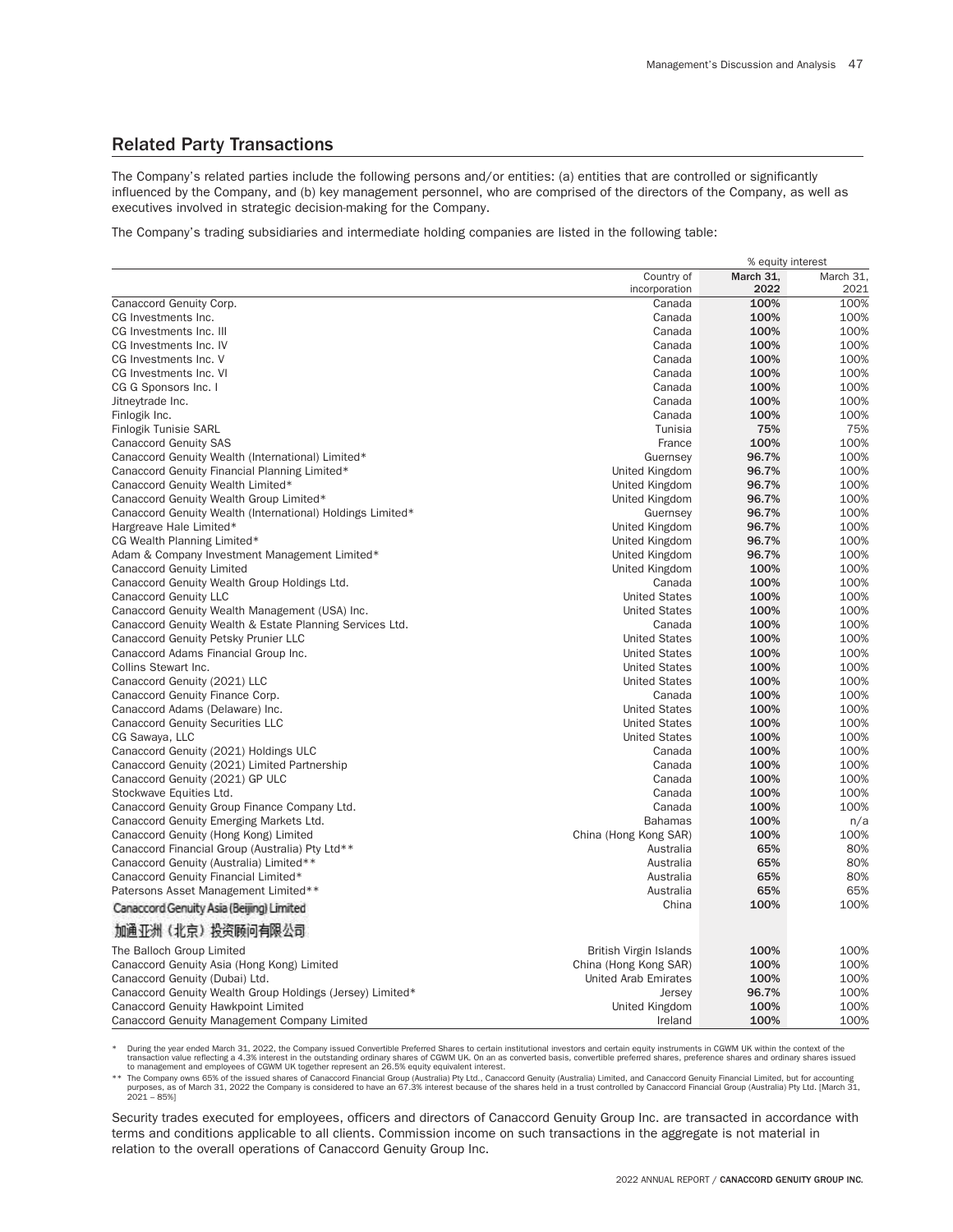The Company offers various share-based payment plans to its key management personnel, including common share purchase loans, a long-term incentive plan, a PSU plan, a PSO plan, and a DSU – senior executives plan. Independent directors have also been granted DSUs.

Disclosed in the table below are the amounts recognized as expenses related to individuals who are key management personnel as at March 31, 2022 and March 31, 2021.

| (in thousands)                                      | March 31.<br>2022 | March 31.<br>2021 |
|-----------------------------------------------------|-------------------|-------------------|
| Short term employee benefits                        | 33.585            | 10,663            |
| Share-based payments                                | 736               | 654               |
| Total compensation paid to key management personnel | 34.321            | 11.317            |

Accounts payable and accrued liabilities include the following balances with key management personnel:

| (in thousands)                           |          | March 31.<br>2022 | March 31.<br>2021 |
|------------------------------------------|----------|-------------------|-------------------|
| Accounts receivable                      | ¢<br>-JD | 12.009            | 4,686             |
| Accounts payable and accrued liabilities | \$       | 1.271             | 1,562             |

# Critical Accounting Policies and Estimates

The following is a summary of Canaccord Genuity Group's critical accounting estimates. The Company's significant accounting policies are in accordance with IFRS and are described in Note 5 to the audited consolidated financial statements for the year ended March 31, 2022. The Company's consolidated financial statements for the years ended March 31, 2022 and March 31, 2021 were also prepared in accordance with IFRS.

The preparation of the March 31, 2022 audited consolidated financial statements in conformity with IFRS requires management to make estimates and assumptions that affect the reported amounts of assets and liabilities and the disclosure of contingent assets and liabilities at the date of the financial statements. Therefore, actual results may differ from those estimates and assumptions. The significant judgments, estimates and assumptions include consolidation, revenue recognition, share-based payments, income taxes and valuation of deferred tax assets, impairment of goodwill, intangible assets and other long-lived assets, allowance for credit losses, fair value of financial instruments, capitalization of intangible assets related to software costs, and provisions. Amendments may be made to estimates relating to net assets acquired in an acquisition as well as the allocation of identifiable intangible assets between indefinite life and finite lives. Judgments, estimates and assumptions were also utilized in connection with the valuation of goodwill and intangible assets acquired in connection with the acquisitions of Patersons Securities Limited and Thomas Miller Wealth Management and Thomas Miller Investment (Isle of Man) Limited.

Significant accounting policies used and policies requiring management's judgment and estimates are disclosed in Notes 2 and 5 of the audited consolidated financial statements for the year ended March 31, 2022.

## CONSOLIDATION

The Company owns 65% of the voting shares of Canaccord Genuity (Australia) Limited (CGAL) and Canaccord Genuity Financial Limited (CGF) as at March 31, 2022. The Company completed an evaluation of its contractual arrangements with the other shareholders of CGAL and CGF and the control it has over the financial and operating policies of the two subsidiaries and determined it should consolidate under IFRS 10, "Consolidated Financial Statements" (IFRS 10), as at March 31, 2022 and 2021. Therefore, the financial position, financial performance and cash flows of CGAL and CGF have been consolidated.

On January 3, 2022, the share structure for our Australian operations was reorganized through the sale of partly paid shares to selected employees of Canaccord Financial Group (Australia) Pty Ltd. (CFGA) and as a result the Company's ownership in CFGA decreased from 80% to 65%. For accounting purposes, commencing in the fourth quarter of fiscal 2022 the Company's ownership interest changed to 67.3% from 85% because of shares held in an employee trust controlled by CFGA. Accordingly, the Company has consolidated the entity and recognized a 32.7% non-controlling interest [March 31, 2021 – 15.0%], which represents the portion of net identifiable assets of CGAL and CGF not owned by the Company. Net income and each component of other comprehensive income are attributed to the non-controlling interest and to the owners of the parent.

The Company has established employee benefit trusts, which are considered special purpose entities (SPEs), to fulfill obligations to employees arising from the Company's share-based payment plans. The employee benefit trusts have been consolidated in accordance with IFRS 10 since their activities are conducted on behalf of the Company, and the Company retains the majority of the benefits and risks of the employee benefit trusts.

## INTANGIBLE ASSETS

Identifiable intangible assets acquired separately are measured on initial recognition at cost. The cost of identifiable intangible assets acquired in a business combination is equal to their fair value as at the date of acquisition. Following initial recognition, identifiable intangible assets are carried at cost less any accumulated amortization and any accumulated impairment losses.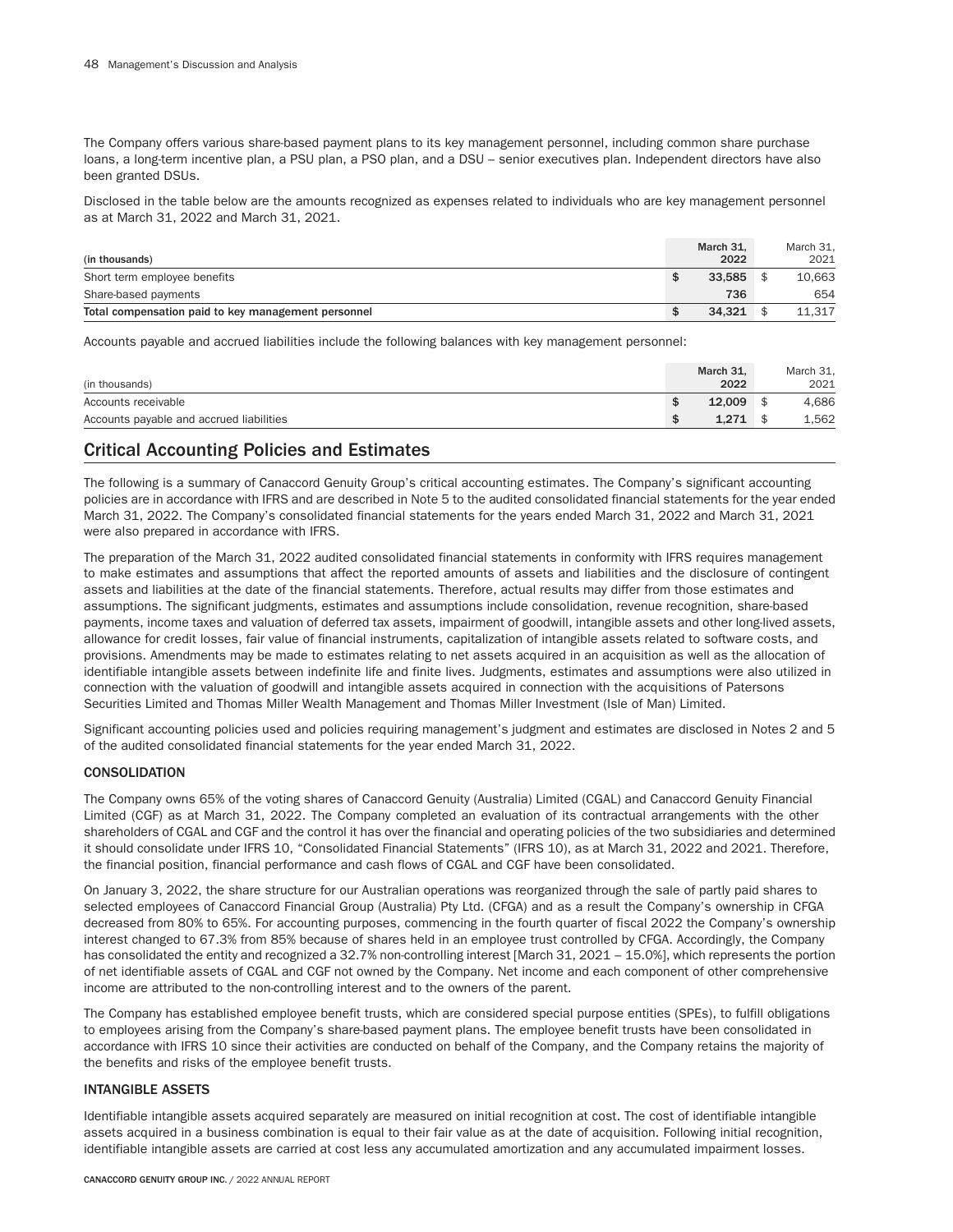The useful lives of identifiable intangible assets are assessed to be either finite or indefinite. Identifiable intangible assets with finite lives are amortized over their useful economic lives and assessed for impairment whenever there is an indication that the identifiable intangible asset may be impaired. The amortization period and the amortization method for an identifiable intangible asset are reviewed at least annually, at each financial year end. Identifiable intangible assets with indefinite useful lives are not amortized but are tested for impairment annually.

Technology development expenditures on an individual project are recognized as an intangible asset when the Company can demonstrate that the technical feasibility of the asset for use has been established. The asset is carried at cost less any accumulated amortization and accumulated impairment losses. Amortization of the asset begins when development is complete, and the asset is available for use. It is amortized over the period of expected future benefit.

## IMPAIRMENT OF NON-FINANCIAL ASSETS

The Company assesses at each reporting date, whether there is an indication that an asset may be impaired. If any indication exists, or when annual impairment testing for an asset is required, the Company estimates the asset's recoverable amount. An asset's recoverable amount is the higher of an asset's or cash-generating unit's (CGU) fair value less costs to sell and its value-inuse. The recoverable amount is determined for an individual asset, unless the asset does not generate cash inflows that are largely independent of those from other assets or groups of assets. When the carrying amount of an asset or CGU exceeds its recoverable amount, the asset is considered impaired and is written down to its recoverable amount, and the impairment is recognized in the consolidated statements of operations.

In assessing fair value less costs to sell, the estimated future cash flows are discounted to their present value using a pre-tax discount rate that reflects current market assessments of the time value of money and the risks specific to the asset. The Company bases its impairment calculation on annual budget calculations, which are prepared separately for each of the Company's CGUs to which the individual assets are allocated. These budget calculations generally cover a period of five years for longer periods, and a long-term growth rate is calculated and applied to project future cash flows after the fifth year.

Impairment losses are recognized in the consolidated statements of operations in expense categories consistent with the function of the impaired asset.

For assets excluding goodwill, an assessment is made at each reporting date to determine whether there is an indication that previously recognized impairment losses no longer exist or have decreased. If such indication exists, the Company estimates the asset's or CGU's recoverable amount. A previously recognized impairment loss is reversed only if there has been a change in the assumptions used to determine the asset's recoverable amount since the last impairment loss was recognized. The reversal is limited so that the carrying amount of the asset does not exceed its recoverable amount or exceed the carrying amount that would have been determined, net of depreciation, had no impairment loss been recognized for the asset in prior years. Such reversal is recognized in the consolidated statement of operations unless the asset is carried at a revalued amount, in which case the reversal is treated as a revaluation increase.

The following assets have specific characteristics for impairment testing:

#### Goodwill

Goodwill is tested for impairment at least annually as at March 31 and when circumstances indicate that the carrying value may be impaired.

Impairment is determined for goodwill by assessing the recoverable amount of each CGU (or group of CGUs) to which goodwill relates. When the recoverable amount of the CGU is less than its carrying amount, an impairment loss is recognized. Impairment losses relating to goodwill cannot be reversed in future periods.

#### Intangible assets

Intangible assets with indefinite useful lives are tested for impairment annually as at March 31 at the CGU level and when circumstances indicate that the carrying value may be impaired.

#### REVENUE RECOGNITION

Revenue is recognized either at a point in time when a single performance obligation is satisfied at once or over the period of time when a performance obligation is received and utilized by the customer over that period. The Company assesses its revenue arrangements in order to determine if it is acting as principal or agent. The main types of revenue contracts are as follows:

Commissions and fees revenue consists of revenue generated through commission-based brokerage services, recognized on a trade date basis, and the sale of fee-based products and services, recognized on an accrual basis. Realized and unrealized gains and losses on securities purchased for client-related transactions are reported as net facilitation losses and recorded net of commission revenue. Facilitation losses for the year ended March 31, 2022 were \$9.1 million [2021 – \$8.4 million]. Commissions are recognized at a point in time (trade date) as the performance obligation is satisfied.

Investment banking revenue consists of underwriting fees and commissions earned on corporate finance activities. The act of underwriting the securities is the sole performance obligation and revenue is recognized at the point in time when the underwriting transaction is complete.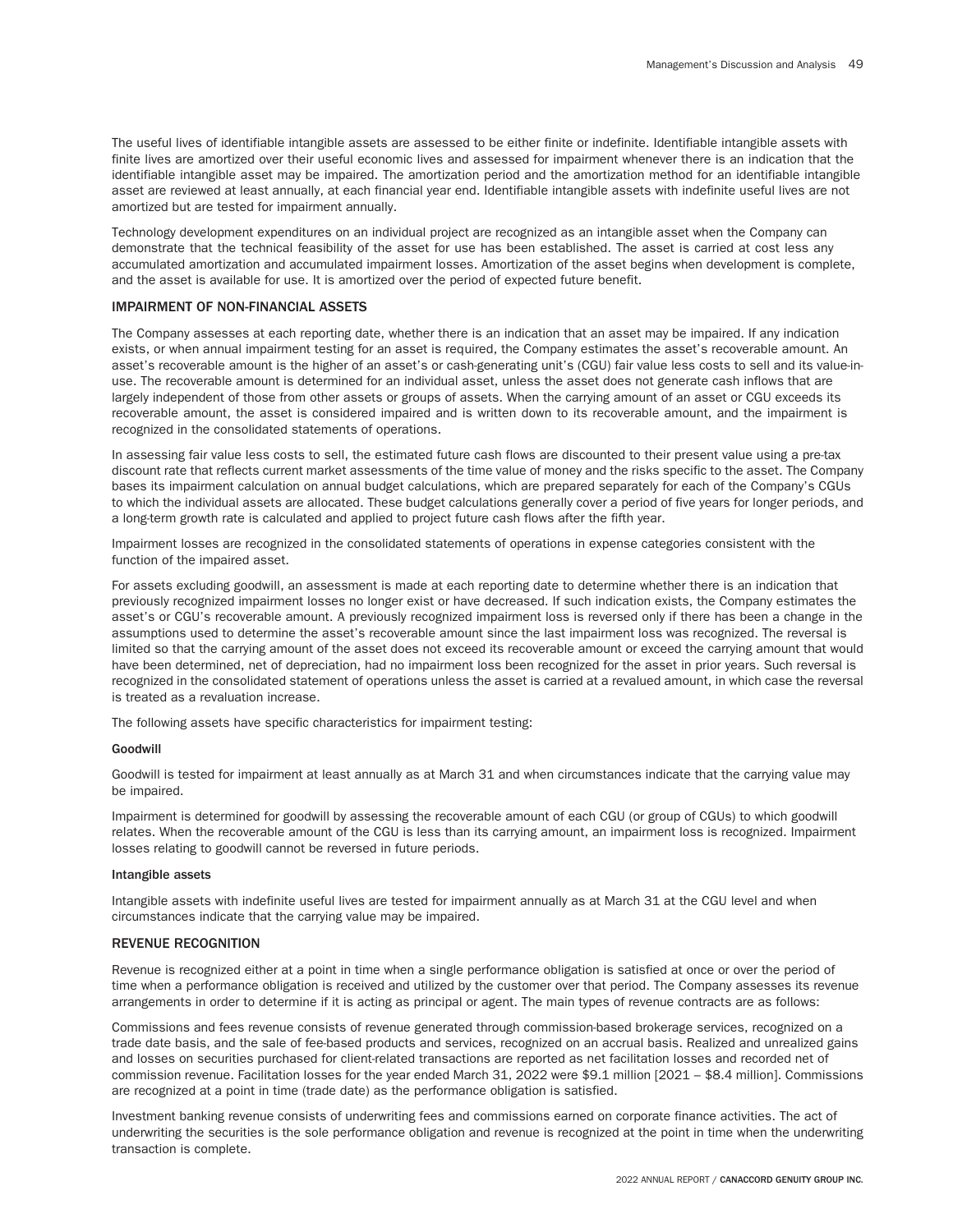Advisory fees consist of ongoing management and advisory fees that are recognized over the period of time that this performance obligation is delivered. Also included in advisory fees is revenue from mergers and acquisitions activities, which is recognized at the point in time when the underlying transaction is substantially completed under the engagement terms, and it is probable that a significant revenue reversal will not occur.

Principal trading revenue consists of income earned in connection with principal trading operations and is outside the scope of IFRS 15.

Interest revenue consists of interest earned on client margin accounts, interest earned on the Company's cash, interest earned on cash delivered in support of securities borrowing activity, and dividends earned on securities owned. Interest and dividend revenue is outside the scope of IFRS 15.

Other revenue includes foreign exchange gains or losses, revenue earned from correspondent brokerage services and administrative fee revenue.

## INCOME TAXES

#### Current income tax

Current income tax assets and liabilities for the current period are measured at the amount expected to be recovered from or paid to the taxation authorities. The tax rates and tax laws used to compute the amounts are those that are enacted or substantively enacted, at the reporting date, in the countries where the Company operates and generates taxable income.

Management periodically evaluates positions taken in the tax returns with respect to situations in which applicable tax regulations are subject to interpretation and establishes provisions where appropriate.

Current income tax relating to items recognized directly in equity is recognized in equity and not in the consolidated statements of operations.

#### Deferred tax

Deferred taxes are accounted for using the liability method. This method requires that deferred taxes reflect the expected deferred tax effect of temporary differences at the reporting date between the carrying amounts of assets and liabilities for financial statement purposes and their tax bases.

Deferred tax liabilities are recognized for all taxable temporary differences, except for taxable temporary differences associated with investments in subsidiaries where the timing of the reversal of the temporary difference can be controlled and it is probable that the temporary difference will not reverse in the foreseeable future.

Deferred tax assets are recognized for all deductible temporary differences, carryforward of unused tax credits and carryforward of unused tax losses, to the extent that it is probable that taxable profit will be available against which the deductible temporary differences and the carryforward of unused tax credits and unused tax losses can be utilized. The carrying amounts of deferred tax assets are reviewed at each reporting date and reduced to the extent that it is no longer probable that sufficient taxable profit will be available to allow all or part of the deferred tax assets to be utilized. Unrecognized deferred tax assets are assessed at each reporting date and are recognized to the extent that it has become probable that future taxable profits will allow the deferred tax asset to be recovered.

Deferred tax assets and liabilities are measured at the tax rates that are expected to apply to the period when the asset is realized or the liability is settled, based on tax rates (and tax laws) that have been enacted or substantively enacted by the end of the reporting period. Deferred tax is charged or credited in the statements of operations except where it relates to items that may be credited directly to equity, in which case the deferred tax is recognized directly against equity.

#### Sales tax

Revenues, expenses and assets are recognized net of the amount of sales tax, except where the amount of sales tax incurred is not recoverable from the tax authority. In these circumstances, sales tax is recognized as part of the cost of acquisition of the asset or as part of an item of the expense. The net amount of sales tax recoverable from, or payable to, the taxation authority is included as part of accounts receivable or accounts payable in the consolidated statements of financial position.

## SHARE-BASED PAYMENTS

Employees (including senior executives) of the Company receive remuneration in the form of share-based payment transactions, whereby employees render services as consideration for equity instruments (equity-settled transactions). The participating employees are eligible to receive shares that generally vest over three years (the RSUs). This program is referred to as the long-term incentive plan (the "LTIP" or the "Plan").

Independent directors also receive deferred share units (DSUs) as part of their remuneration, which can only be settled in cash (cashsettled transactions). Certain executives may also receive performance stock options (PSOs) as part of their remuneration, which are equity-settled. In addition, certain senior executives receive performance share units (PSUs) as well as DSUs under the senior executives DSU plan as part of their remuneration, which can only be settled in cash (cash-settled transactions).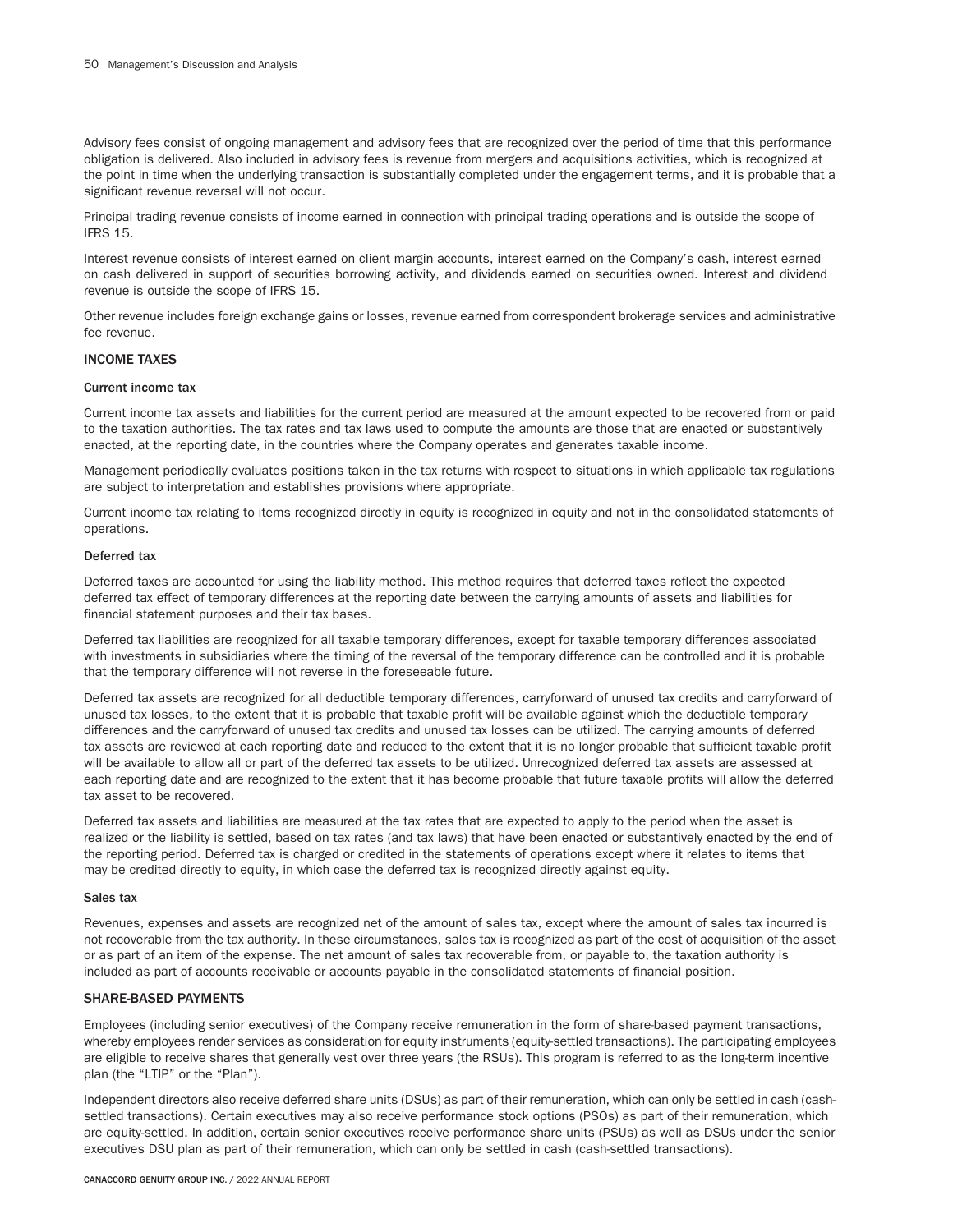The dilutive effect, if any, of outstanding options and share-based payments is reflected as additional share dilution in the computation of diluted earnings (loss) per common share.

#### Equity-settled transactions

For equity-settled transactions, the Company measures the fair value of share-based awards as of the grant date.

RSUs issued by the Plan continue to vest after termination of employment so long as the employee does not violate certain posttermination restrictions and is not engaged in certain competitive or soliciting activities as provided in the Plan. The Company determined that the awards do not meet the criteria for an in-substance service condition, as defined by IFRS 2. Accordingly, RSUs granted as part of the normal course incentive compensation payment cycle are expensed in the period in which those awards are deemed to be earned with a corresponding increase in contributed surplus, which is generally the fiscal period in which the awards are either made or the immediately preceding fiscal year for those awards made after the end of such fiscal year but were determined and earned in respect of that fiscal year.

For certain awards, typically new hire awards or retention awards, vesting is subject to continued employment and therefore these awards are subject to a continuing service requirement. Accordingly, the Company recognizes the cost as an expense on a graded basis over the applicable vesting period with a corresponding increase in contributed surplus. The Company estimates the number of equity instruments that will ultimately vest when calculating the expense attributable to equity-settled transactions. No expense is recognized for awards that do not ultimately vest.

When share-based awards vest, contributed surplus is reduced by the applicable amount and share capital is increased by the same amount.

## Cash-settled transactions

The cost of cash-settled transactions is measured initially at fair value at the grant date. The fair values of DSUs are expensed upon grant, as there are no vesting conditions. The liability is remeasured to fair value at each reporting date up to and including the settlement date, with changes in fair value recognized through the statements of operations. The PSUs were measured at fair value on grant date. Changes in value of the PSUs at each reporting period are amortized over the remaining vesting period and recorded as a compensation expense in the statement of operations as a result of certain employment-related conditions.

### TRANSLATION OF FOREIGN CURRENCY TRANSACTIONS AND FOREIGN SUBSIDIARIES

The Company's consolidated financial statements are presented in Canadian dollars, which is also the Company's functional currency. Each subsidiary of the Company determines its own functional currency, and items included in the financial statements of each subsidiary are measured using that functional currency.

## Transactions and balances

Transactions in foreign currencies are initially recorded by the Company and its subsidiaries at their respective functional currencies using exchange rates prevailing at the date of the transaction.

Monetary assets and liabilities denominated in foreign currencies are translated by the Company and its subsidiaries into their respective functional currencies at the exchange rate in effect at the reporting date. All differences upon translation are recognized in the consolidated statements of operations.

Non-monetary assets and liabilities denominated in foreign currencies are translated by the Company and its subsidiaries into their respective functional currencies at historical rates. Non-monetary items measured at fair value in a foreign currency are translated using the exchange rates in effect at the date when the fair value is determined.

## Translation of foreign subsidiaries

Assets and liabilities of foreign subsidiaries with a functional currency other than the Canadian dollar are translated into Canadian dollars at rates prevailing at the reporting date, and income and expenses are translated at average exchange rates prevailing during the period. Unrealized gains or losses arising as a result of the translation of the foreign subsidiaries are recorded in accumulated other comprehensive income (loss). On disposal of a foreign operation, the component of other comprehensive income relating to that particular foreign operation is recognized in the consolidated statements of operations.

The Company also has monetary assets and liabilities that are receivable or payable from a foreign operation. If settlement of the receivable or payable is neither planned nor likely to occur in the foreseeable future, the differences upon translation are recognized in accumulated other comprehensive income (loss) as these receivables and payables form part of the net investment in the foreign operation.

## PROVISIONS

Provisions are recognized when the Company has a present obligation as a result of a past event, it is probable that an outflow of resources embodying economic benefits will be required to settle the obligation and a reliable estimate can be made of the amount of the obligation. The expense relating to any provision is presented in the statements of operations net of any reimbursement. If the effect of the time value of money is significant, provisions are discounted using a current pre-tax rate that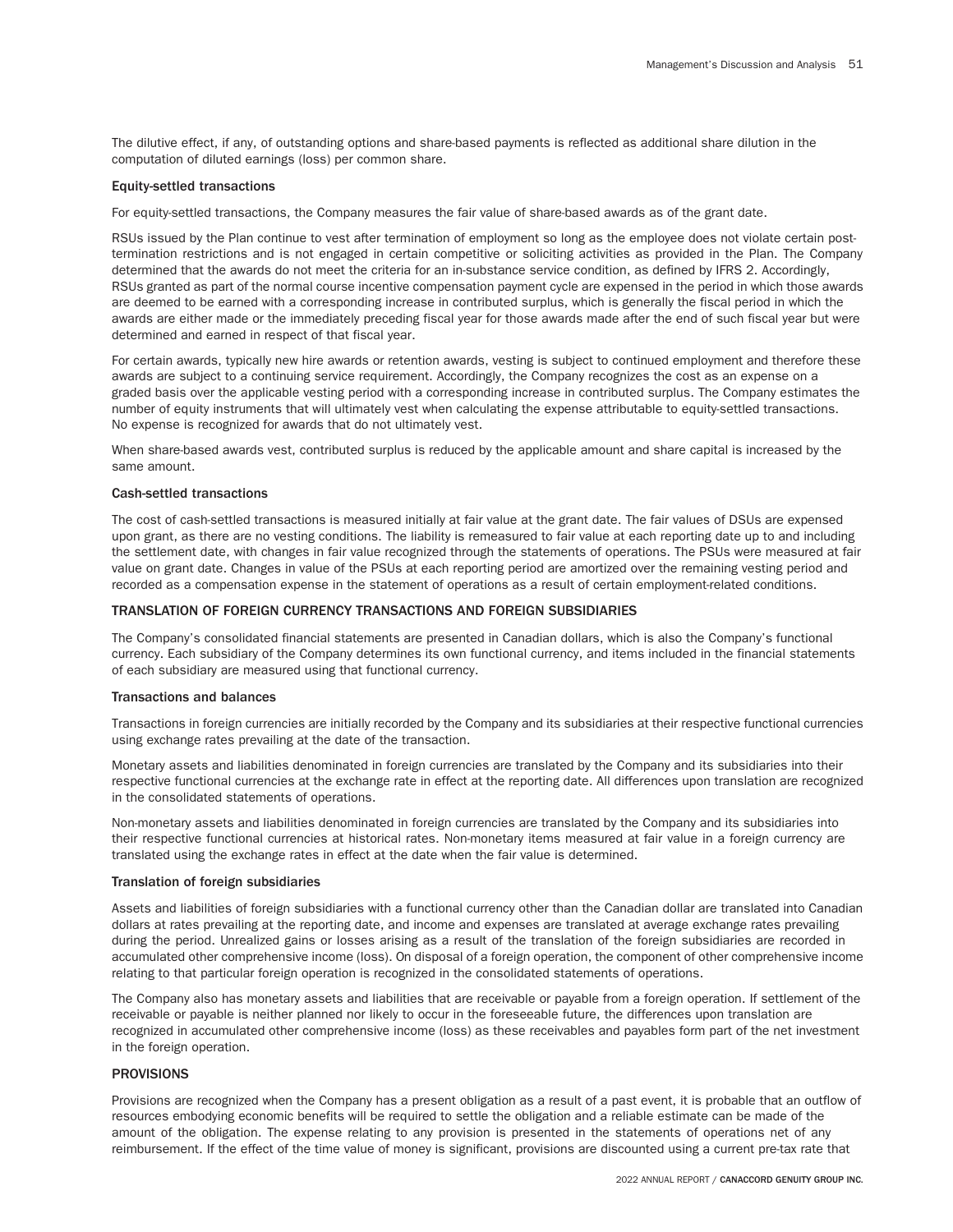reflects, where appropriate, the risks specific to the liability. Where discounting is used, the increase in the provision due to the passage of time is recognized as an interest expense.

# Financial Instruments

A significant portion of the Company's assets and liabilities is composed of financial instruments. The Company uses financial instruments for both trading and non-trading activities. The Company engages in trading activities that include the purchase and sale of securities in the course of facilitating client trades and taking principal trading positions with the objective of earning a profit.

The use of financial instruments may either introduce or mitigate exposures to market, credit and/or liquidity risks. See Risk Management in this MD&A for details on how these risks are managed. For significant assumptions made in determining the valuation of financial and other instruments, refer to Note 7 of the audited consolidated financial statements for the year ended March 31, 2022.

# FOREIGN EXCHANGE

The Company manages its foreign exchange risk by periodically hedging pending settlements in foreign currencies. Realized and unrealized gains and losses related to these transactions are recognized in income during the period. On March 31, 2022, forward contracts outstanding to sell US dollars totalled US\$1.8 million [March 31, 2021 – \$nil]. Forward contracts outstanding to buy US dollars had a notional amount of US\$2.3 million, a decrease of US\$3.6 million from March 31, 2021. The fair value of these contracts was nominal. Some of the Company's operations in the US, the UK & Europe, Australia, Hong Kong and China are conducted in the local currency; however, any foreign exchange risk in respect of these transactions is generally limited as pending settlements on both sides of the transaction are typically in the local currency.

These contracts were entered into in an attempt to mitigate foreign exchange risk on pending security settlements in foreign currencies. The fair value of these contracts is nominal due to their short term to maturity.

The Company's Canaccord Genuity Wealth Management segment in the UK & Europe trades foreign exchange forward contracts on behalf of its clients and establishes matching contracts with the counterparties. The Company has no significant net exposure, assuming no counterparty default.

## FUTURES

The Company's Canadian operations are involved in trading various futures contracts, in an attempt to mitigate market risk, interest rate risk, yield curve risk and liquidity risk. Futures contracts are agreements to buy or sell a standardized amount of an underlying asset, at a predetermined future date and price, in accordance with terms specified by a regulated futures exchange, and are subject to daily cash margining. The Company's Canadian operations have traditionally engaged in the trading of Canadian and US government bond futures contracts to mitigate their risk. At March 31, 2022, the notional amount of the bond futures contracts outstanding was long \$9.7 million [March 31, 2021 – short \$1.1 million].

The Company's Canadian operations are also involved in trading US Treasury futures in an attempt to mitigate interest rate risk, yield curve risk and liquidity risk. There were no outstanding US Treasury futures contracts outstanding as at March 31, 2022 and March 31, 2021.

The fair value of all of the above futures contracts is nominal due to their short term to maturity. Realized and unrealized gains and losses related to these contracts are recognized in net income (loss) during the reporting period.

# Adoption of New and Revised Standards

There were no new accounting standards adopted for the period ended March 31, 2022.

# Future Changes in Accounting Policies and Estimates

The Company monitors the potential changes proposed by the International Accounting Standards Board on an ongoing basis and analyzes the effect that changes in the standards may have on the Company's operations.

# STANDARDS ISSUED BUT NOT YET EFFECTIVE

There were no standards issued, which may reasonably be expected to materially impact the Company's financial statements, but which were not yet effective as of March 31, 2022.

# Disclosure Controls and Procedures and Internal Control over Financial Reporting

# DISCLOSURE CONTROLS AND PROCEDURES

As of March 31, 2022, an evaluation was carried out, under the supervision of and with the participation of management, including the President & CEO and the Executive Vice President & Chief Financial Officer, of the effectiveness of our disclosure controls and procedures as defined under *National Instrument 52-109*. Based on that evaluation, the President & CEO and the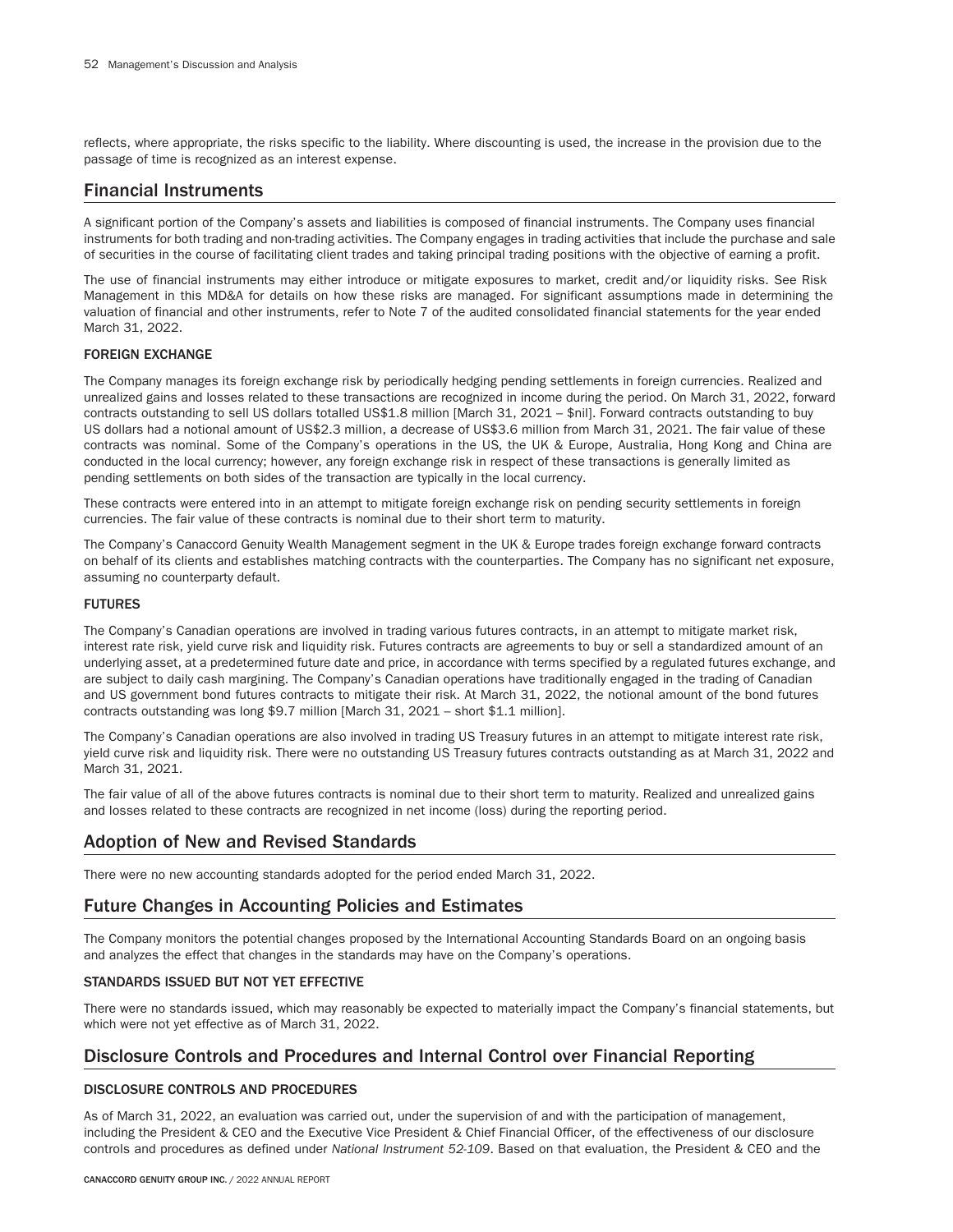Executive Vice President & Chief Financial Officer concluded that the design and operation of these disclosure controls and procedures were effective as of and during the fiscal year ended March 31, 2022.

## INTERNAL CONTROL OVER FINANCIAL REPORTING

Management, including the President & CEO and the Executive Vice President & Chief Financial Officer, has designed internal control over financial reporting as defined under *National Instrument 52-109* to provide reasonable assurance regarding the reliability of financial reporting and the preparation of financial statements for external purposes in accordance with IFRS. Based on that evaluation, the President & CEO and the Executive Vice President & Chief Financial Officer concluded that the Company's internal control over financial reporting was designed and operating effectively as of and during the year ended March 31, 2022 and that there were no material weaknesses in our internal control over financial reporting.

### CHANGES IN INTERNAL CONTROL OVER FINANCIAL REPORTING

There were no changes in internal control over financial reporting that occurred during the year ended March 31, 2022 that have materially affected, or are reasonably likely to materially affect, the Company's internal control over financial reporting.

# Risk Management

## **OVERVIEW**

Uncertainty and risk are inherent when conducting operations within financial markets. As an active participant in the Canadian and international capital markets, the Company is exposed to risks that could result in financial losses. The Company has identified its principal risks as: market risk, credit risk, operational risk and other risks. Accordingly, risk management and control of the balance between risk and return are critical elements in maintaining the Company's financial stability and profitability. Therefore, an effective risk management framework is integral to the success of Canaccord Genuity Group Inc.

#### RISK MANAGEMENT STRUCTURE AND GOVERNANCE

The Company's disciplined risk management process encompasses a number of functional areas and requires frequent communication, judgment and knowledge of the business, products and markets. The Company's senior management is actively involved in the risk management process and has developed policies, procedures and reports that enable the Company to assess and control its risks. These policies and procedures are subject to ongoing review and modification as activities, markets and circumstances change.

As part of the Company's risk philosophy, the first line of responsibility for managing risk lies with branch managers, department heads and trading desk managers (within prescribed limits). The monitoring and control of the Company's risk exposure is conducted through a variety of separate, but complementary, financial, credit, operational, compliance and legal reporting systems.



The Company's governance structure includes the following elements:

The Board of Directors (the Board) has oversight of the company-wide risk management framework. These responsibilities are delegated to the Audit and Risk Management Committees. See the Company's current Annual Information Form (AIF) for details of the Audit and Risk Committee's mandate as it relates to risk management.

The Audit and Risk Committee assists the Board in fulfilling its oversight responsibility by monitoring the effectiveness of internal controls and the control environment. It also receives and reviews various quarterly and annual updates, and reports on key risk metrics as well as the overall risk management program.

The Risk Management Committee assists the Board in fulfilling its responsibilities for monitoring risk exposures against the defined risk appetite and for general oversight of the risk management process. The Risk Management Committee is led by the firm's Chief Risk Officer and committee members include the CEO, the CFO and senior management representation from the key revenueproducing businesses and functional areas of the Company. The Risk Management Committee identifies, measures and monitors the principal risks facing the business through review and approval of the Company's risk appetite, policies, procedures and limits/ thresholds.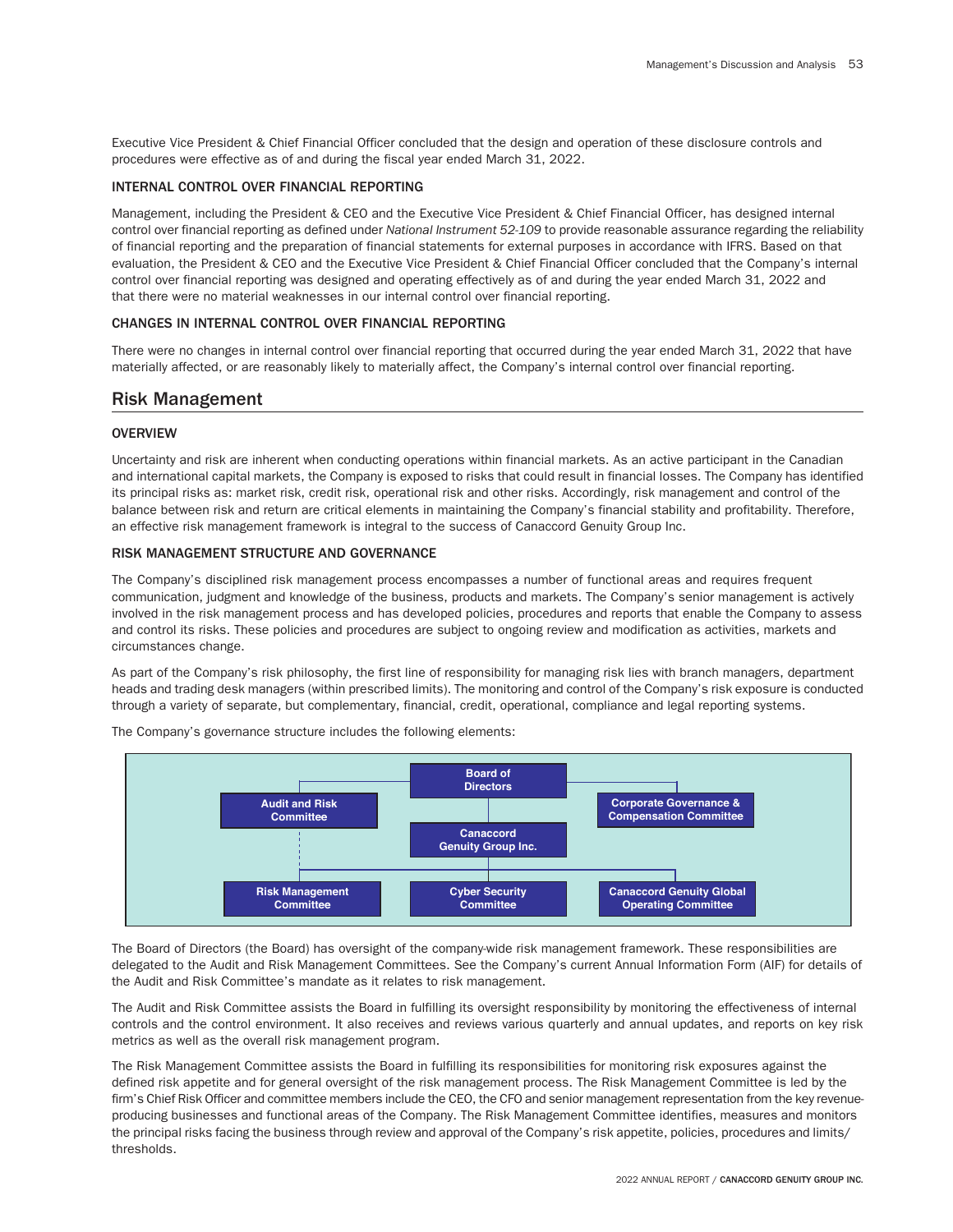The segregation of duties and management oversight are important aspects of the Company's risk management framework. The Company has a number of functions that are independent of the revenue-producing businesses that perform risk management activities, including the monitoring, evaluating and analyzing of risk. These functions include Enterprise Risk Management, Compliance, Operations, Internal Audit, Treasury, Finance, Information Technology and Legal.

The Company's global Cybersecurity Committee exists to help identify, monitor and manage risks specific to the Company's information networks, data and internal systems. This committee is chaired by the firm's Chief Risk Officer and committee members include senior IT management from across the firm, as well as representation from Legal, Compliance, Internal Audit and Operations. The Cybersecurity Committee is focused on issues such as cybersecurity risk assessment, IT safeguards and controls, risks related to third-party service providers, employee training and awareness and incident response planning.

## MARKET RISK

Market risk is the risk that a change in market prices and/or any of the underlying market factors will result in losses. Each business area is responsible for ensuring that their market risk exposure is prudent within a set of risk limits set by the Risk Management Committee and approved by the Audit and Risk Committee. In addition, the Company has established procedures to ensure that risks are measured, closely monitored, controlled and visible to senior levels of management.

The Company is exposed to equity price risk, liquidity risk and volatility risk as a result of its principal trading activities in listed options and equity securities. The Company is also exposed to specific interest rate risk, credit spread risk and liquidity risk in respect of its principal trading in fixed income securities. In addition to active supervision and review of trading activities by senior management, Canaccord Genuity Group mitigates its risk exposure through a variety of limits to control concentration, capital allocation and usage, as well as through trading policies and guidelines. The Company manages and monitors its risks in this area using both qualitative and quantitative measures, on a company-wide basis, as well as by trading desk. Management regularly reviews and monitors inventory levels and positions, trading results, liquidity profile, position aging and concentration levels. Canaccord Genuity Group also utilizes scenario analysis and a Value-at-Risk (VaR) risk measurement system for its equity and fixed income and derivative inventories. Consequently, the Company can ensure that it is adequately diversified with respect to market risk factors and that trading activity is within the risk tolerance levels established by senior management.

#### CREDIT RISK

Credit risk is the risk of loss associated with a counterparty's inability to fulfill its payment obligations. The primary source for credit risk to Canaccord Genuity Group is in connection with trading activity by clients in the Jitneytrade trade business acquired by the Company in fiscal 2019 (now rebranded as CG Direct) and Canaccord Genuity Wealth Management business segments, including client margin accounts. In order to minimize financial exposure in this area, the Company applies a set of credit standards and conducts financial reviews with respect to clients and new accounts.

The Company provides financing to clients by way of margin lending. In margin-based lending, the Company extends credit for a portion of the market value of the securities in a client's account, up to certain limits. The margin loans are collateralized by those securities in the client's account. In connection with this lending activity, the Company faces a risk of financial loss in the event that a client fails to meet a margin call if market prices for securities held as collateral decline and if the Company is unable to recover sufficient value from the collateral held. For margin lending purposes, the Company has established risk-based limits that are generally more restrictive than those required by applicable regulatory policies. In addition, the Company has established limits to how much it will lend against an individual security or group of securities in a single sector so as to limit credit concentration risk.

Trading strategies involving derivative products, such as exchange traded options and futures carry certain levels of risk to the Company. Due to the non-linear and intrinsically leveraged nature of derivative securities, the speed at which their value changes is exacerbated, thereby potentially triggering margin calls and client-related losses. Although the Company imposes strict limits on clients trading and monitors client exposure on a real-time basis there is no certainty that such procedures will be effective in eliminating or reducing the risk of losses to the Company.

The extension of credit via margin lending is overseen by the firm's Credit Committee. The Committee meets regularly to review and discuss the firm's credit risks, including large individual loans, collateral quality, loan coverage ratios and concentration risk. The Committee will also meet, as required, to discuss any new loan arrangements proposed by senior management.

The Company also faces a risk of financial loss with respect to trading activity by clients if such trading results in overdue or unpaid amounts in under-secured cash accounts. The Company has developed a number of controls within its automated trade order management system to ensure that trading by individual account and advisor is done in accordance with customized limits and risk parameters.

The Company is engaged in various trading and brokerage activities whose counterparties primarily include broker dealers, banks, clearing agents, exchanges, financial intermediaries and other financial institutions. These activities include agency and principal trading, securities borrowing and lending, and entering into repurchase agreements and reverse repurchase agreements. In the event that counterparties do not fulfill their obligations, the Company may be exposed to risk. The risk of default depends on the creditworthiness of the counterparty and/or the issuer of the instrument. The Company manages this risk by imposing and monitoring individual and aggregate trading and position limits within each business segment, for each counterparty, conducting regular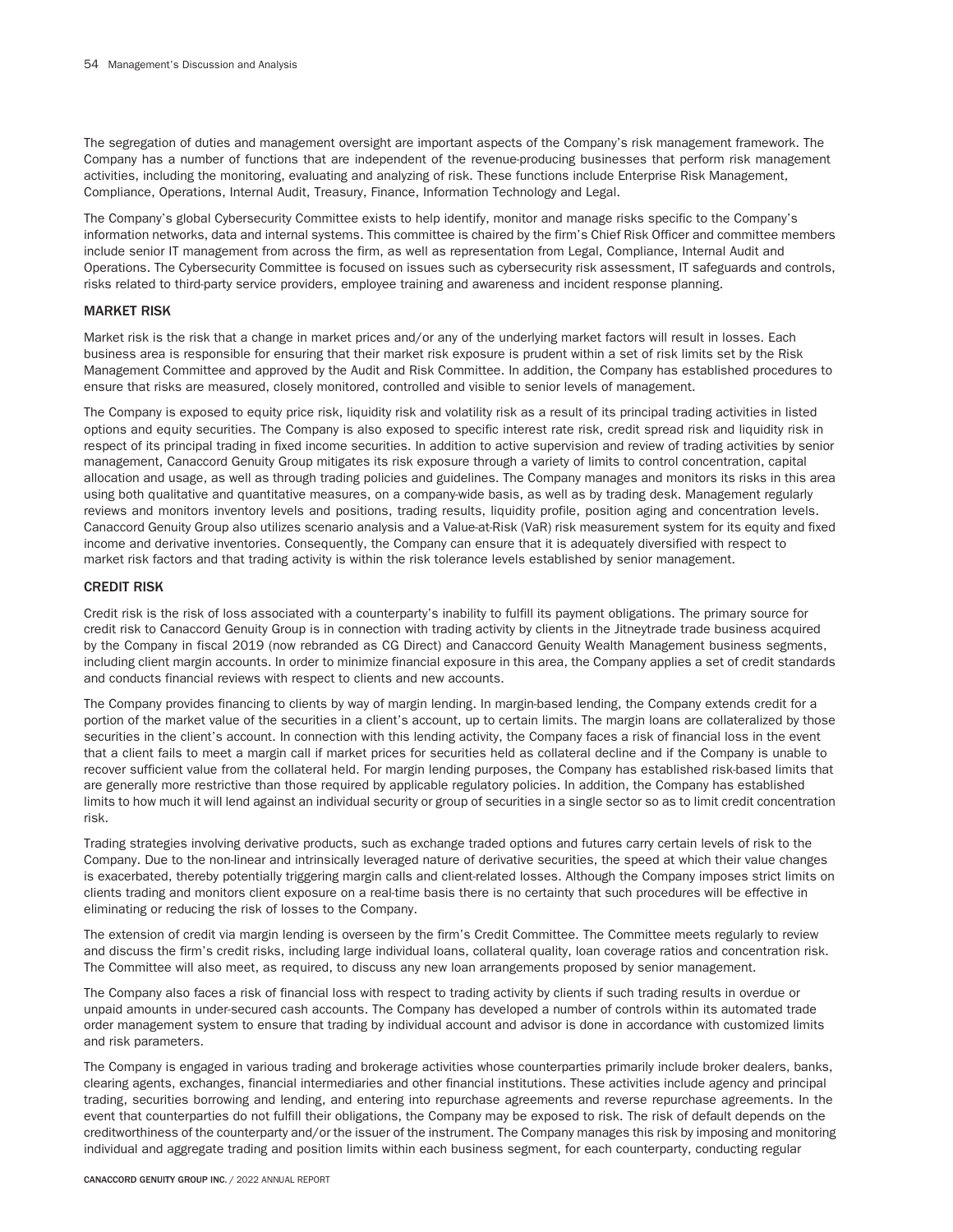credit reviews of financial counterparties, reviewing security and loan concentrations, holding and marking to market collateral on certain transactions, and conducting business through clearing organizations that guarantee performance.

The Company records a provision for bad debts in general and administrative expense. Any actual losses arising from or associated with client trading activity as described above are charged to this provision. Historically, this provision has been sufficient to cover actual losses.

## OPERATIONAL RISK

Operational risk is the risk of loss resulting from inadequate or failed internal processes, people and systems, or from external events such as the occurrence of disasters or security threats. Operational risk exists in all of the Company's activities, including processes, systems and controls used to manage other risks. Failure to manage operational risk can result in financial loss, reputational damage, regulatory fines and failure to manage market, credit or other risks.

The Company operates in different markets and relies on its employees and internal and third-party systems to process a high number of transactions and provide other technology and support functions. In order to mitigate this risk, the Company has developed a system of internal controls and checks and balances at appropriate levels, which includes overnight trade reconciliation, control procedures related to clearing and settlement, transaction and daily value limits within all trading applications, cash controls, physical security, independent review procedures, documentation standards, billing and collection procedures, and authorization and processing controls for transactions and accounts. In addition, the Company has implemented an operational risk program that helps Canaccord Genuity Group measure, manage, report and monitor operational risk issues (see RCSA below). The Company also has disaster recovery procedures, business continuity plans and built-in redundancies in place in the event of a systems or technological failure. In addition, the Company utilizes third party service agreements and security audits where appropriate.

## Risk and Control Self-Assessment (RCSA)

The purpose of RCSAs is to:

- Identify and assess key risks inherent to the business and categorize them based on severity and frequency of occurrence
- Rate the effectiveness of the control environment associated with the key risks
- Mitigate the risks through the identification of action plans to improve the control environment where appropriate
- Provide management with a consistent approach to articulate and communicate the risk profiles of their areas of responsibility
- Meet regulatory requirements and industry standards

The Company has established a process to determine what the strategic objectives of each group/unit/department are and to identify, assess and quantify operational risks that hinder the Company's ability to achieve those objectives. The RCSA results are specifically used to calculate the operational risk regulatory capital requirements for operations in the UK and operational risk exposure in all geographies. The RCSAs are periodically updated and results are reported to the Risk Management and Audit and Risk Committees.

## OTHER RISKS

Other risks encompass those risks that can have an adverse material impact on the business but do not belong to market, credit or operational risk categories.

### Regulatory and legal risk

Regulatory risk results from non-compliance with regulatory requirements, which could lead to fines and/or sanctions. The Company has established procedures to ensure compliance with all applicable statutory and regulatory requirements in each jurisdiction in which it operates. These procedures address issues such as regulatory capital requirements, disclosure requirements, internal controls over financial reporting, sales and trading practices, use of and safekeeping of client funds, use of and safekeeping of client data, credit granting, collection activity, anti-money laundering, insider trading, employee misconduct, conflicts of interest and recordkeeping.

Legal risk results from potential criminal, civil or regulatory litigation against the Company that could materially affect the Company's business, operations or financial condition. The Company has in-house legal counsel, as well as access to external legal counsel, to assist the Company in addressing legal matters related to operations and to defend the Company's interests in various legal actions.

Losses or costs associated with routine regulatory and legal matters are included in general and administrative expense in the Company's audited consolidated financial statements.

The Company and its affiliates provide financial advisory, underwriting and other services to, and trade the securities of issuers that are involved with, new and emerging industries, including the US cannabis industry. Activities within such industries, including the US cannabis industry, typically have not had the benefit of a history of successful operating results. In addition to the economic uncertainties associated with new industries, new activities and new issuers, the laws applicable to such industries or activities, particularly the US cannabis industry and the activities of issuers in that industry, and the effect or enforcement of such laws are undetermined, conflicting and uncertain. With respect to the US cannabis industry, cannabis continues to be a controlled substance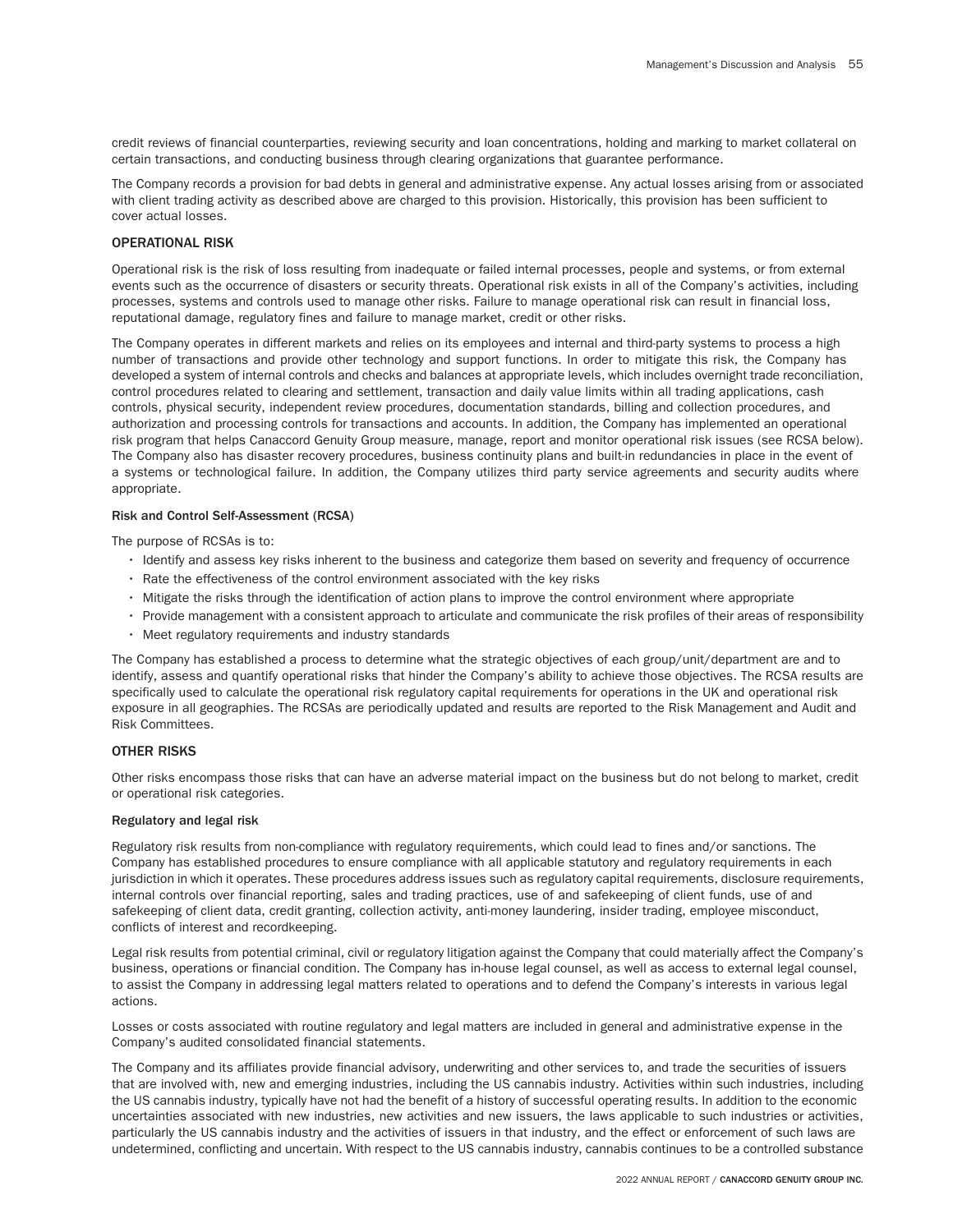under the United States Controlled Substances Act and as such, there is a risk that certain issuers, while in compliance with applicable state law, may be prosecuted under federal law. Accordingly, the Company has adopted policies and procedures reasonably designed to ensure compliance with the United States Currency and Foreign Transactions Reporting Act of 1970 (the *Bank Secrecy Act*) and the guidance issued by the United States Department of the Treasury Financial Crimes Enforcement Network, FIN-2014-G001 (the FinCEN Guidance) relating to providing financial services to marijuana related businesses in the United States (as that term is used in the FinCEN Guidance). While the Company takes steps to identify the risks associated with emerging industries, including the US cannabis industry, and only provides services to those issuers where it determines that there is no material risk to the Company or where any risk is unlikely to result in a material adverse consequence to the Company, there is a risk that the Company could be the subject of third party proceedings which may have a material adverse effect on the Company business, revenues, operating results and financial condition as well as the Company's reputation, even if such proceedings were concluded successfully in favour of the Company. The Company has determined that any such proceedings are unlikely and, accordingly, has not recorded a provision in respect of such matters.

#### Cybersecurity risk

Cybersecurity risk is the risk that the Company's information networks, data or internal systems will be damaged, disrupted, misappropriated, stolen, accessed without permission or otherwise attacked. This risk exists due to the interconnected nature of the Company's business with its clients, suppliers, vendors, partners and the public via the internet and other networks. As a result of this interconnectivity, third parties with which the Company does business or that facilitate the Company's business may also be a source of cybersecurity risk to the firm. The Company has implemented a third party risk management framework as part of onboarding new vendors and other third parties as well as vetting existing vendors. The purpose of this mitigant is to ensure all parties interacting with the Company are adhering to high standards in matters relating to cybersecurity.

The Company devotes considerable effort and resources to defending against and mitigating cybersecurity risk, including increasing awareness throughout the organization by implementing a firm-wide cybersecurity training program for all employees. The Company's management of cybersecurity risk, as well as any reported incidents, is regularly presented to both senior management via the Cybersecurity Committee and the Audit and Risk Committee of the Board of Directors.

#### Reputational risk

Reputational risk is the risk that an activity undertaken, or alleged to have been undertaken, by an organization or its representatives will impair its image in the community or lower public confidence in it, resulting in a loss of revenue, legal action or increased regulatory oversight. Possible sources of reputational risk could come from operational failures, non-compliance with laws and regulations, disparaging traditional or online media coverage, or leading an unsuccessful financing. The Company could face reputational risk through its association with past or present corporate finance clients who are the subject of regulatory and/or legal scrutiny. Reputational risk can also be reflected within customer satisfaction and external ratings, such as equity analyst reports. In addition to its various risk management policies, controls and procedures, the Company has a formal Code of Business Conduct and Ethics, a Business Integrity Line for reporting incidents, and an integrated program of marketing, branding, communications and investor relations to help manage and support the Company's reputation.

## Pandemic risk

Pandemic risk is the risk of large-scale outbreaks of infectious diseases that can greatly increase morbidity and mortality over a wide geographic area and cause significant social and economic disruption. Such disruptions could have a negative impact on the Company's operations and could prevent the Company from operating as it would under normal conditions. The global outbreak of COVID-19 and the declaration of a pandemic by the World Health Organization in March 2020 caused a significant disruption in economic activity and resulted in a sharp downturn in global equity markets which impacted the normal operation of the Company's business. In the early stages of the outbreak, the Company overhauled its Disaster Recovery Plan in preparation for an escalation of the outbreak. This overhaul included the setup of low-latency remote access trading systems for trading desks, updates of technology solutions and the network infrastructure, load testing of remote access systems, and policy and procedural enhancements to reduce the need for manual processes to ensure the smooth operations of the business in the event of a remote working environment. Because of these efforts, the Company was well prepared and experienced no visible disruptions to its operations as a result of having most employees working from remote locations. Trading desks operated smoothly and effectively to both service clients and to limit the Company's exposure and risks in managing its own inventory and trading positions. Although the Company's systems, processes and procedures were effective in limiting the risk associated with the outbreak of the COVID-19 pandemic there is a risk that such systems, processes and procedures may not be successful in the event of future pandemics or in the event that conditions under the COVID-19 pandemic deteriorate or persist for an extended period of time. The extent to which the Company's business and financial condition will continue to be affected by the COVID-19 pandemic will depend on future developments including the spread of variants, the efficacy of vaccines against new variants, the vaccination progress and the impact of related controls and restrictions imposed by government authorities.

## Significant geopolitical, economic and market risk

The Company's wealth management and capital markets businesses are by nature, subject to numerous risks including changes in the economic, political and market conditions that are outside of the Company's control. These conditions have the potential to cause reductions in investor confidence which could impact AUA growth, and activity levels in our investment banking, advisory and trading businesses. The effects of geopolitics on the global economy are difficult to predict and, in many cases, have not caused